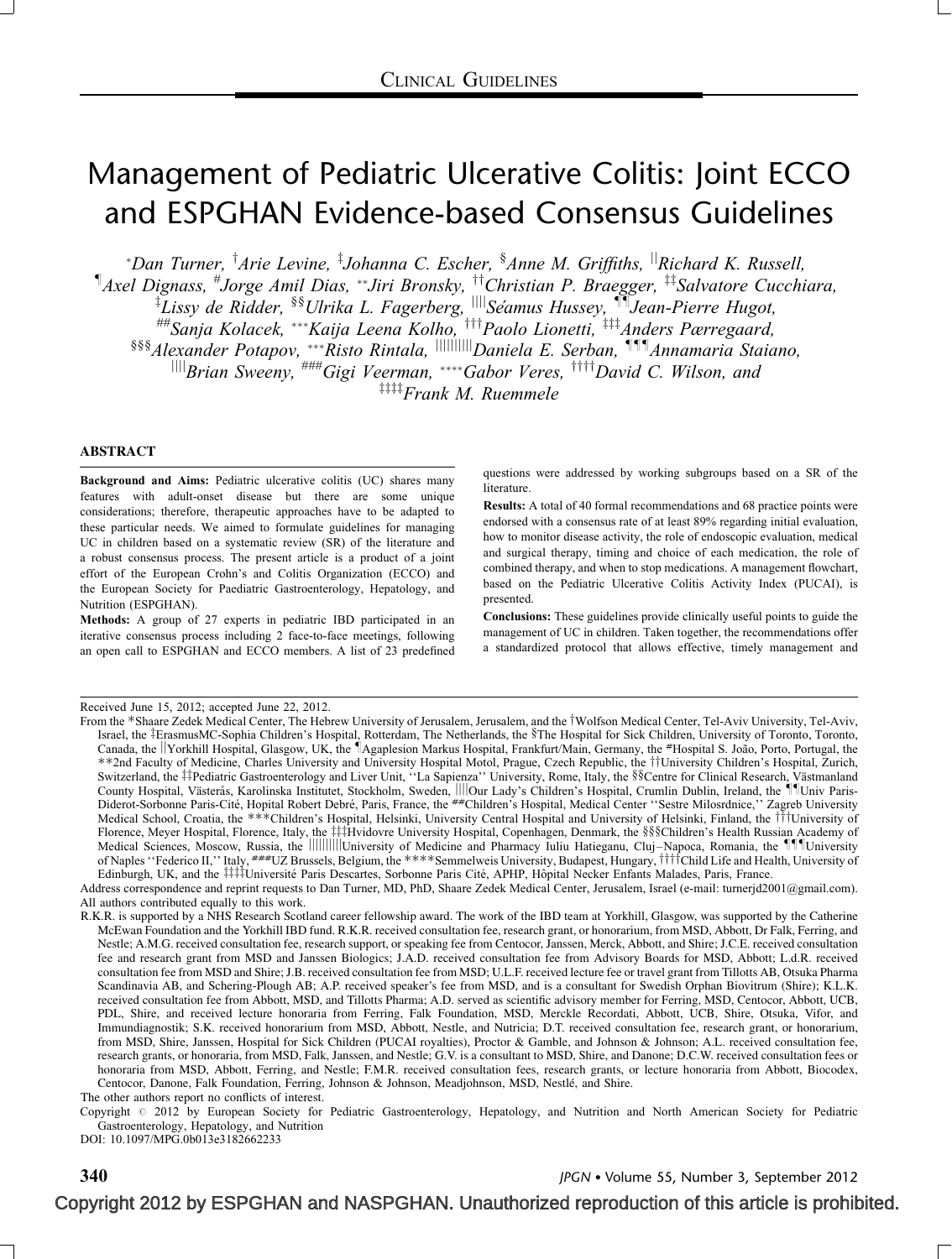monitoring of the disease course, while acknowledging that each patient is unique.

Key Words: children, clinical guidelines, European Crohn's and Colitis Organization, European Society for Paediatric Gastroenterology, Hepatology, and Nutrition, management, Pediatric Ulcerative Colitis Activity Index, ulcerative colitis

(JPGN 2012;55: 340–361)

Leerative colitis (UC) is a chronic relapsing inflammatory condition of the colon, extending continuously from the rectum proximally to a varying degree. No single criterion can condition of the colon, extending continuously from the accurately diagnose UC. Typically, UC is suspected in a patient presenting with bloody diarrhea, tenesmus, abdominal pain, and, when symptoms become severe, weight loss, fatigue, and vomiting. The incidence of pediatric-onset UC, which forms roughly 15% to 20% of patients of all ages with UC, ranges between 1 and 4 of 100,000/year in most North American and European regions [\(1–3\).](#page-14-0)

Childhood-onset UC is extensive in 60% to 80% of all cases, twice as often as in adults [\(4\).](#page-14-0) Because disease extent has been consistently associated with disease severity, it is not surprising that pediatric-onset UC has a worse disease course, with a 30% to 40% colectomy rate at 10 years, as compared with 20% in adults [\(4,5\),](#page-14-0) although rates as low as 10% also have been reported in other pediatric studies [\(6,7\)](#page-14-0). Approximately 25% to 30% of children with UC will require admission for an acute exacerbation before transitioning to adult care, almost twice as often as seen in adultonset disease during a similar period [\(8,9\)](#page-14-0). Children also have unique age-related considerations, such as growth, puberty, nutrition, and bone mineral density (BMD) accretion during adolescence, as well as differing psychosocial needs and development.

We aimed to develop guidelines for managing UC in children based on a systematic review (SR) of the literature and a robust consensus process of an international working group of specialists in pediatric IBD from the European Society for Paediatric Gastroenterology, Hepatology, and Nutrition (ESPGHAN) and the European Crohn's and Colitis Organization (ECCO), following an open call. These consensus guidelines focus on the principles, pitfalls, and pediatric considerations related to the diagnosis and care of children and adolescents with UC. These guidelines supplement those published for adults [\(10\)](#page-14-0) and similar topics are covered here only briefly, referencing the extensive ECCO review. These guidelines relate only to ambulatory children and not to the management of children hospitalized with acute severe colitis, which was covered in the pediatric ESPGHAN and ECCO guidelines on acute severe colitis [\(11\)](#page-14-0).

#### METHODS

A list of 23 questions addressing the management of UC in children was first developed, each appraised independently based on review of the evidence by 2 group members (Appendix 1). The subgroup's recommendations were iterated by e-mail with the steering committee until refined. The review of the evidence included both pediatric and adult data because pediatric data were often scarce [\(12\).](#page-14-0) Electronic searches were performed in early 2011 using MEDLINE, Embase, CINAHL, and the Cochrane Controlled Trials Register, and updated in early 2012. The search strategies used are available upon request. Clinical guidelines, SRs, clinical trials, cohort studies, case-control studies, diagnostic studies, surveys, letters, narrative reviews, and case series were used. The grading of evidence was performed according to the Oxford Centre for Evidence-based Medicine (Appendix 2).

Recommendations were discussed by the working group at 2 face-to-face meetings during ESPGHAN annual meeting (Sorrento, May 2011) and during UEGW (Stockholm, October 2011). The meetings were complemented by an e-mail Delphi process with the entire group until agreement was reached. All statements and practice points were supported by at least 89% of the group and, in most cases, reflect almost full consensus. The guidelines include recommendations (boxed in the text) and "practice points" that reflect common practice in which evidence is lacking.

### MONITORING AND PREDICTION

Baseline Investigations at Diagnosis and Differential Diagnosis [\(Table 1](#page-2-0)) (96% consensus)

- 1. The diagnosis of pediatric UC should be based on a combination of history, physical examination, and ileocolonoscopy with histology on multiple biopsies, performed by a gastroenterologist with pediatric expertise [EL5, RG D]
- 2. Upper endoscopy is recommended in all cases to exclude Crohn disease [EL2b, RG C]
- 3. Initial laboratory investigations should include a full blood count, liver enzymes, albumin, erythrocyte sedimentation rate (ESR), iron status, and C-reactive protein (CRP) [EL5, RG D; adults EL2b, RG B]
- 4. Stool culture is mandatory to exclude infectious diarrhea; testing for Clostridium difficile toxin is recommended on at least 3 independent stool samples [EL4, RG C]; additional stool tests may be necessary for patients who report recent travels [EL5, RG D]
- 5. In children younger than 2 years, additional immunological investigations and allergy testing may be necessary to exclude colitis related to primary immunodeficiency or allergic conditions [EL5, RG D]

#### Practice Points:

- 1. Imaging of the small bowel is recommended to exclude Crohn disease (CD) and should be performed particularly in patients with atypical phenotypes.
- 2. Blood inflammatory markers in children with active colitis may be normal, especially in mild disease.
- 3. Fecal inflammatory parameters, most notably calprotectin but also lactoferrin and S100A12, effectively differentiate colitis from noninflammatory diarrhea; however, in the vast majority of cases, bloody diarrhea is present, which indicates colonic inflammation. Therefore, fecal markers are not usually necessary as part of the diagnostic workup of UC, unless used to determine baseline values for future reference.
- 4. Serological markers (eg, anti-neutrophil cytoplasmic antibody, anti-saccharomyces cerevisiae antibody) can be useful for differentiating UC from CD; the diagnosis of UC should be reevaluated in cases of positive anti-saccharomyces cerevisiae antibody.
- 5. Immunological testing for atypical presentation and for children younger than 2 years includes lymphocyte phenotyping (T, B, NK, NK-T cells), immunoglobulin levels, as well as functional analyses of lymphocytic responses to antigens/ mitogens and neutrophils, including chronic granulomatous disease (CGD). Allergic testing in infants is based mainly on a trial of food withdrawal. Testing for the interleukin (IL)-10 axis should be considered for those younger than 1 year, and may be based on functional or genetic analyses.

www.jpgn.org  $341$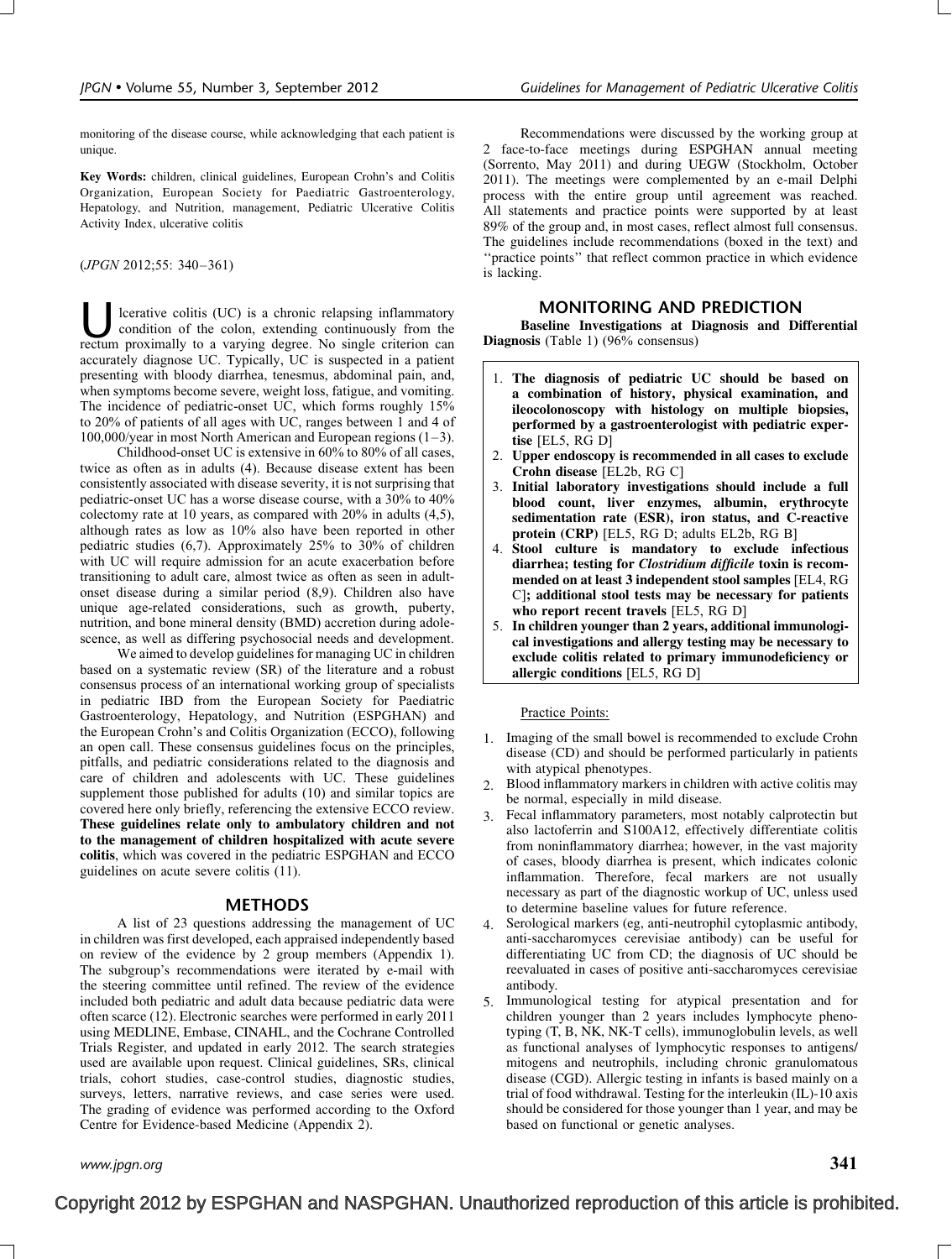| Differential diagnosis                          | Clinical presentation                                                                                                                                      | Investigation                                                                                                                                                                                                                                |
|-------------------------------------------------|------------------------------------------------------------------------------------------------------------------------------------------------------------|----------------------------------------------------------------------------------------------------------------------------------------------------------------------------------------------------------------------------------------------|
| Infectious colitis (frequent)                   | Acute onset, often with fever and occasionally<br>with vomiting. Rarely lasts $>3$ wk                                                                      | Stool samples for microbial investigations including<br>C difficile and parasites; tuberculosis and Yersinia<br>testing when indicated                                                                                                       |
| Allergic colitis (frequent in<br>young infants) | Eczema, history of milk protein allergy,<br>family history of atopy                                                                                        | Specific/total IgE, skin prick testing, colonic biopsies<br>(eosinophilic infiltration, lymphonodular hyperplasia),<br>trial of elimination of cow's-milk protein and other<br>allergens                                                     |
| Vasculitis (rare)                               | Associated extraintestinal inflammation<br>(eg, skin, joints and eyes)                                                                                     | HLA-B5, skin biopsies, serological markers                                                                                                                                                                                                   |
| Immunodeficiency<br>states (rare)               | Onset of colitis within the first months of life,<br>often with perianal involvement; skin folliculitis<br>or eczema; other fungal or bacterial infections | Consult an immunologist in every case of early onset colitis<br>(eg, IL-10R and IL-10 genotyping and/or functional<br>testing, NBT testing or chemotaxis testing or genetic<br>testing (CGD), CVID, Wiskott-Aldrich syndrome,<br>and others) |

<span id="page-2-0"></span>TABLE 1. Main differential diagnosis of pediatric UC

 $CGD =$ chronic granulomatous disease;  $CVID =$ common variable immune deficiency; NBT = nitroblue-tetrazolium test;  $UC =$ ulcerative colitis.

It is beyond the scope of the present article to review all of the evidence for the diagnosis and classification of UC, which was addressed in the Porto criteria for the diagnosis of pediatric IBD [\(13\),](#page-14-0) the Paris pediatric modification of the Montreal classification of IBD [\(14\)](#page-14-0), and a NASPGHAN working group review [\(15\)](#page-15-0). Briefly, the historical perception that considered UC as a superficial inflammatory disease uniformly involving the rectum and progressing contiguously to varying degrees of the colon only is simplistic. Macroscopic rectal sparing may be seen in approximately 5% to 30% of patients, many of whom have ''relative'' (mild patchy disease) rather than ''absolute'' macroscopic rectal sparing [\(13,14,16–18\)](#page-14-0). Prospectively collected data from the large ESPGHAN EuroKids registry demonstrated macroscopic rectal sparing in 5% of children at diagnosis [\(19\)](#page-15-0). Young children at disease onset may show more rectal sparing, macroscopically patchy disease, or have normal or minimally disturbed crypt architecture [\(17\)](#page-15-0), which occur primarily in children 10 years or younger [\(20\).](#page-15-0) Mild limited cecal erythema (ie, cecal patch) may be present in both children and adults with UC [\(20,21\)](#page-15-0). Mild nonerosive ileitis in the presence of severe pancolitis may be diagnosed as backwash ileitis associated with UC and microscopically may show villous atrophy, increased mononuclear cells, and scattered crypt abscesses [\(22\).](#page-15-0) Gastritis is commonly seen with UC whether focal or diffuse, and erosions may be present [\(23\)](#page-15-0); however, frank gastric ulcers, erosive duodenitis, or esophagitis is rare in UC, found in <1% of 261 children with newly diagnosed UC from the EuroKids registry [\(19\)](#page-15-0). In that registry, diagnostic yield of upper gastrointestinal endoscopy was 7.5%, indicating that in 1 of 13 children with colitis, a diagnosis of CD could be made based on the upper endoscopy findings [\(24\)](#page-15-0).

Because there are multiple findings that may be inconsistent with UC, it is important to complete a full ileocolonoscopy and upper endoscopy with serial biopsies for diagnosing pediatric IBD. In patients with acute severe colitis, a diagnostic sigmoidoscopy may be used as the initial test for evaluation, but a follow-up colonoscopy should be subsequently performed. Because histology is atypical in a significant number of children, small bowel imaging should be considered in pediatric patients to exclude CD.

Colonic inflammation in young infants (especially younger than 1 year) may reflect allergic colitis or an immunodeficiency, even as an isolated finding. Although these children should have an allergic evaluation, only a trial of elimination diet can confirm the diagnosis of allergic colitis [\(25\).](#page-15-0) Before confirming the diagnosis of

early-onset IBD, classical and subtle immunodeficiencies should be excluded (Table 1) [\(26–28\)](#page-15-0).

Assessing and Predicting Disease Activity (96% Consensus)

1. Endoscopic evaluation is recommended at diagnosis, before major treatment changes and when the clinical assessment is in question; endoscopic evaluation in children is not routinely recommended during flares, which are not severe or during clinical remission aside from cancer surveillance [EL5, RG D]

#### Practice Points:

- 1. Achieving complete remission is associated with improved long-term outcomes; however, there is no evidence to suggest that endoscopic verification of mucosal healing is significantly superior to clinical judgment of remission for this purpose.
- The Pediatric Ulcerative Colitis Activity Index (PUCAI; Appendix 3) is a validated score of clinical disease activity that does not include endoscopy or laboratory markers and is easy to perform on a daily basis. Generally, a PUCAI < 10 indicates remission, 10 to 34 mild disease activity, 35 to 64 moderate, and  $\geq 65$  points severe. A clinically significant response is indicated by a drop in PUCAI of at least 20 points. In practice, clinicians may benchmark their decision on response by these general cutoff values, but these can vary individually.
- 3. In drug trials, the PUCAI score can be used as a noninvasive primary outcome measure that has proven to be a valid and responsive index, including high correlation with colonoscopy.
- 4. Before management changes in active disease, it must be ensured that symptoms are the result of disease activity and not of other clinical problems such as irritable bowel syndrome [IBS], dysmotility, bacterial overgrowth, disease complications (eg, stenosis), celiac, 5-aminosalicylic acid (5- ASA) intolerance, or infection with C difficile or cytomegalovirus [CMV].
- 5. Complete blood cell count (CBC), albumin, liver enzymes, and inflammatory markers should be performed periodically.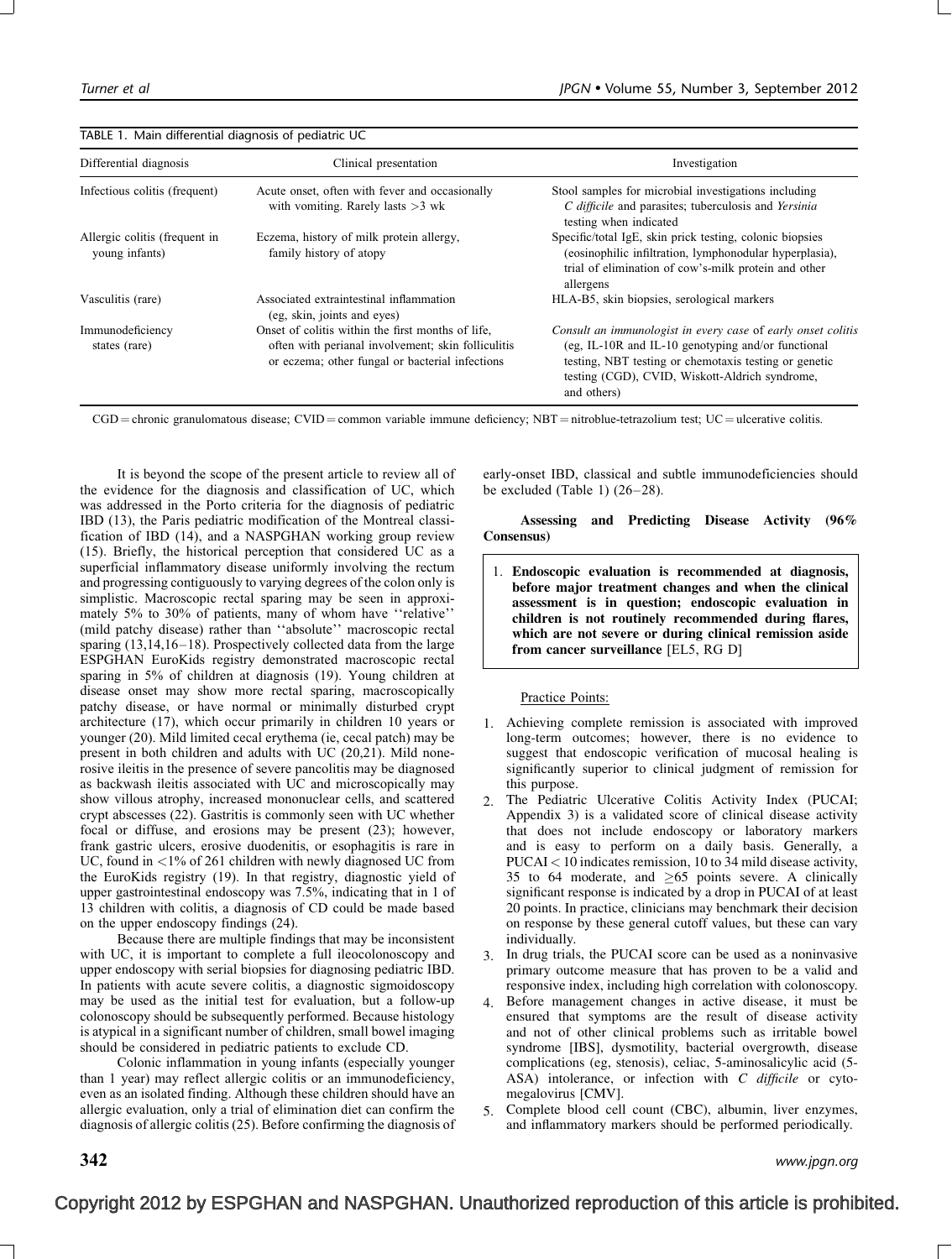6. Calprotectin levels  $>100$  to 150  $\mu$ g/g indicate mucosal inflammation. Its role in predicting clinical relapse needs to be further studied prospectively head-to-head with clinical variables, before it can be used to dictate a change in therapy.

The ECCO adult guidelines recommend endoscopic reassessment at relapse, for steroid-dependent or steroid-refractory UC or when considering colectomy [\(29\)](#page-15-0); however, endoscopic assessment of disease activity has several major limitations. First, endoscopic scoring depends on the subjective assessment of mucosal properties with generally low interobserver reliability [\(30\)](#page-15-0). Second, endoscopic appearance lags behind clinical improvement, thereby underestimating response to treatment [\(31\)](#page-15-0). Endoscopy in children is mostly performed under general anesthesia and is considered more invasive than in adults. Finally, although mucosal healing has been shown to predict favorable clinical outcome in UC  $(32-34)$ , it has yet to be proven that endoscopy is superior to clinical judgment for predicting clinically important outcomes. Indeed, in the combined ACT cohorts (466 adults with UC treated with either infliximab or placebo), endoscopic healing had no predictive value among the subset of patients with clinical remission after 8 weeks of therapy [\(32\)](#page-15-0). Clinical judgment of response to steroid treatment in UC has been shown to predict long-term, clinically important outcomes, both in adults [\(35\)](#page-15-0) and in children [\(8,36\).](#page-14-0) This probably stems from the strong correlation between physician's clinical assessment of disease activity and mucosal inflammation in UC, unlike that seen in CD ( $r = 0.77-0.79$ ) in76 children and 86 adults) [\(\(37\)](#page-15-0) and unpublished data from D.T.). Treatment changes based on endoscopy were more frequent in children with CD compared with UC [\(38\)](#page-15-0). Taken together, and incorporating the unique pediatric considerations, it does not seem justified to recommend endoscopic assessment routinely in pediatric UC solely for assessing disease activity or response to treatment or at relapse. Endoscopic evaluation, however, is indispensable in questionable clinical scenarios, before major treatment changes, and for diagnosing complications (eg, stenosis, dysplasia) and superinfections.

The PUCAI is a noninvasive multi-item measure that has been shown to be valid, reliable, and responsive to short-term changes in several clinical trials and cohort studies [\(39,40\)](#page-15-0). The PUCAI has been proven to have excellent correlation with the invasive Mayo score  $(r = 0.95)$ , physician global assessment  $(r = 0.91)$ , and colonoscopic appearance  $(r = 0.76-0.8)$  [\(37,39\).](#page-15-0) The PUCAI score ranges from 0 to 85 points and is the sum of scores of daily abdominal pain, rectal bleeding, stool consistency, number of stools, nocturnal stools, and activity level. Cutoff scores for remission, mild, moderate, and severe disease have been replicated in 3 independent cohorts with sensitivity and specificity of  $>90\%$  [\(37,39,40\)](#page-15-0).

At the time of presentation, serum inflammatory markers are higher in CD compared with UC [\(41,42\)](#page-15-0). In a cohort of 512 children newly diagnosed as having UC, 54% of those with mild disease had normal results on all 4 common assays (ie, hemoglobin, albumin, platelet, and ESR), compared with 21% of children with mild CD [\(41\)](#page-15-0). Both ESR and CRP were completely normal in 34% and 5% to 10% of 451 children with mild and moderate to severe disease activity, respectively [\(43\)](#page-15-0). Correlation with colonic inflammation was only fair, with a slight superiority of CRP. In most patients, either CRP or ESR alone was sufficient to reflect disease activity over time, once it is determined which of the markers is elevated.

Fecal calprotectin levels above the cutoff of 100  $\mu$ g/g have been shown to correlate with mucosal inflammation on endoscopy in UC in the range of 0.5 to 0.8 [\(44–49\)](#page-15-0). Although

www.jpgn.org  $343$ 

1 small study showed that the correlation of the Rachmilewitz index was lower [\(44\),](#page-15-0) most noninvasive clinical indices show similar correlation with endoscopy, with  $\rho$  ranging from 0.65 to 0.8 [\(37\)](#page-15-0). Although fecal calprotectin is superior to markers of inflammation in the blood [\(50\),](#page-15-0) it is not known whether routine assessment of calprotectin in all patients is superior to simple clinical assessment in children; however, the authors stressed its importance because they use calprotectin routinely. In the acute severe setting, the clinical PUCAI predicted short-term clinical response better than 5 fecal biomarkers in children [\(51,52\)](#page-15-0). Fecal biomarkers may certainly be useful in some cases in which the association of symptoms with mucosal inflammation is in question, such as with nonbloody diarrhea. Further research is required to compare the performance of fecal biomarkers to clinical judgment before recommending the use of fecal biomarkers for routine monitoring of disease activity in all patients.

#### MEDICAL MANAGEMENT Oral 5-ASA and Rectal Therapy (93% consensus)

- 1. Oral 5-ASA regimens are recommended as first-line induction therapy for mild to moderately active pediatric UC [EL2b, RG B; adults EL1b, RG A] and for maintenance of remission [EL5, RG D; adults EL1a, RG A] regardless of other initial treatments
- 2. Monotherapy with topical 5-ASA may be effective in selected children with mild to moderate proctitis; however, this is a rare pediatric phenotype [EL 2b, RG B; adults E1b, RG A]
- 3. Combining oral 5-ASA with topical 5-ASA is more effective than oral alone [EL5, RG D; adults EL1b, RG B]. Therefore, whenever tolerated, 5-ASA enemas (or rectal steroids if 5-ASA is not tolerated) should be offered along with oral therapy for induction of remission even in extensive disease [EL5, RG D; adults EL1a, RG A]
- 4. Rectal 5-ASA is superior and should be preferred over rectal steroid therapy [EL2b, RG B; adults EL1a, RG A]

#### Practice Points:

- 1. There is no evidence that any delivery system of mesalazine (controlled release and pH dependent) is superior to the other.
- Mesalazine and sulfasalazine are the 5-ASAs of choice. Oral mesalazine is dosed 60 to 80 mg  $\cdot$  kg<sup>-1</sup>  $\cdot$  day<sup>-1</sup> in 2 daily doses up to 4.8 g daily. Although not evidence based, doses of 100 mg/kg are sometimes used. Rectal 5-ASA is dosed 25 mg/kg up to 1 g once daily. Sulfasalazine is dosed 40 to 70 mg  $\cdot$  kg<sup>-1</sup>  $\cdot$  day<sup>-1</sup> oral in 2 divided doses with a maximal dose of 4 g/day, and again, higher doses are in use. The maximal combined oral and rectal dose should not usually exceed the standard oral dose by>50% or 6.4 g/day in adults.
- 3. Although pediatric data are lacking, there are several adult trials showing that once-daily dosing of 5-ASA is equally effective as twice daily.
- 4. The maintenance dose should be similar to the dose used for induction therapy, but lower doses may be considered after a period of sustained remission (not lower than 40 mg/kg or 2.4 g/day; the minimum effective dose in adults is 1.2 g/day).
- 5. There is no firm evidence to support the superiority of sulfasalazine over mesalazine. Sulfasalazine may be particularly helpful in patients with associated arthropathy; it is considerably less expensive and is the only formulation available in liquid form. It is, however, associated with more adverse effects. Gradual dose increase of sulfasalazine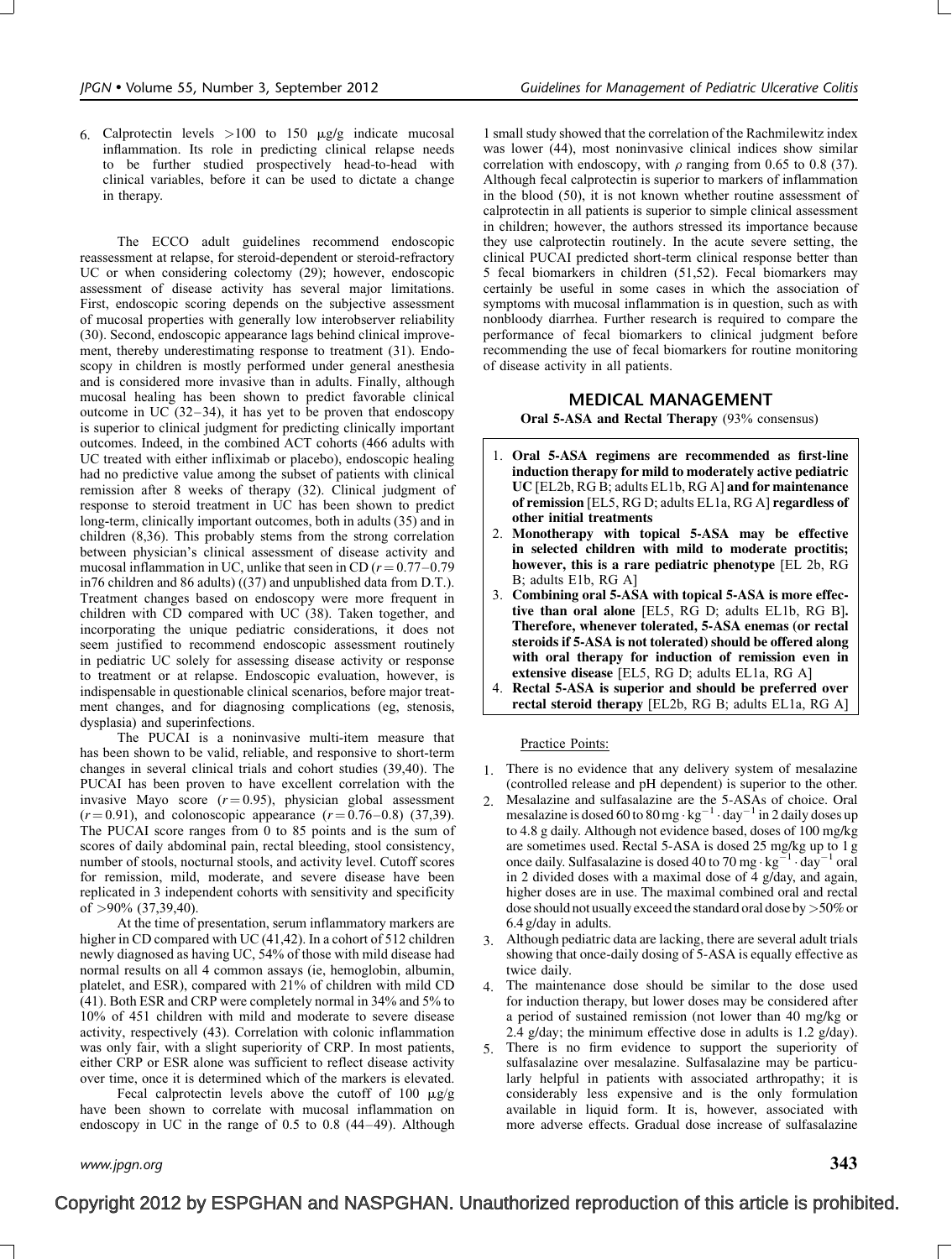>7 to 14 days may decrease the rate of dose-dependent adverse effects, such as headaches and gastrointestinal upset.

- 6. Lack of response to oral mesalazine within 2 weeks is an indication to consider an alternative treatment as an addition of topical therapy (if not started already) or oral corticosteroids.
- 7. Maintenance of 5-ASA should be continued indefinitely unless intolerant, given its high effectiveness and excellent safety profile.
- 8. Acute intolerance to 5-ASA may resemble a flare of colitis. Response to withdrawal of 5-ASA and recurrence upon rechallenge provide the clue to this diagnosis, which precludes further use of any 5-ASA-containing drug.
- 9. Rectal therapy should be offered to the child but cannot be forced because effective alternatives exist. Single daily dosing of rectal 5-ASA may enhance compliance without affecting clinical outcomes.

5-ASA delivery systems can be divided into azo-compounds (sulfasalazine, olsalazine, and balsalazide), controlled release (Pentasa), pH dependent (either pH 6 [Salofalk, Mesasal, Claversal] or pH 7 [Asacol, Mesren, Ipocol]), and a combination of pHdependent and controlled release (Mezavant and Lialda). Site of delivery for the azo-compounds is the colon (cleavage by bacteria), for the pH-dependent distal to the distal ileum, and for the controlled release from the duodenum [\(53,54\)](#page-15-0).

Two recent Cochrane reviews [\(55,56\)](#page-15-0) and another metaanalysis [\(57\)](#page-15-0) showed that 5-ASA compounds are effective in adults for both induction and maintaining remission compared with placebo. Eleven RCTs compared 5-ASA with placebo for induction of remission (2086 patients), with relative risk (RR) of 0.79 (95% confidence interval [CI] 0.73–0.85; number needed to treat [NNT] 6). Overall, 40% of patients achieved remission compared with 20% in the placebo group. Eleven RCTs compared 5-ASA with placebo (1502 patients) for maintenance of remission, with RR 0.65 (95% CI 0.55–0.76; NNT 4). Overall, 40% of patients on 5-ASA relapsed versus  $63\%$  with placebo  $>6$  to 12 months [\(57\).](#page-15-0) A recent metaanalysis showed that mucosal healing was achieved by 37% of 3977 patients using oral 5-ASA, and 50% of 2513 patients using rectal 5-ASA [\(58\).](#page-15-0) There was no difference in mucosal healing rate between the various 5-ASA agents.

Four small pediatric clinical trials [\(59–62\)](#page-16-0) and a few retrospective studies [\(63–65\)](#page-16-0) confirmed that 5-ASA is effective for inducing remission in mild to moderate UC in children, achieving endoscopic remission in 27% after 12 weeks [\(59\)](#page-16-0). There are no pediatric trials evaluating combined oral and rectal 5-ASAs, nor of the effectiveness of 5-ASA in maintaining remission.

The Cochrane meta-analysis showed a trend to benefit the newer 5-ASA preparations (in terms of both efficacy and minimizing adverse effects) over sulfasalazine for inducing remission, but sulfasalazine was superior for maintaining remission [\(55,56\)](#page-15-0). In contrast, the recent meta-analysis showed no difference for both inducing and maintaining remission [\(57\)](#page-15-0). One pediatric double-blinded randomized clinical trial (RCT) showed that olsalazine 30 mg  $kg^{-1}$  day<sup>-1</sup> induced clinical response in 39% versus 79% with sulfasalazine 60 mg  $\, \text{kg}^{-1} \cdot \text{day}^{-1}$  after 3 months in 56 children with mild to moderate UC [\(61\)](#page-16-0). Results from another pediatric trial suggested equivalent efficacy of mesalazine and sulfasalazine in maintaining remission in either UC or Crohn colitis [\(64\)](#page-16-0). A dedicated meta-analysis comparing the efficacy of sulfasalazine versus newer 5-ASA included 20 RCTs and showed no major differences in efficacy and adverse events [\(66\)](#page-16-0).

No pediatric dose-finding trials of aminosalicylates are available. The pediatric dosing is extrapolated from adults based on 3 studies showing that pharmacokinetics in children is

comparable with adults  $(63,65,67)$ . Doses  $>2.4$  g may be beneficial for extensive colitis [\(68\)](#page-16-0) and, as suggested in the ASCEND trials, also in patients with more active disease [\(69–](#page-16-0) [71\)](#page-16-0). Because pediatric-onset UC is associated with a more severe and extensive phenotype, higher doses on average may be needed to treat children with UC. In adults, 2.4 g/day may be superior to lower doses for maintaining remission, especially in extensive disease [\(68\)](#page-16-0), but no pediatric data are available. Wiersma et al [\(67\)](#page-16-0) have shown that a single mesalazine dose is probably safe and this is well studied in adults [\(72–75\)](#page-16-0); however, trials to support once-daily dosing in children, although under way, have not yet been completed.

Although 5-ASA agents are considered safe [\(76\),](#page-16-0) several pediatric case reports described rare adverse effects, such as interstitial nephritis [\(77\)](#page-16-0), pneumonitis [\(78\),](#page-16-0) and pericarditis (owing to hypersensitivity) [\(79\)](#page-16-0). Interstitial nephritis is a rare but serious complication of an aminosalicylate [\(77\)](#page-16-0). Sulfasalazine may inhibit the intestinal transport of folic acid [\(80\)](#page-16-0). Acute intolerance to 5-ASA is seen in 3% of adult patients and may resemble a flare of colitis [\(10\)](#page-14-0). Although not evidence based, many clinicians believe that creatinine, full blood count, and urinalysis should be monitored every 3 to 6 months during aminosalicylate therapy, and blood folate levels annually [\(10,77\)](#page-14-0).

Topical mesalazine induced remission in active proctitis and distal colitis in 31% to 80% (median  $67\%$ ) versus 7% to 11% placebo, in a meta-analysis of 11 trials including 778 adult patients [\(81\)](#page-16-0). Mesalazine foam enemas, gel enemas, and liquid enemas appear to achieve similar outcomes in terms of remission, tolerance, and safety in adults, although the liquid enemas are perceived to cover a larger part of the bowel [\(82–84\).](#page-16-0) 5-ASA suppositories (up to 24 months) are superior to placebo for maintaining remission in adults [\(85–87\)](#page-16-0). In pediatrics, 500 mg daily mesalazine suppositories were effective in improving disease activity at 3 and 6 weeks in children with mild to moderate ulcerative proctitis [\(62\)](#page-16-0). Either 5-ASA or hydrocortisone enemas resulted in a higher remission rate than placebo in 29 children with isolated left-sided colitis [\(88\)](#page-16-0). Unlike in adults, however, only  $\sim$ 5% of children present with isolated proctitis [\(4,19\)](#page-14-0), and although higher rates also have been reported [\(5\)](#page-14-0), the risk for progressing to a more extensive phenotype is higher than that in adults [\(4\).](#page-14-0) Therefore, rectal monotherapy is suitable for a few pediatric patients and, as a general rule, should be used in combination with an oral medication.

Rectal 5-ASA was not significantly superior to oral 5-ASA for symptomatic improvement in the Cochrane meta-analysis (odds ratio [OR] 2.25, 95% CI 0.53-9.54,  $P = 0.27$ ), in contrast to that suggested by previous meta-analyses [\(89–91\)](#page-16-0). No significant benefit of high-dose over low-dose rectal 5-ASA (mesalazine 500 mg daily up to 4 g/day) has been observed. Either single daily or divided daily dosing of 5-ASA suppositories is equally effective for inducing remission [\(92,93\).](#page-16-0) Finally, rectal steroids are an effective alternative to rectal 5-ASA in patients intolerant of 5-ASA [\(88\)](#page-16-0). Other rectal therapies proposed anecdotally include cyclosporine, tacrolimus, short-chain fatty acids, probiotics, and beclomethasone 17,21-dipropionate (BDP).

A number of studies indicate that dual therapy with oral and rectal 5-ASA is superior to either alone in patients with mild to moderate UC [\(94\).](#page-16-0) Adding 1 g daily mesalazine enemas enhanced clinical improvement and remission at 4 and 8 weeks in adults with mild to moderate UC treated with oral mesalazine 4 g daily [\(95\)](#page-16-0). Adjunctive intermittent 5-ASA enemas reduced frequency of relapse compared with oral 5-ASA monotherapy in adults with UC in remission [\(96\).](#page-16-0)

For topical therapy to be successful, children and their parents need extra support, education, and reassurance to allay concerns and to ensure optimal compliance. The treatment of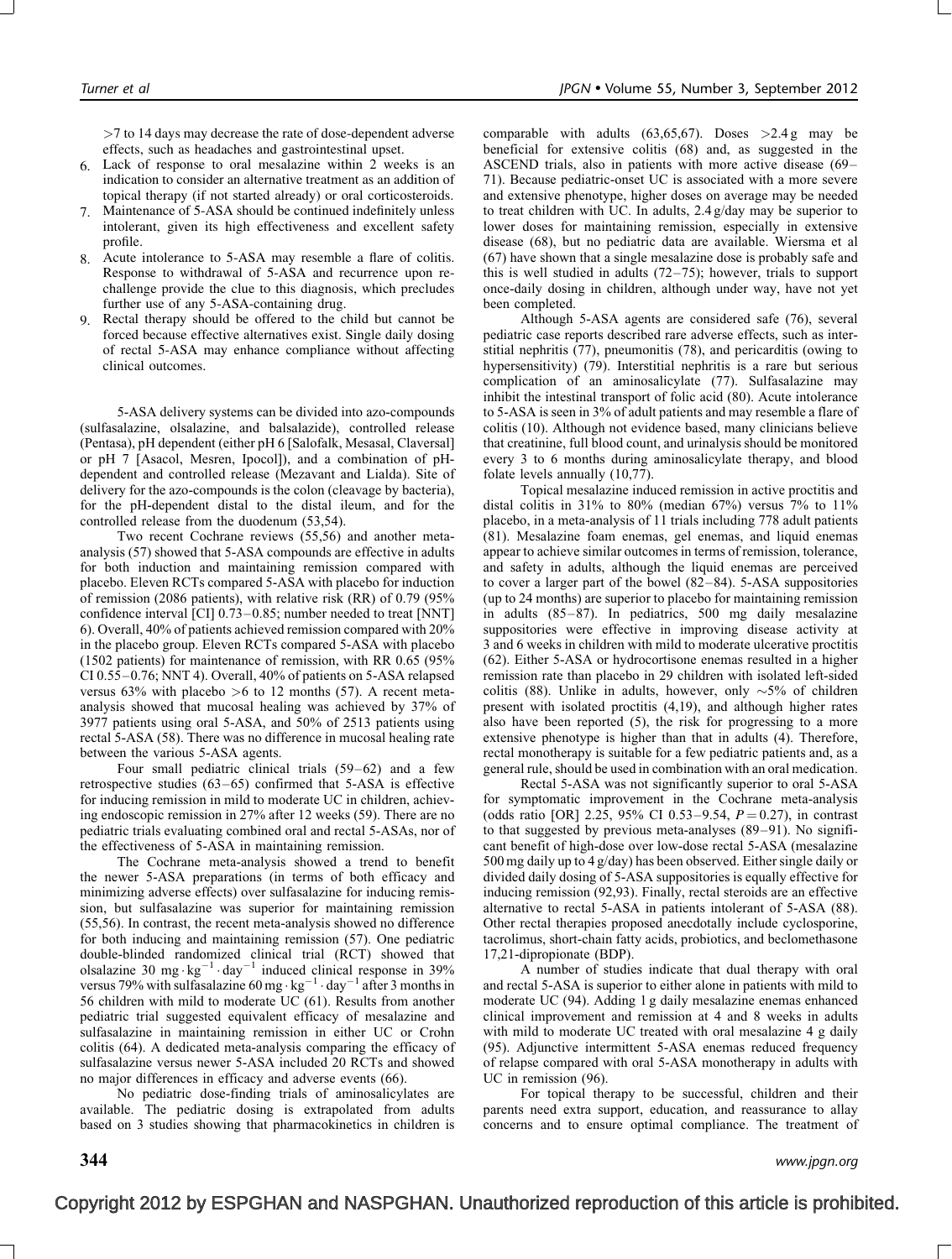a given child with enemas should balance the clinical benefits, psychological distress, and the viable oral alternatives.

Oral Steroids (96% consensus)

- 1. Oral steroids are effective for inducing remission in pediatric UC [EL2a, RG C; adults EL1b, RG C] but not for maintaining remission [EL5, RG D]
- 2. Oral steroids are recommended in moderate disease with systemic symptoms and selected children with severe disease without systemic symptoms, or in those failing to achieve remission with optimal 5-ASA therapy. Most of those with severe disease should be admitted for intravenous steroid therapy [EL5, RG D; adults EL1b, RG B]
- 3. The dose of prednisone/prednisolone should be 1 mg/kg up to 40 mg once daily in most children [EL2a, RG B]
- 4. Steroid dependency in children should not be tolerated;

steroid-sparing strategies should be used [EL 4, GR C]

#### Practice Points:

- 1. Prednisone (the prodrug of prednisolone) or prednisolone (the biologically active steroid) may be used orally with comparable doses. Oral budesonide is not recommended for UC. Recent data suggest that oral and rectally administered BDP, a new corticosteroid with topical action, may be as effective as prednisone in mild to moderate UC.
- 2. A single total dose in the morning is advisable to reduce potential harmful suppression of growth.
- 3. In steroid refractoriness (ie, nonresponse to oral steroids within 7–14 days), optimal dosing and compliance with treatment should be confirmed. Other explanations for the symptoms (as outlined in the Assessing and Predicting Disease Activity section) should be excluded.
- 4. Steroid dependency is defined as remission with corticosteroids but recurrence of symptoms when the dose is lowered or within 3 months following complete taper, or if steroids cannot be stopped within 14 to 16 weeks. Steroid dependency should be avoided by escalating the existing maintenance therapy or by adding topical therapy.
- 5. We constructed a pediatric steroid tapering table [\(Table 2](#page-6-0)) based on common practice and group consensus.

Steroids are introduced in up to 80% of children with UC mainly within 3 months of diagnosis, with a 50% to 90% short-term response rate [\(7,31,97\)](#page-14-0). Mucosal healing with corticosteroids is more often achieved in UC than in CD, but it lags behind clinical improvement. After 8 weeks of steroid therapy in 20 children with UC, mucosal healing has been achieved in 40%, whereas 90% showed clinical improvement [\(31\).](#page-15-0) The majority of adult patients with UC respond to steroids within 2 to 3 weeks [\(98\)](#page-16-0). In children, it is particularly important to evaluate the response earlier to start timely tapering and reduce the dose and duration of treatment. It is imperative to avoid unnecessary steroid exposure to minimize growth retardation and other steroid-related adverse effects. Steroid therapy may lower calprotectin levels as disease activity improves, but normalization is infrequent [\(99\)](#page-16-0). Thus, an increased level of calprotectin does not necessitate ongoing steroid therapy if the patient is in clinical remission.

There are no dose-finding trials of steroids in pediatric UC. In adults, a 20-mg daily dose of oral prednisone is less effective than 40 mg in inducing remission; 60 mg was as effective as 40 mg but with more adverse events [\(98\).](#page-16-0) Splitting the daily dose is not

www.jpgn.org  $345$ 

more effective than a single dose [\(100\)](#page-16-0). Children with UC may have a higher steroid-related complication rate compared with adults, including osteoporosis, glaucoma, and cataracts, even when adjusted to weight-based steroid doses [\(101\)](#page-16-0). Mood disorders and sleep disturbance are common during steroid treatment. In most asymptomatic cases, there is no need to add acid suppression during standard steroid treatment. This should be considered in upper gastrointestinal disease or when nonsteroidal anti-inflammatory drugs (NSAIDs) are in use.

Steroid dependency implies initial clinical response to systemic corticosteroid treatment, but the inability to achieve and/or maintain a steroid-free clinical remission. Steroid dependency during a 1-year follow-up has been reported in 45% of children with UC requiring corticosteroids at diagnosis, higher than that reported in adults [\(7,97\).](#page-14-0) Strategies to avoid steroid dependency include optimization of 5-ASA, adjuvant therapy with enemas, and consideration of escalating therapy to thiopurines or infliximab. Adherence to therapy should be ensured, especially in adolescents. Colectomy should be considered when medical strategies have not resolved steroid dependency.

BDP is a new corticosteroid with topical action. RCTs in adults showed its effectiveness in UC both in oral and topical routes [\(102–104\)](#page-16-0). A pediatric trial showed that the week 12 remission rate among 15 children receiving 5 mg/day of BDP is 80% compared with only 33% in 15 children receiving 5-ASA [\(59\)](#page-16-0). There are preliminary data on the extended-release formulation of budesonide inducing clinical improvement in adults with active left-sided colitis but no pediatric data [\(105\).](#page-17-0)

Antibiotics and Probiotics (Excluding Pouchitis) (96% consensus)

- 1. There is insufficient evidence to recommend routine antibiotic or probiotic therapy to ambulatory pediatric patients with UC for induction or maintenance of remission [EL5, RG D; adults EL2b, RG B]
- 2. Probiotics, however, may be considered in children with mild UC intolerant to 5-ASA, or as an adjuvant therapy in those with mild residual activity despite standard therapy [EL1b, RG B; adults EL1b, GR A]

Practice Points:

- 1. Efficacy of probiotics in pediatric and adult UC trials has been demonstrated for VSL#3 [\(Table 3](#page-6-0) for daily dosing) and Escherichia coli Nissle.
- 2. Probiotics should be used with caution in severely immunocompromised patients or those with intravenous catheters because sepsis has been reported. Bloating, flatulence, and nausea may be associated with VSL#3.

There have been no controlled trials of adjunctive antibiotics to induce or maintain remission in pediatric UC, but several small adult studies suggested some benefit with differing regimens. Oral tobramycin [\(107,108\)](#page-17-0), oral rifaximin [\(109\)](#page-17-0), and a combination regimen of oral amoxicillin, metronidazole, and tetracycline [\(110\)](#page-17-0) had an adjunctive effect to successfully induce remission in ambulatory adults with UC. Ciprofloxacin (<14 days) did not induce remission in adults with mild to severe UC [\(111\),](#page-17-0) but 6-month treatment seemed beneficial in maintaining remission in adults with moderate to severe disease [\(112\)](#page-17-0). Rifaximin increased the remission rate in a small retrospective study of 11 children [\(113\).](#page-17-0)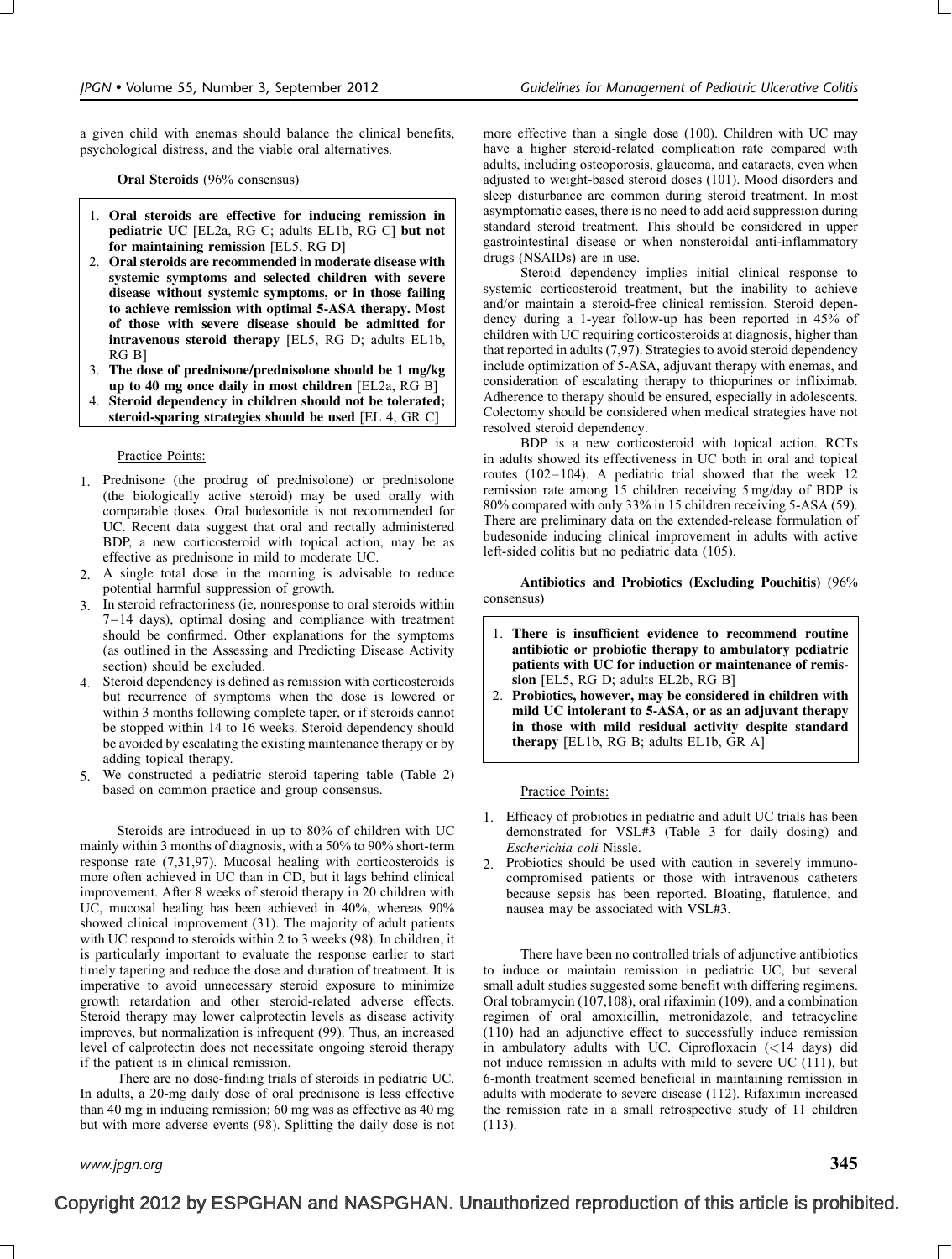<span id="page-6-0"></span>

| TABLE 2. Prednisone tapering plan (numbers reflect daily milligrams) |        |        |        |        |        |        |        |        |         |         |
|----------------------------------------------------------------------|--------|--------|--------|--------|--------|--------|--------|--------|---------|---------|
| Week 1                                                               | Week 2 | Week 3 | Week 4 | Week 5 | Week 6 | Week 7 | Week 8 | Week 9 | Week 10 | Week 11 |
| $60^*$                                                               | 50     | 40     | 35     | 30     | 25     | 20     | 15     | 10     |         |         |
| $50^{\degree}$                                                       | 40     | 40     | 35     | 30     | 25     | 20     | 15     | 10     |         |         |
| $45^*$                                                               | 40     | 40     | 35     | 30     | 25     | 20     | 15     | 10     |         |         |
| 40                                                                   | 40     | 30     | 30     | 25     | 25     | 20     | 15     | 10     |         |         |
| 35                                                                   | 35     | 30     | 30     | 25     | 20     | 15     | 15     | 10     |         |         |
| 30                                                                   | 30     | 30     | 25     | 20     | 15     | 15     | 10     | 10     |         |         |
| 25                                                                   | 25     | 25     | 20     | 20     | 15     | 15     | 10     |        |         |         |
| 20                                                                   | 20     | 20     | 15     | 15     | 12.5   | 10     | 7.5    |        | 2.5     |         |
| 15                                                                   | 15     | 15     | 12.5   | 10     | 10     | 7.5    | 7.5    |        | 2.5     |         |

First 2 to 3 weeks: Start prednisone at 1 mg/kg up to 40 mg once daily (\*after discharge from acute severe colitis admission, the dose may be as high as 60 mg/day). If there is no significant clinical improvement in patients with moderate to severe colitis (ie, PUCAI decrease in  $\lt 20$  points) after 7 to 14 days, or an increase in PUCAI 20 points at any time, then consider treatment escalation after excluding other causes for steroid-refractory disease (see text).

After the first 2 to 3 weeks: PUCAI 15 to 30: consider keeping the dose stable (while prolonging the total course by 1 week); PUCAI > 35, increase steroids to the dose of the previous 1 to 2 steps for 1 week and then start weaning again more slowly; PUCAI > 60 or increase in PUCAI by at least 20 points at any time, consider treatment escalation. In any case, avoid steroid dependency by timely escalation of maintenance therapy.

The risk for exacerbation is smaller with prednisone doses >20 mg, but the risk for adverse events is then higher. Thus, tapering should be instituted early with larger decrements initially and slower decrements at lower doses. Shortening each stage from 7 to 5 days may be considered in selected cases. With lower doses, alternate-day treatment may reduce the risk of adverse events. Consider the possibility of adrenal insufficiency, even many months after tapering off steroids.

A recent SR of RCTs suggested an overall beneficial effect of antibiotics for induction of remission in adult UC [\(114\)](#page-17-0). Nine RCTs, involving 662 patients with active UC (2 of whom were in the acute severe setting), found a statistically significant benefit of antibiotics for inducing remission (RR 0.64; 95% CI 0.43–0.96); however, a funnel plot suggested publication bias, and a great variety of the antibiotics was used. Pediatric trials are required to decipher the potential benefits, if any, of antibiotics for UC in children before they can be recommended.

Probiotics have been evaluated for induction and maintenance of remission in UC. One pediatric and 3 adult trials did not find a significant difference between E coli Nissle 1917 and mesalazine for maintaining remission in UC [\(10,115\)](#page-14-0). Although the ECCO guidelines in adults state that this probiotic may be a viable alternative to 5-ASA for maintaining remission in mild to moderate UC [\(10\),](#page-14-0) a Cochrane review highlighted major methodological limitations in these studies, preventing any conclusion [\(116\)](#page-17-0).

A small pediatric trial suggested that  $E$  coli Nissle is also effective in inducing remission in UC [\(115\).](#page-17-0) In an open pilot study, remission was induced in 10 of 18 children with UC treated with VSL#3 in conjunction with 5-ASA, low doses of corticosteroids, or immunomodulators [\(117\)](#page-17-0). A small trial of 29 children treated with 5-ASA showed that the combination with VSL#3 was superior to placebo in inducing and maintaining 1-year remission (Table 3 tabulates the daily dosing) [\(106\).](#page-17-0) These studies build on the adult literature, which show a benefit for VSL#3 in inducing remission in UC [\(117–120\)](#page-17-0).

| TABLE 3. Pediatric VSL#3 dosing by Miele et al (106) |            |                          |  |
|------------------------------------------------------|------------|--------------------------|--|
| Age, y                                               | Weight, kg | Daily dose, bacteria/day |  |
| $4 - 6$                                              | $17 - 23$  | 450 billion (1 sachet)   |  |
| $7 - 9$                                              | $24 - 33$  | 900 billion (2 sachets)  |  |
| $11 - 14$                                            | $34 - 53$  | 1350 billion (3 sachets) |  |
| $15 - 17$                                            | $54 - 66$  | 1800 billion (4 sachets) |  |

of Lactobacillus reuteri were superior to placebo in facilitating mesalazine-induced remission in UC [\(126\).](#page-17-0) Immunomodulators (89% consensus) 1. Thiopurines (azathioprine or mercaptopurine) are recommended for maintaining remission in children with

5-ASA intolerance or those with frequently relapsing (2–3 relapses per year) or steroid-dependent disease, despite the use of maximal 5-ASA treatment [EL3b, RG C; adults EL1b, RG B]; thiopurines are ineffective for induction of remission [EL3b, RG C]

In other small trials, different probiotics were suggested to be effective in inducing remission (Saccharomyces boulardii [\(121\)](#page-17-0), Bifidobacterium longum plus the prebiotic Synergy [\(122\)](#page-17-0), and B breve, B bifidum plus Lactobacillus acidophilus [\(123\)\)](#page-17-0) and maintaining remission (Lactobacillus GG [\(124\)](#page-17-0), and Probio-Tec AB-25 [\(125\)\)](#page-17-0). One recent pediatric trial showed that rectal enemas

- 2. Thiopurines are recommended for maintenance treatment after inducing remission by steroids during acute severe colitis because the likelihood for an aggressive disease course is higher [EL4, RG C; adults: EL2b, RG B]; however, 5-ASA maintenance monotherapy may be considered in 5-ASA-naïve children with acute severe colitis responding rapidly to steroids [EL5, RG D]
- 3. Cyclosporine or tacrolimus started during an episode of acute severe colitis should be discontinued after 4 months, bridging to thiopurines [EL4, RG C]
- 4. The presently available evidence is insufficient to recommend the use of methotrexate in pediatric UC [EL5, RG D; adults EL4, RG C]

Practice Points:

- 1. The therapeutic effect of thiopurines may take up to 10 to 14 weeks after the start of treatment.
- 2. The dose may be adjusted to approximately 2.5 mg/kg of azathioprine and 1 to 1.5 mg/kg of mercaptopurine, in a single daily dose.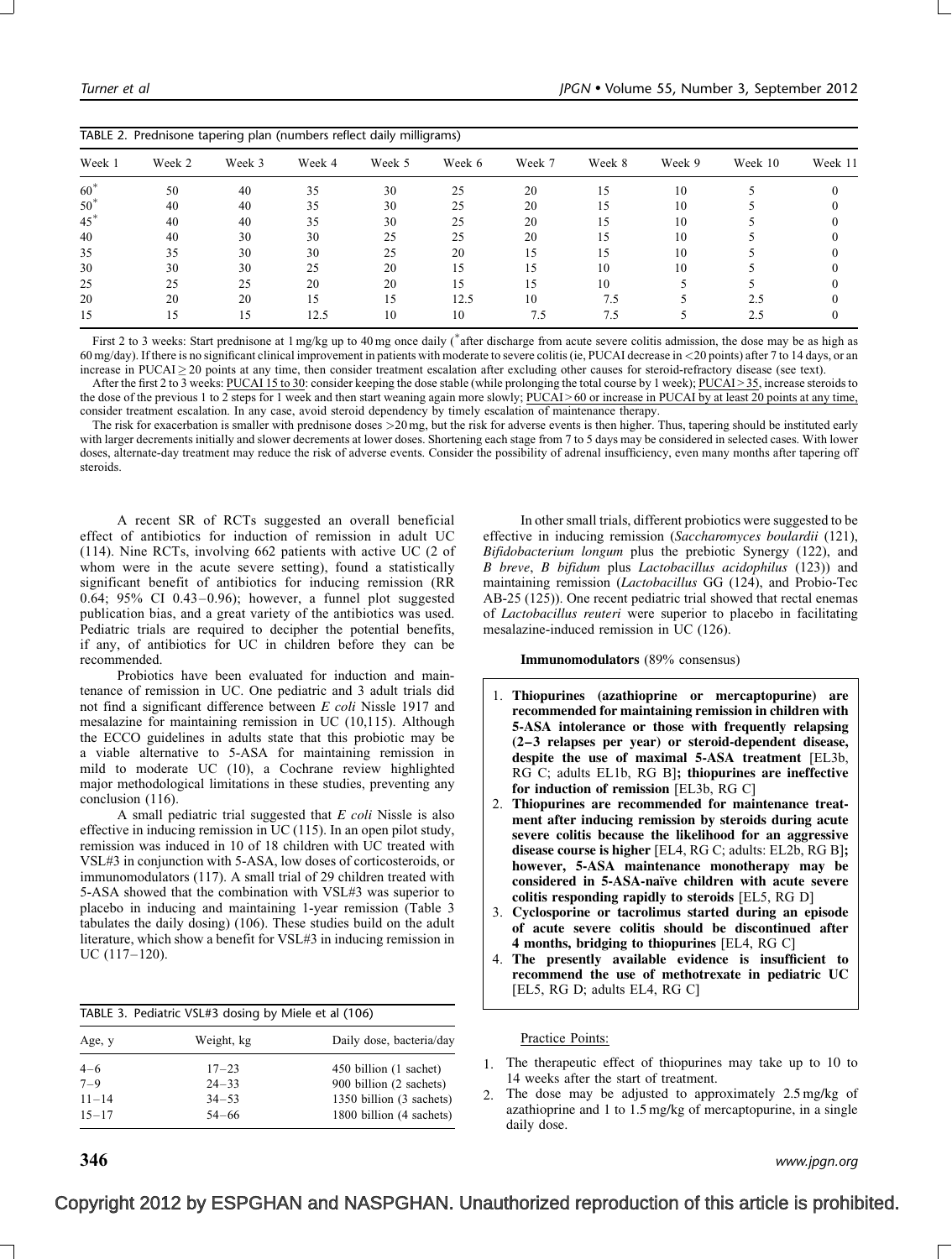- 3. The determination of thiopurine methyltransferase (TPMT) genotype or phenotype (TPMT activity), if available, is encouraged to identify patients at greater risk for early profound myelosuppression. Dose should be reduced in heterozygous patients or in those with low activity. Thiopurines should not be used in children who are homozygous for TPMT polymorphisms or those with extremely low TPMT activity. Myelosuppression may still occur in the presence of normal TPMT activity, and therefore regular monitoring of blood counts and liver tests are recommended in all cases.
- 4. Thiopurines should be discontinued in clinically significant myelosuppression or pancreatitis. Reintroduction of thiopurines after leukopenia can be considered at a lower dose after carefully assessing the risks and benefits and after measuring TPMT activity/genotype and following metabolites. Switching between azathioprine and mercaptopurine may be successful in acute flu-like and gastrointestinal adverse events.
- 5. The measurement of metabolites of thiopurines (ie, 6-methyl mercaptopurine [6-MMP] and 6-thioguanine [6-TG]) may be helpful in patients failing therapy to assess compliance and to assess the nature of possible toxicity (ie, leukopenia or elevated liver enzymes).
- 6. Continuation of 5-ASA after introduction of thiopurines may have some advantages, but there is insufficient evidence to clearly recommend it.
- 7. Oral tacrolimus (FK-506) may be used in selected outpatient children with UC as a bridge to thiopurines.
- 8. Methotrexate should be considered only in the rare patients with UC who fail to respond or are intolerant of thiopurines, when other alternatives are not available.
- 9. Vaccination status should be assessed in all children. An attempt should be made to immunize with live vaccines >6 weeks before starting immunosuppressive agents, but immunization should not delay necessary medications to control the disease.

A Cochrane review included 6 adult RCTs involving 286 patients and showed that azathioprine was superior to placebo for the maintenance of remission in UC (OR 0.41, 95% CI 0.24– 0.70) [\(127\)](#page-17-0) with roughly 60% effectiveness (NNT 5) [\(128,129\).](#page-17-0) A prospective registry data of 133 children with UC reported a 1-year steroid-free remission rate of 49%, irrespective of whether thiopurines were introduced at disease onset [\(130\).](#page-17-0) Other retrospective studies in children confirmed the benefit of thiopurines in maintaining remission and steroid sparing [\(131–133\),](#page-17-0) with a median time to achieve steady state of thiopurine levels of 55 days [\(134\).](#page-17-0) An SR in adults including 2 RCTs on 130 patients with active UC showed no statistically significant benefit of thiopurines for inducing remission [\(129\).](#page-17-0)

The superiority of AZA to maintain remission in UC compared with 5-ASA has been documented in 2 small RCTs. In the first, Ardizzone et al [\(135\)](#page-17-0) enrolled 72 steroid-dependent adults with UC to receive either  $2 \text{ mg} \cdot \text{kg}^{-1} \cdot \text{day}^{-1}$  of AZA or 3.2 g/day of 5-ASA, whereas prednisolone was tapered >8 weeks. Clinical and endoscopic remission at 6 months was achieved in 53% of the AZA group versus 19% in the 5-ASA group. In the second study, 34 adult patients with UC were randomized to receive 1.5 mg/kg of mercaptopurine (n = 15), 15 mg of methotrexate (n = 12), or 3 g/day of 5-ASA  $(n = 8)$  [\(136\)](#page-17-0). Sustained remission rates at 30, 48, and 106 weeks were 79%, 64%, and 50% in the mercaptopurine group versus 25%, 0%, and 0% in the 5-ASA group, respectively. Nevertheless, considering the efficacy and safety of aminosalicylates for the maintenance of remission, thiopurines should be reserved for patients intolerant of 5-ASA and children who developed an acute

severe colitis episode for whom the risk of a more aggressive disease course is higher.

One placebo-controlled trial in 70 adults with UC showed no benefit for adding 1.5 g/day of olsalazine to 2.2 mg  $\cdot$  kg<sup>-1</sup>  $\cdot$  day<sup>-1</sup> of azathioprine to maintain a 2-year remission, and there were more adverse events and noncompliance in the 5-ASA-treated group [\(137\);](#page-17-0) however, the dose was small and olsalazine may have more adverse effects than the other 5-ASA regimens and lower effectiveness [\(57\)](#page-15-0). It cannot be stated whether there is an additional advantage to combining 5-ASA with a thiopurine, but it is not unreasonable to do so, given the excellent safety profile of 5-ASA and its high effectiveness in UC, including cancer prevention. Clinicians should be aware that 5-ASA may partially inhibit TMPT activity and, therefore, may increase 6-TG levels [\(138,139\)](#page-17-0). Increasing the number of daily pills may also decrease compliance.

In a retrospective study of 107 children with IBD (of whom 30 had UC) a high discontinuation rate of 30% was noted when using azathioprine at a dose of 3 mg  $\cdot$  kg<sup>-1</sup> $\cdot$  day<sup>-1</sup>, mainly because of adverse events [\(140\)](#page-17-0). In another study, treatment was discontinued because of an adverse effect in 17 (18%) of 95 treated children [\(141\)](#page-17-0). Dose-independent adverse reactions include fever, pancreatitis, rash, arthralgias, nausea, vomiting, and diarrhea. Dosedependent toxicities include leukopenia, thrombocytopenia, infections, and hepatitis [\(142\)](#page-17-0). Pancreatitis is the most common hypersensitivity reaction, occurring in 3% to 4% of adults and children, and almost always within the first several weeks of therapy. Infections are the main risk for immunosuppressed adults [\(143,144\)](#page-17-0) and children [\(145,146\)](#page-17-0), although severe infections are uncommon. Pediatricians should focus on immunizations at diagnosis; guidelines for the prevention of infections in pediatric IBD have been published [\(147\)](#page-18-0). Once immunosuppressive therapy has been initiated, inactivated vaccines should be administered, including annual influenza, pneumococcal vaccine, and HPV. Finally, thiopurines increase the risk for non-Hodgkin lymphoma 4-fold on average [\(148\)](#page-18-0) but the risk is smaller at younger ages, approximating 4.4 of 10,000 patient years [\(149\).](#page-18-0) In contrast, the rare but almost uniformly fatal hepatosplenic T-cell lymphoma (HSTCL) has been recognized to occur in young adult or adolescent boys with IBD, with roughly 50% having received thiopurine therapy alone, and 50% thiopurines with anti-TNF (tumor necrosis factor) ( $\sim$ 40 IBD cases reported by the end of 2010). Kotlyar et al [\(150\)](#page-18-0) have estimated the risks of this fatal neoplasm in men younger than 35 years to be 1 in 7404 with thiopurines, and 1 in 3534 if receiving a combination of thiopurines and anti-TNF.

A meta-analysis involving adult and pediatric studies suggests a strong association between 6-TG blood levels and maintenance of remission [\(151\).](#page-18-0) Mutations of the *TMPT* gene influence the pharmacodynamics of thiopurines, but some studies have failed to identify a clear benefit of TMPT genotyping [\(152\)](#page-18-0). Monitoring of metabolites may help to identify nonadherent patients and optimize dose, although there is a large interindividual variation that makes it difficult to define a single therapeutic window [\(153\).](#page-18-0) Concomitant use of allopurinol with reduced dose of azathioprine may provide a valid therapeutic option in cases of hyperactive TPMT resulting in high 6-MMP and low 6-TG  $(154, 155)$ .

Studies on methotrexate for UC are small and have inconsistent outcomes. In 2 adult trials, oral methotrexate at a dose of 12.5 [\(156\)](#page-18-0) or 15 mg/week [\(157\)](#page-18-0) was ineffective in inducing and maintaining remission in UC compared with placebo. Another small RCT showed that methotrexate at a dose of 15 mg/week was superior to 5-ASA but inferior to thiopurines in maintaining 2-year remission in UC [\(136\)](#page-17-0). The 3-, 6-, and 12-month remission rates determined by the PUCAI were 28% to 31% in 1 retrospective pediatric study including 32 children with UC

www.jpgn.org  $347$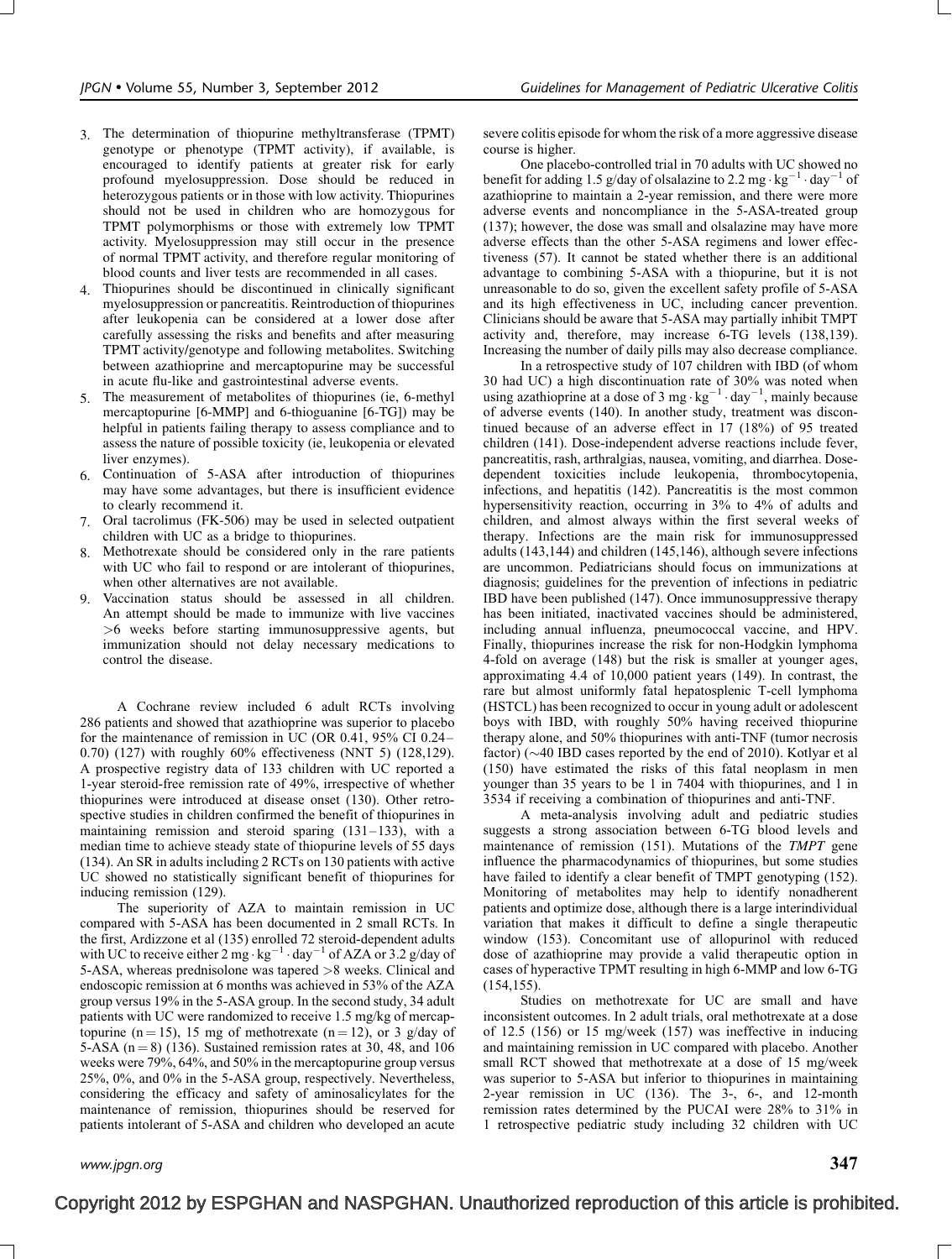(of whom 28 intolerant or refractory to thiopurines) treated with intramuscular methotrexate at a mean dose of  $13.7 \pm 3.6$  $mg \cdot m^{-1} \cdot week^{-1}$  [\(158\).](#page-18-0) Two prospective placebo-controlled studies regarding the efficacy of methotrexate in adult patients with UC are under way.

Oral tacrolimus seems to achieve a short-term success rate (ie, avoidance of colectomy) in the range of 60% to 80% in pediatric acute severe colitis [\(159\).](#page-18-0) Oral administration of tacrolimus in an ambulatory child without acute severe colitis seems to have steroid-sparing effects in steroid dependency [\(160\),](#page-18-0) but more studies are warranted. Oral tacrolimus is typically used as a bridge to thiopurine therapy owing to its rapid onset of action, and discontinued after 3 to 5 months to minimize adverse effects [\(161\).](#page-18-0)

Biological Agents (93% consensus)

- 1. Infliximab should be considered for treatment of children with persistently active, or steroid-dependent UC, uncontrolled by 5-ASA and thiopurines [EL1b, RG B; adults EL1b, RG B]
- 2. Infliximab may be considered for steroid-refractory (whether oral or intravenous) disease. If infliximab has been initiated during an acute episode in a thiopurinenaïve patient, then it can be used as a bridge to thiopurine. In that case, infliximab may be discontinued after approximately 4 to 8 months [EL4, RG C; adults EL1b, RG B]
- 3. Adalimumab should only be used in those who lost response or were intolerant of infliximab [EL4, RG C; adults EL1b, RG B]

#### Practice Points:

- 1. Infliximab is presently the first-line biological agent in pediatric UC and should be administered at  $5 \text{ mg/kg}$  (3 induction doses >6 weeks followed by 5 mg/kg every 8 weeks for maintenance); individualization of dosing may be needed.
- 2. Measuring infliximab levels and antibodies to infliximab can optimize treatment when failing to maintain remission. If there are low levels and negative antibodies, then dose escalation may be indicated. Undetectable infliximab levels in the presence of antibodies may indicate loss of response and the need for dose escalation or switching to a different drug. Normal infliximab level suggests primary nonresponse or an alternative diagnosis as a cause of symptoms (as outlined above).
- 3. Extrapolating from the adult literature and pediatric case series, adalimumab should be started at 100 mg/m<sup>2</sup> up to 160 mg, followed by 50 mg/m<sup>2</sup> up to 80 mg after 2 weeks and then  $25 \text{ mg/m}^2$  up to 40 mg every other week; dose individualization may be needed.
- There is no good evidence to support combining infliximab with thiopurines in children with UC who failed thiopurine treatment. Biological agents are, however, used by some pediatric gastroenterologists in combination with thiopurines for at least the first 4 to 8 months of therapy, even if the child has been a nonresponder to thiopurines. The balance of safety versus benefits of combination treatment needs to be fully explained.
- 5. It is unknown whether 5-ASA offers an advantage in combination with biological agents, but given the potential benefit (including possible cancer chemoprevention) and the

high safety, it is not unreasonable to recommend a combined therapy.

A Cochrane review on adult UC trials concluded that infliximab is effective in inducing clinical remission, promoting mucosal healing, and reducing the need for colectomy in patients with active UC whose disease has not responded to conventional treatment [\(162\)](#page-18-0). According to the randomized, double-blind, placebo-controlled ACT-1 and ACT-2 trials, infliximab seems to be effective for induction and maintenance of remission in ambulatory adult patients with moderate to severe UC [\(163\)](#page-18-0). In both trials combined, 728 patients received placebo or infliximab (5 or 10 mg/kg) intravenously at weeks 0, 2, and 6, then every 8 weeks and followed to week 54 (ACT-1) or 30 (ACT-2). Clinical remission rates at weeks 8, 30, and 52 in the combined infliximab arms compared with placebo were 33% versus 10%, 33% versus 13%, and 35% versus 17%, respectively. Steroid-free remission at week 30 was 22% in the infliximab arms versus 13% in the placebo arm.

Comparable results were found in a pediatric T-72 RCT [\(164\).](#page-18-0) Forty-five of 60 (75%) ambulatory children with moderate to severe UC (excluding those hospitalized with acute severe UC) responding to a standard 5 mg/kg 3-dose induction protocol were randomized to continue to receive infliximab 5 mg/kg either every 8 or every 12 weeks. Dose was escalated to 10 mg/kg in 20 of 45 (44%) children who lost response during the 54-week follow-up period in both arms, but such patients were considered treatment failures in the primary analysis. The clinical  $(PUCAI < 10 \text{ points})$ and complete mucosal healing rates (Mayo endoscopic subscore 0) were both 33% at week 8; clinical remission rates in the q8 versus q12 weeks were 8/20 (40%) versus 4/21 (19%) at week 30, and 8/21 (38%) versus 4/22 (18%) at week 54.

Other level 2 pediatric evidence exists to support infliximab use in pediatric UC. A meta-analysis showed that the pooled longterm success rate of infliximab in 6 series including 126 children with acute severe colitis was 64% [\(159\)](#page-18-0). Of 53 infliximab-treated children with UC in the North American registry (44% with acute severe colitis), corticosteroid-free remission was observed in 38% and 21% of patients at 12 and 24 months, respectively [\(165\)](#page-18-0). The likelihood of avoiding colectomy at 2 years was 61%.

One RCT of adalimumab to induce remission in adults with UC has been published (ULTRA 1) [\(166\)](#page-18-0). A total of 390 anti-TNF– naïve ambulatory adult patients with moderate to severe UC despite treatment with corticosteroids and/or immunosuppressants were treated with a 4-dose induction protocol of 160/80/40/40 mg versus 80/40/40/40 versus placebo every other week, subcutaneously. The 8-week clinical remission rate was 19% in the high-dose arm compared with  $10\%$  in the low-dose arm and 9% with placebo  $(P = 0.031)$ . In the 52-week follow-up study (ULTRA 2) of 494 adult patients with moderate to severe UC, the use of adalimumab was shown to be safe and effective in maintaining remission compared with placebo with remission rates of 17% and 9%, respectively [\(167\).](#page-18-0) Of note, the 52-week remission rates in patients with prior anti-TNF exposure were only 10% and 3%, respectively. Adalimumab usage in pediatric UC has been presented mainly as case reports [\(146\)](#page-18-0).

Both the SONIC trial in adult CD [\(168\)](#page-18-0) and its counterpart in adult UC, the SUCCESS trial [\(169\),](#page-18-0) included mainly thiopurinenaïve patients in whom the combination of infliximab and azathioprine was shown to be superior to monotherapy with azathioprine or infliximab alone. Combination therapy must be weighed against the possible adverse effects, including the risk of lymphoma (as discussed in the Immunomodulators section), especially because there is no good evidence to support combination therapy after thiopurine failure. On the contrary, although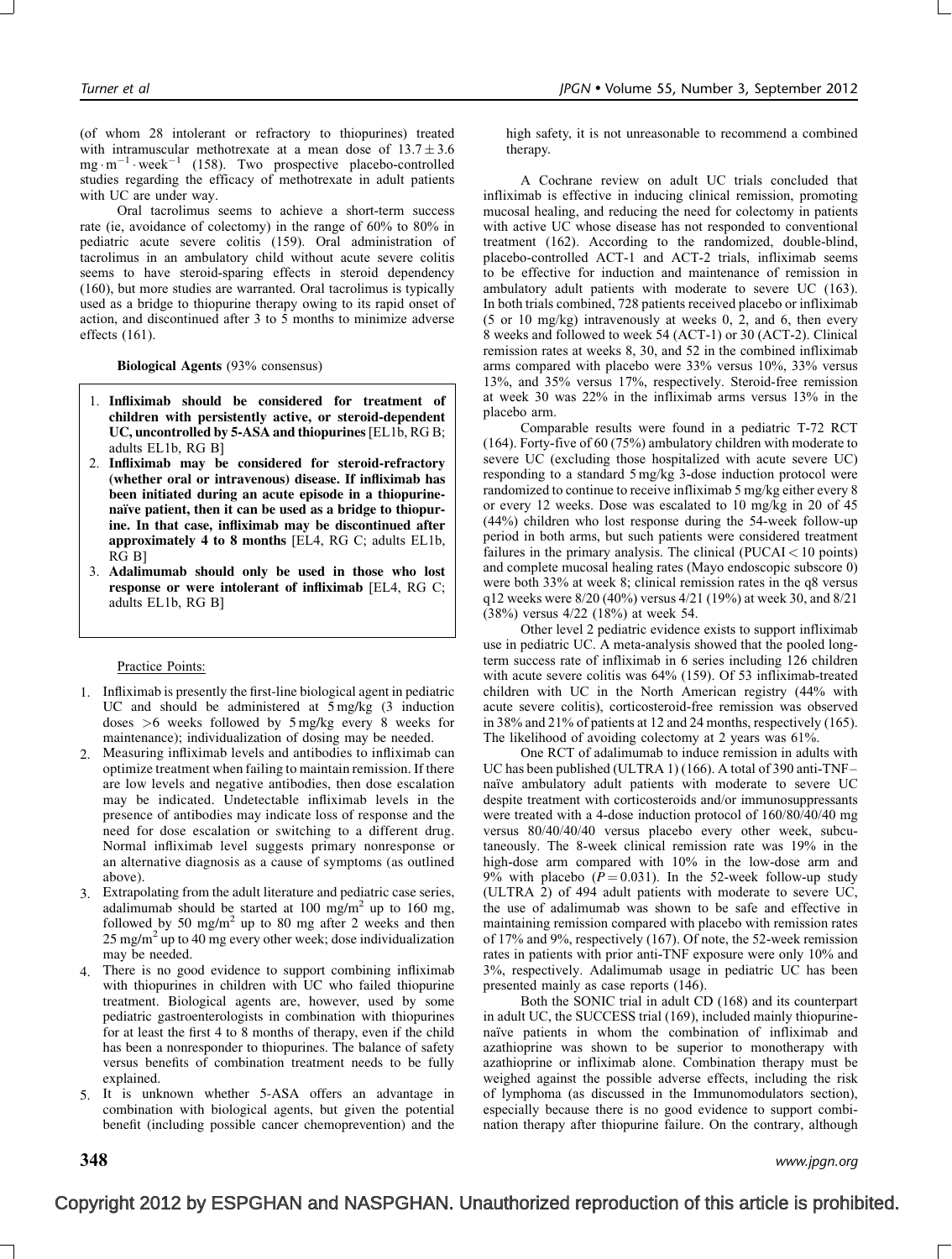concomitant immunomodulators reduced infusion reactions and immunogenicity of infliximab in the combined ACCENT-1, ACCENT-2, ACT-1, and ACT-2 trials, it did not improve clinical outcomes or pharmacokinetics [\(170\)](#page-18-0). Identical results of lack of benefit to combined therapy have been reported in the pediatric T72 trial of infliximab in UC [\(164\).](#page-18-0) In an RCT in adults with CD, stopping thiopurines after 6 months of combination therapy did not reduce the 2-year clinical or endoscopic outcomes [\(171\)](#page-18-0). Similarly, long-term colectomy rate did not differ between monotherapy or combined therapy in 52 children with UC treated with infliximab [\(165\)](#page-18-0). In thiopurine-naïve children, infliximab can be used as a bridging agent for thiopurines in steroid-refractory patients, and then combination therapy is customarily given for 4 to 8 months [\(11\).](#page-14-0) One pediatric study reports on successful weaning of infliximab in 12 patients on combination therapy [\(172\).](#page-18-0)

Dose intensification (increasing infliximab dose to 10 mg/kg or shortening dosing interval to 4 to 6 weeks) may be necessary in those losing response over time [\(164,173\).](#page-18-0) Optimizing use of infliximab may be facilitated by access to drug levels and ability to measure antibodies to infliximab [\(174\)](#page-18-0). Most clinical trials have not shown major safety issues, other than infusion reactions and allergic responses. Uncommon adverse events including major infections, demyelinating diseases, cutaneous eruptions, and lymphoma, when used in conjunction with thiopurines (as discussed above), however, have been reported [\(175\)](#page-18-0). The discussion above for immunomodulators regarding infections and vaccines applies also to the biological agents and even more so when used in conjunction with other immunomodulatory agents.

#### Other Investigational Interventions Practice Points:

- 1. Granulocyte/monocyte apheresis remains a controversial treatment strategy and cannot be recommended routinely. It may be a remote treatment option for induction and maintenance of remission in children with ongoing mild to moderate active UC when no other medical options exist.
- 2. Omega-3 supplement is not effective in inducing or maintaining remission in UC even in large doses.

Treatments that act by removal of leukocytes and other components of the immune system from the blood after filtering (leukocytopheresis, granulocytapheresis, granulocyte/monocyte apheresis) have been used to treat active UC, particularly in Asia and Scandinavia. Two strategies have been used with 1 using granulocyte/monocyte apheresis (Adacolumn) and 1 using leukocytapheresis (Cellsorba).

A meta-analysis including 7 adult clinical trials concluded that granulocyte/monocyte apheresis was a useful treatment for active UC, although specific methodological issues among most of the RCTs limited the generalizability of the studies, and that higherquality RCTs were needed [\(176\)](#page-18-0). A large adult RCT demonstrated no benefit of apheresis compared with a sham infusion [\(177\).](#page-18-0) Six pediatric case series using heterogeneous methodology have been published, including 71 children, most with mild to moderate disease [\(178–183\),](#page-18-0) yielding remission in 32 of 71 (45%), response in 20 of 71 (28%), and no response in 19 of 71 (27%) usually (but not always) after an initial course of 5 cycles >5 weeks. An open-label European pediatric trial is ongoing.

The use of leukocytapheresis has been limited thus far to open-label studies in adults with almost no pediatric data [\(184\)](#page-18-0). One small adult study that randomized patients to either granulocyte/ monocyte apheresis or leukocytapheresis showed no significant difference between the 2 treatments [\(185\)](#page-18-0).

The use of intravenous immunoglobulins to treat active steroid-dependent UC (and CD) has been described in a small pediatric case series with limited effect [\(186\)](#page-18-0). A case report has described amelioration of UC in a child infected with Enterobius vermicularis [\(187\)](#page-18-0). Initial small open-label studies suggested that worm therapy was safe [\(188\)](#page-18-0). There has been 1 RCT of worms (Trichuris suis) in 54 adult patients with UC, which showed a statistically significant benefit for treatment compared with placebo at 12 weeks [\(189\).](#page-18-0) More data are required before this therapy can be considered, especially in children. A meta-analysis found that omega-3 supplement is ineffective for maintaining remission in UC [\(190\).](#page-19-0) Fecal transplantation is an anecdotal therapy without data to support its use in children.

#### SURGICAL CONSIDERATIONS

Elective Surgery for Pediatric UC (96% consensus)

- 1. Elective colectomy may be indicated in children with active or steroid-dependent UC despite maximal treatment with 5-ASA, thiopurines, and anti-TNF therapy, or the finding of colonic dysplasia [EL5, RG D; adults EL 4, RG C]
- 2. In general, restorative proctocolectomy (ileoanal pouch or ileal pouch-anal anastomosis), especially the J-pouch, is preferred over straight pull-through (ileoanal) or ileorectal anastomosis for elective surgery of pediatric UC [EL2b, RG B]
- 3. The laparoscopic surgical approach can be used safely in children with low complication rates and superior cosmetic results [EL2b, RG B]

#### Practice Points:

- 1. The disease should be reevaluated thoroughly before referral to colectomy, including repeated ileocolonoscopy and ruling out other causes for the symptoms.
- 2. The role of ileorectal anastomosis is controversial but may be considered in girls who are primarily concerned about the reduced fecundity associated with restorative proctocolectomy. High early failure rates have been reported and a lifelong follow-up of the retained rectal stump is required.
- 3. A 2-stage operation (colectomy and pouch formation with ileostomy in the first stage, and closure of the stoma at the second stage) is the most common approach for elective surgery for UC. A 3-stage operation (ie, splitting the first operation into colectomy first and then pouch formation) should be considered in patients with high-dose steroids or those experiencing severe malnutrition, and when the diagnosis of CD has not been excluded completely.
- 4. Restorative proctocolectomy without protecting ileostomy (ie, 1-stage operation) may be safe in selected children without any risk factors (eg, high-dose steroids). Anticipated tension at the anastomosis site precludes this option.
- 5. There is no need for preoperative bowel preparation.
- 6. Preoperative high-dose steroids and questionably infliximab are associated with increased surgical complications; thiopurines or calcineurin inhibitors are probably not.
- 7. The risks of thromboembolic complications are low in ambulatory pediatric patients with UC, and routine thromboembolic prophylaxis cannot be recommended.

Colectomy should be discussed as a viable alternative in children who experience ongoing symptoms despite multiple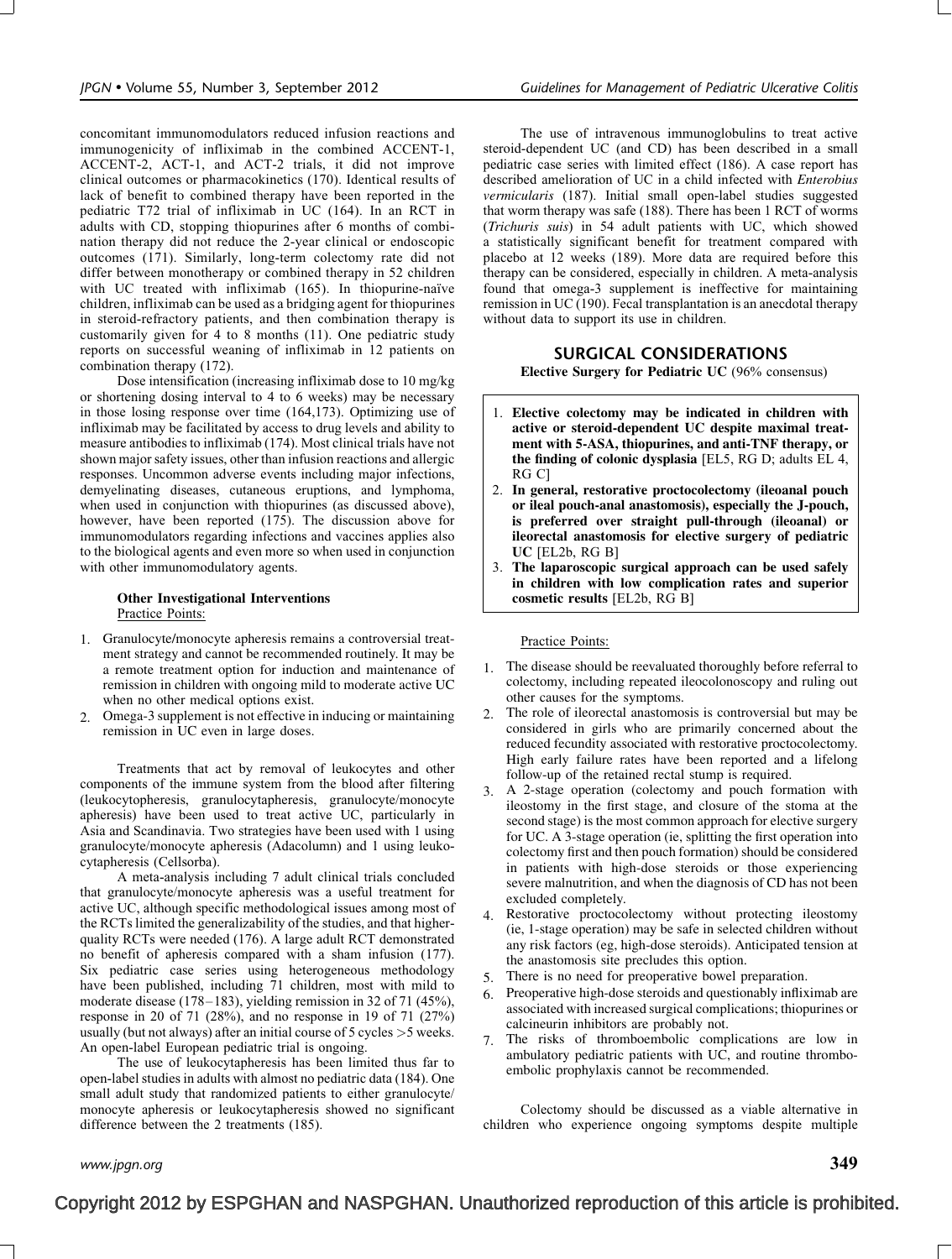immunosuppressive medications, especially if steroid dependent. The most frequent indication for colectomy in ambulatory children with UC is a chronic ongoing disease, at times steroid dependent; in adults, dysplasia is also a common indication [\(191\)](#page-19-0). In general, effective doses of immunomodulatory agents and infliximab should be attempted in most cases before referral to colectomy in ambulatory mild to moderate UC. In those losing response to infliximab, adalimumab may be considered before colectomy.

Most pediatric surgeons treating patients with UC prefer pouch surgery over straight pull-through, but there are few pediatric data to support this. Most series report better continence after the pouch procedure. A pediatric meta-analysis consisting of 5 studies and 306 patients suggested that the straight ileoanal pull-through was associated with a higher failure risk (15% for straight pullthrough vs 8% for pouch procedure), and perianal sepsis (20% vs 10%), as well as a higher stool frequency (OR 2.63, 95% CI 1.34–3.92) [\(192\)](#page-19-0). A multicenter study including 112 children with straight ileoanal pull-through and 91 with a J-pouch showed similar early and late complication rates [\(193\)](#page-19-0). Stool frequency was higher in the straight pull-through group, although the difference became less apparent with longer follow-up (mean daily stool frequency at 24 months: 6.2 for the pouch procedure vs 8.4 for the straight pullthrough). Because the quality of life in children with restorative proctocolectomy is inversely related to stool frequency and continence [\(194\),](#page-19-0) this difference is clinically important; however, the pouch procedure is associated with risk for pouchitis (see below).

A 2-stage operation is favored by most pediatric surgeons in elective colectomy [\(192\).](#page-19-0) One-stage repair may be feasible in selected children with low disease activity, good nutritional status, and not treated with steroids but it is associated with an increased complication rate [\(195,196\)](#page-19-0). A 3-stage surgery is performed mainly in patients who require emergency colectomy for refractory acute severe attack or in malnourished patients and those treated with high-dose corticosteroids. With any chosen procedure, a laparoscopic-assisted procedure is feasible and safe in adults [\(197,198\)](#page-19-0) and in children [\(199,200\).](#page-19-0)

Ileorectal anastomosis is not often performed. Earlier reports showed high failure rates, and there is a lifelong need for endoscopic surveillance of the rectal stump. Adult studies have shown that in selected cases, ileorectal anastomosis is safe, with better continence function than pouch formation [\(201\)](#page-19-0); however, there was a higher urgency rate; the quality of life was similar and approximately half required resection of the rectum in 20 years. Nonetheless, this surgery may be considered, especially in young female patients considering future fecundity. In a meta-analysis the risk of female infertility was increased from 15% among 411 girls with UC without ileal pouch-anal anastomosis (IPAA) to 48% in 481 girls after IPAA [\(202,203\)](#page-19-0). It should be emphasized that many of the ''infertile'' cases will eventually achieve pregnancy with supportive treatments. It is unlikely that there would be a difference in fertility problems between straight pull-through and pouch procedures because the degree of pelvic dissection is similar; however, fecundity is probably better preserved after ileorectal anastomosis [\(204\).](#page-19-0) An open discussion with a girl requiring colectomy and her caregivers stating the pros and cons of each procedure is mandatory before any surgical intervention.

Preoperative steroid therapy  $(>20$  mg in adults), hypoalbuminemia, and malnutrition are associated with increased surgical complication rates [\(205\)](#page-19-0), but waiting for the reversal of their effects before surgery is not recommended in the acute setting [\(206\).](#page-19-0) A meta-analysis of 5 studies found a higher postoperative short-term complication rate in 706 adults treated with infliximab before colectomy [\(207\).](#page-19-0) In a population-based case-control study, the risk of venous thromboembolic events in UC was increased

across all age groups, but the absolute rate was much higher in the older population (27 deep vein thrombosis [DVT] cases per 10,000 person-years in the 0- to 20-year-old group (odds ratio 10 [95% CI 3.4–29.3]) vs 207/10,000 in the older than 60-years-old group [\(208\)\)](#page-19-0).

Pouchitis (100% consensus)

- 1. When pouchitis is suspected for the first time, endoscopy with mucosal biopsies should be performed to confirm the diagnosis [EL3b, RG C; adults EL3a, RG B]
- 2. The first-line therapy of pouchitis should be a 14-day course of antibiotics; ciprofloxacin seems to be more effective than metronidazole [EL5, RG C; adults EL1b, RG A]; in persistent cases, combined metronidazole and ciprofloxacin or oral budesonide can be given [EL5, RG C; adults EL2b, RG B]
- 3. Probiotics may be used for maintaining antibioticinduced remission in recurrent pouchitis [EL5, RG C; adults EL1b, RG B]
- 4. Topical mesalazine is an effective treatment for inflammation of the residual rectal cuff, known as cuffitis [EL 5, RG D; adults EL4, RGD]

Practice Points:

- 1. In chronic (>4 weeks) or refractory pouchitis-like symptoms, other diagnoses should be sought, including cuffitis, missed CD, anastomotic ulcer, irritable pouch syndrome, infectious pouchitis, and anastomotic stenosis.
- 2. Fecal calprotectin can reflect the degree of pouch inflammation.
- 3. Metronidazole  $(20-30 \text{ mg} \cdot \text{kg}^{-1} \cdot \text{day}^{-1}$  in 3) divided doses and/or ciprofloxacin (30 mg  $kg^{-1}$  day<sup>-1</sup> up to 1 g/day in 2 divided doses) for 14 days are common dosing strategies for pouchitis. Dosing of VSL#3 for recurrent pouchitis in 2 adult RCT was 1800 billion bacteria once daily (4 sachets of 450 billion bacteria).
- 4. Although VSL#3 (900 billion bacteria daily) also may be effective for preventing the first episode of pouchitis, this is not justified because many children will never develop pouchitis.
- 5. Immunosupressants or infliximab may be considered in refractory pouchitis.

Pouchitis, an idiopathic inflammation of the ileal reservoir, is the most common complication of IPAA, occurring at least once in pediatric series from 30% to 75% of patients [\(193,194,209–211\)](#page-19-0). In a cohort of 151 children, 54 (36%) had no pouchitis, 73 (48%) had 1 episode of acute pouchitis, 11 (7%) developed chronic pouchitis, and 13 (9%) pouch failure for intractable disease or poor pouch function [\(210\).](#page-19-0) In children younger than 10 years, pouchitis is reported in up to 75% of patients [\(212\).](#page-19-0)

Clinical symptoms of pouchitis include looser and frequent stools with or without blood, abdominal cramps, tenesmus, urgency, abdominal discomfort, and seldom even fever [\(213\)](#page-19-0). Symptoms of pouch dysfunction are, however, not specific. Restorative proctocolectomy, especially with the stapling technique, leaves a remnant of rectal mucosa between the dental line and the anastomosis. Residual rectal cuff inflammation, known as cuffitis, may cause symptoms similar to those of pouchitis, especially bleeding. In an open trial performed in adults, mesalazine suppositories have shown efficacy in cuffitis [\(214\).](#page-19-0) Other pouchitis-mimickers include missed CD and anastomotic ulcer or stenosis. Development of terminal ileitis, also known as prepouch ileitis, can occur in children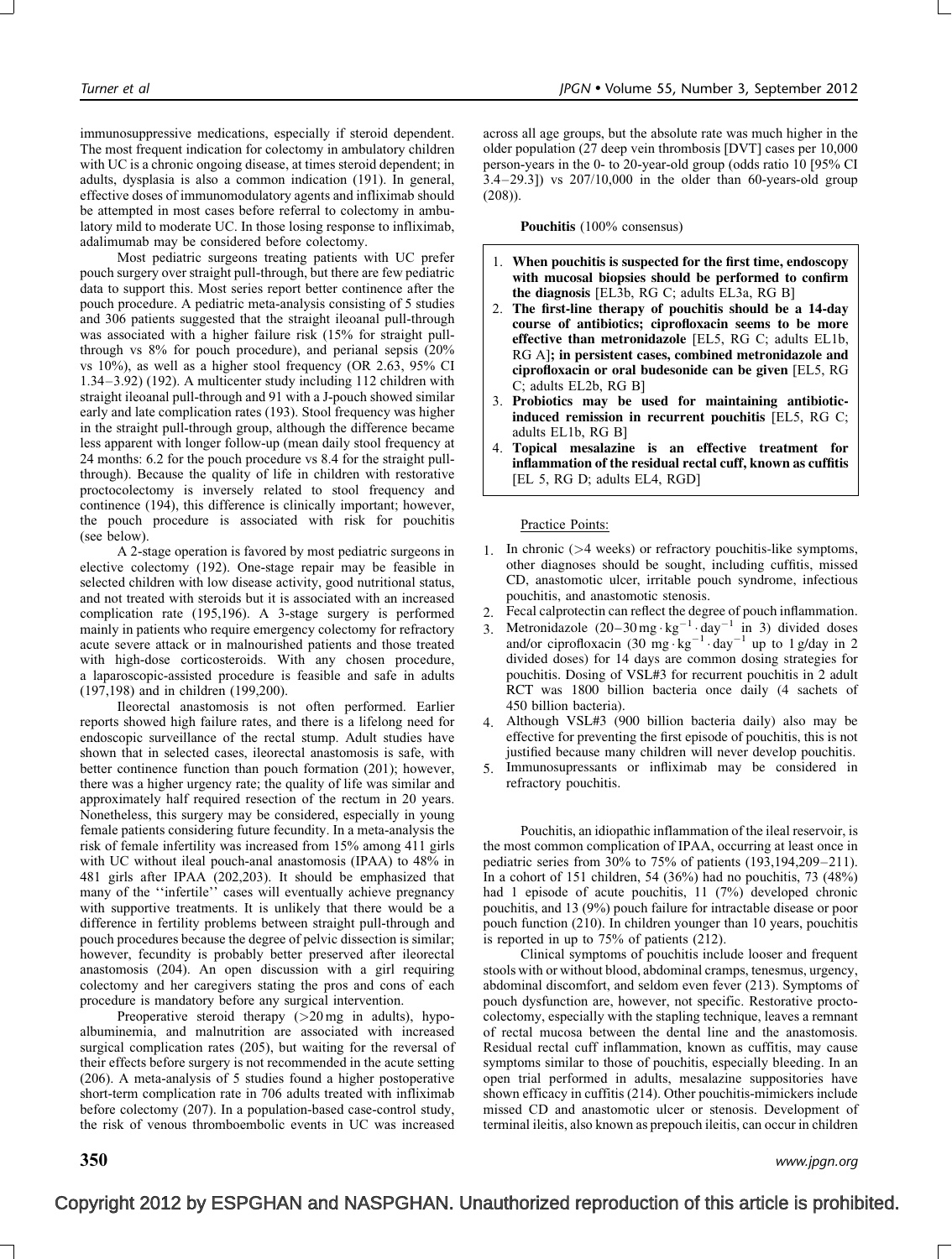[\(215\),](#page-19-0) and it does not necessarily confirm the diagnosis of CD. Other differential diagnoses include ischemia and rare infections such as CMV and  $\overline{C}$  difficile. Moreover, "irritable pouch syndrome'' is characterized by increased stool frequency and cramping with normal endoscopy and histology of the pouch [\(216\).](#page-19-0) Therefore, initial clinical suspicion of pouchitis should be confirmed by endoscopic evaluation of the pouch with mucosal biopsies. Macroscopic findings include diffuse or patchy erythema, edema, granularity, friability, loss of vascular pattern, spontaneous or contact bleeding, erosion, and ulcerations. Unlike in UC, erosions and ulcerations of pouchitis may be discontinuous, and small ulceration should not be overinterpreted as CD. Mucosal biopsies should be obtained from the pouch and from the afferent ileal loop but not from the staple line. Histology of pouchitis includes acute and chronic inflammation, crypt abscesses, and ulcerations.

Risk factors for developing pouchitis reported in the adult literature include extensive UC, backwash ileitis, extraintestinal manifestations (EIMs; especially primary sclerosing cholangitis [PSC]), being a nonsmoker, and the use of NSAIDs [\(217\).](#page-19-0) Antineutrophil cytoplasmic antibody positivity has been associated with pouchitis in adults but not in children [\(218\)](#page-19-0).

Antibiotic treatment is considered the first-line treatment for pouchitis. Metronidazole is associated with a rapid response, but ciprofloxacin may be more effective, with fewer adverse events [\(219\)](#page-19-0). Combined antibiotic therapy is an option for chronic pouchitis. Small adult trials suggested that chronic pouchitis may be treated with combination of ciprofloxacin and imidazole or rifaximin, or oral budesonide 9 mg daily for 8 weeks [\(217\).](#page-19-0) Infliximab has shown efficacy in refractory pouchitis and CDrelated complication of the pouch in an adult case series [\(220\).](#page-19-0)

Two double-blind placebo-controlled trials performed in adults showed effectiveness of the probiotic mixture VSL#3 in maintaining remission in patients with chronic pouchitis [\(221,222\).](#page-19-0) VSL#3 was superior to placebo in 1 study for preventing pouchitis, although in another it did not show added benefit [\(219\)](#page-19-0).

#### OTHER MANAGEMENT CONSIDERATIONS EIMsWith a Focus on Arthritis and PSC (100% consensus)

- 1. A diagnosis of pauciarticular arthritis (type 1; affecting <5 large joints) is made on clinical grounds, and treatment is primarily directed at inducing remission of intestinal disease [EL 4, RG D; adults: EL3b, RG C]
- 2. When arthritis is present, sulfasalazine is the appropriate 5-ASA drug for maintenance treatment of UC [EL 4, RG D; adults EL1a, RG B]

#### Practice Points:

- 1. A discussion regarding EIM other than arthritis and PSC is similar to adults and may be found in the adult ECCO guidelines, including recommendations for follow-up colonoscopies and cancer surveillance [\(217\)](#page-19-0).
- 2. Magnetic resonance cholangiography is the first-line investigation for PSC in children, but the interpretation may be difficult in young infants.

EIMs occur in up to 30% of pediatric patients with UC potentially involving the skin, joints, hepatobiliary system, and eyes. Some are clearly related to intestinal disease activity (ie, erythema nodosum, peripheral arthritis), whereas others occur independently (ie, pyoderma gangrenosum, uveitis, ankylosing spondylitis, and PSC) [\(223\).](#page-19-0) Data from 2 pediatric registries in the United States [\(224,225\)](#page-19-0) and Europe [\(223\)](#page-19-0) indicate that  $\geq$  1 EIMs

www.jpgn.org  $351$ 

are present at diagnosis in 6% to 17% of pediatric patients with UC, especially in children older than 5 years, with an increase of almost 50% with disease evolution [\(226–229\)](#page-19-0). EIMs are more likely to occur in patients with extensive colitis [\(225\).](#page-19-0)

Joint disease in IBD may be axial (sacroiliitis or ankylosing spondylitis), causing inflammatory lower back pain or peripheral arthritis (type 1: pauciarticular, large joints or type 2: polyarticular, affecting particularly the metacarpophalangeal joints). In children as in adults, peripheral arthritis is more common than axial arthritis, which is usually acute and self-limiting, seronegative, and not deforming. In children, the prevalence of arthritis seems to be twice as high as in adults [\(224\)](#page-19-0), with a clear female predominance. There are some concerns about aggravating the bowel disease by using NSAIDs; however, the risk seems to be low if prescribed for a short course and at low doses [\(230\).](#page-19-0) The sulfapyridine component of sulfasalazine has an anti-inflammatory effect on both the colonic mucosa and the joints [\(231\)](#page-19-0).

PSC is 3 times more likely to occur in UC compared with CD [\(225\),](#page-19-0) and is associated with older age in children [\(225\).](#page-19-0) PSC may precede the onset of IBD symptoms by years but may also evolve in patients with UC after colectomy. The cumulative incidence of PSC in pediatric IBD was reported to be 1.6% at 10 years after diagnosis [\(224\).](#page-19-0) Although EIMs are generally associated with a more severe course of disease, this is not true for PSC [\(225\)](#page-19-0). ERCP is difficult to perform, particularly in small children. MRCP may show a characteristic pattern of irregular bile ducts, with zones of both narrowing and dilatation [\(232\).](#page-19-0) PSC may progress to liver cirrhosis, ultimately necessitating liver transplantation. Patients with PSC and UC have a greater risk of malignancies such as colorectal cancer and cholangiocarcinoma (8%–30% of patients with UC with long-standing PSC) [\(233,234\).](#page-19-0) Patients with a diagnosis of PSC during childhood may have a more severe course of disease [\(234\).](#page-19-0) In adults with PSC, ursodeoxycholic acid is reported to improve abnormal liver function tests [\(235\)](#page-19-0) and may improve outcome. Recent recommendations for adult patients suggest ursodeoxycholic acid dose of 10 to 15 mg  $kg^{-1}$  day<sup>-1</sup> and warn against high-dose treatment, which may be harmful [\(236–238\).](#page-19-0) There are no studies of treatment of PSC in children.

#### Growth, Bone, and Nutrition (100% consensus)

- 1. The nutritional status and growth of children with UC must be monitored regularly; nutritional support should be provided when required [EL 5, RG D]
- 2. Enteral or parenteral nutrition is inappropriate for primary disease treatment in UC [Pediatric EL4, RG C; Adult EL 2b, RG B]
- 3. Special diets or dietary supplementations are not effective to induce or maintain remission in pediatric UC, and at times carry a risk of nutritional deficiencies [Pediatric EL 5, RG D; Adult EL 3b, RG C]
- 4. Bone mineral status should be assessed using dual-energy x-ray absorptiometry (DEXA), particularly in children with highly active UC and who are receiving prolonged, or repeated, treatment with corticosteroids [EL 2a, RG B].

#### Practice Points:

- 1. In children with UC without excessive steroid use, height velocity is usually normal.
- 2. Continuation of regular diet is recommended during mild to moderately active disease.
- 3. If oral intake is poor because of anorexia in active disease, enteral nutrition or high-energy supplements may be indicated.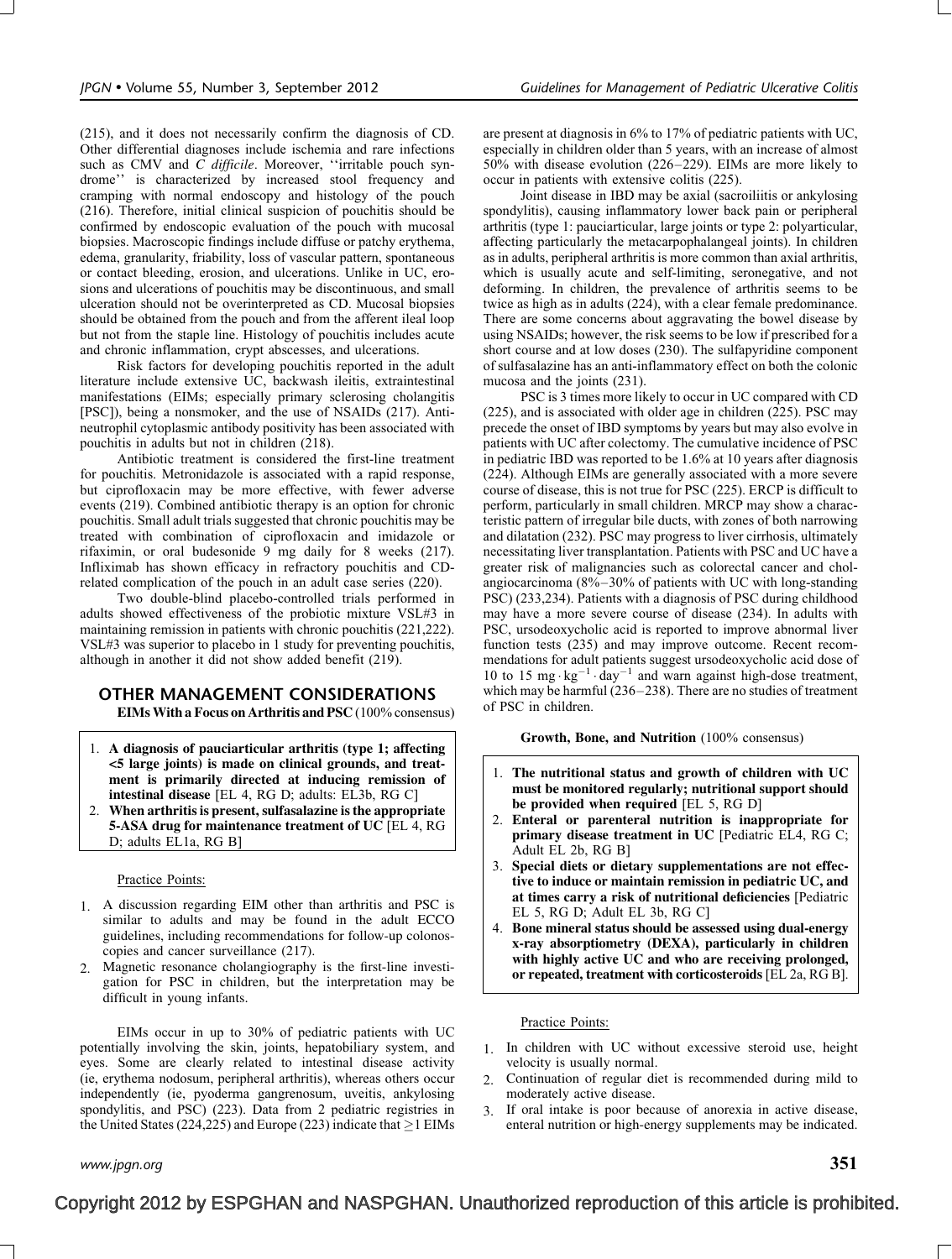- 4. Patients with UC are much less prone to impaired bone density compared with patients with CD.
- 5. Adequate nutrition, weight-bearing exercise, adequate disease control, avoidance of smoking, and steroid-sparing strategies should all be used to promote bone health.

Undernutrition and particularly growth failure are less common in children with UC compared with patients with CD, but nutritional deficiencies can develop quickly during periods of active disease [\(239\)](#page-20-0). In newly diagnosed IBD, low BMI was seen in  $\sim$ 8% of children with UC, whereas short stature was noted only in CD [\(240\)](#page-20-0). As a rule, children with UC reach their expected adult height [\(241,242\)](#page-20-0).

It has been documented that bowel rest or exclusive enteral nutrition does not have any therapeutic role in acute UC [\(243–245\),](#page-20-0) although bowel rest can alleviate abdominal pain, when severe. For pediatric patients, there is a small retrospective study showing that total parenteral nutrition and bowel rest did not improve the outcome [\(246\).](#page-20-0) In a pediatric prospective study, 74 of 128 (58%) were not eating solid food by the third admission day for acute severe colitis, but this was not associated with improved outcome after controlling for disease activity (D.T., unpublished data). There is no dietary approach proven to reduce the risk of either developing or preventing a relapse of UC.

Peak bone mass attained during late childhood, adolescence, and early adulthood is the most important determinant of lifelong skeletal health. Children with IBD are particularly prone to disturbed bone health because of increased circulating inflammatory cytokines, malnutrition, delayed puberty, decreased physical activity, treatment with corticosteroids, and in girls, primary or secondary amenorrhea [\(247,248\)](#page-20-0). Severe osteopenia was present in 3% to 6% in UC compared with 12% to 18% in CD  $(249 - 251)$ .

According to recently published clinical guidelines, DEXA is the preferred screening tool for bone density measurement in children and adolescents, provided that age- and sex-matched z scores are used [\(252\)](#page-20-0). Because DEXA measures BMD in 2 dimensions, it is recommended that in children with linear growth delay (heights  $\zeta$  score  $\langle -2.0 \rangle$ ) DEXA results should also be adjusted for height [\(252\).](#page-20-0) It has been suggested that DEXA should be performed in all children newly diagnosed as having IBD and repeated in cases of severe disease course, including suboptimal growth velocity, prolonged malnutrition, amenorrhea, delayed puberty, and long or repeated treatments with steroids [\(252\);](#page-20-0) however, these recommendations are not evidence based.

Children with IBD are particularly at risk for vitamin D deficiency, but this was not found to be associated with osteopenia [\(253\).](#page-20-0) Therefore, the significance of hypovitaminosis D in young patients with UC merits further study. Nonetheless, it is widely accepted that vitamin D levels be routinely measured and treated when appropriate, especially in children with decreased BMD. Ageappropriate nutrition support, weight-bearing exercise, and adequate disease control using steroid-sparing strategies [\(248,250,252\)](#page-20-0) are also advocated to improve bone formation.

Psychosocial Support and Adherence to Therapy (100% consensus)

- 1. Psychological intervention should be offered to patients in need because it improves quality of life (QOL), coping, and depression (Pediatric EL2b, RG B; Adults EL3b, RG C)
- 2. Nonadherence to medication should be also considered in children and adolescents, particularly during unstable disease course (Pediatric EL3a, RG B; Adults EL2a, RG B)

#### Practice Points:

- 1. Every clinic visit made by children and adolescents with IBD must include attention to psychological problems as part of the consultation.
- 2. Pediatric IBD programs should be ready to offer psychological interventions according to individual needs and local resources, involving qualified specialists.
- 3. Adherence may be evaluated by interviews of both the adolescent and parents, drug monitoring (eg, thiopurine metabolite level), and prescription refill rates.
- 4. Adherence may be improved by providing comprehensive information regarding the prescribed medication, keeping the pill burden as low as possible, using single daily dosage when possible and providing pillboxes.

Several recent SRs, including a Cochrane review, have concluded that adolescents with IBD, especially boys, have reduced health-related quality of life, including anxiety, depression, social problems, and low self-esteem [\(254–257\)](#page-20-0). The problems seem to be associated with more severe disease course, whereas most children with mild IBD report psychosocial functioning comparable with healthy controls [\(258,259\)](#page-20-0). No evidence exists that psychosocial problems contribute to the etiology of UC; however, observational data from primarily the adult literature provide support to the impression that psychosocial stress is a risk factor for relapse [\(217\).](#page-19-0) Certain drugs used for treatment of UC, such as corticosteroids, may induce change in mood and even psychiatric disturbances to which children are particularly sensitive. A Cochrane review found that psychological interventions resulted in improvements in coping and depression among adolescents [\(256\)](#page-20-0).

Nonadherence in IBD is an important and frequent problem, reported in 50% to 66% of children [\(254,260\),](#page-20-0) especially in adolescence. The presence of nonadherence is related to increased disease activity in adolescents [\(260\)](#page-20-0). Individual studies among adolescents with IBD have reported barriers identical to those identified among adults as well as more pediatric-specific barriers: fear of adverse events of medication, belief that the disease is inactive, belief that the medication is not working,  $>1$  daily medication [\(254\),](#page-20-0) forgetfulness, interference with other activities, difficulty in swallowing pills [\(261\),](#page-20-0) lack of motivation, and parent– child conflict [\(262\)](#page-20-0).

Transitional Care (100% consensus)

- 1. Every adolescent should be included in transition programs that could be adapted according to the local organization of pediatric and adult facilities [EL5, RG D]
- 2. The adolescent should be encouraged to assume increasing responsibility for treatment and to visit the clinic at least once without being accompanied by the parents [EL5, RG D]

Practice Points:

- 1. Whenever feasible, at least 1 joint clinic in which the adolescent is seen by both a pediatric and an adult gastroenterologist is recommended.
- 2. The time of transition should be individually adapted according to psychosocial readiness. Most adolescents will benefit from a transition program during the 16- to 18-year-old age period.

Pediatric IBD services differ from those for adults. Children are usually offered endoscopy under general anesthesia and are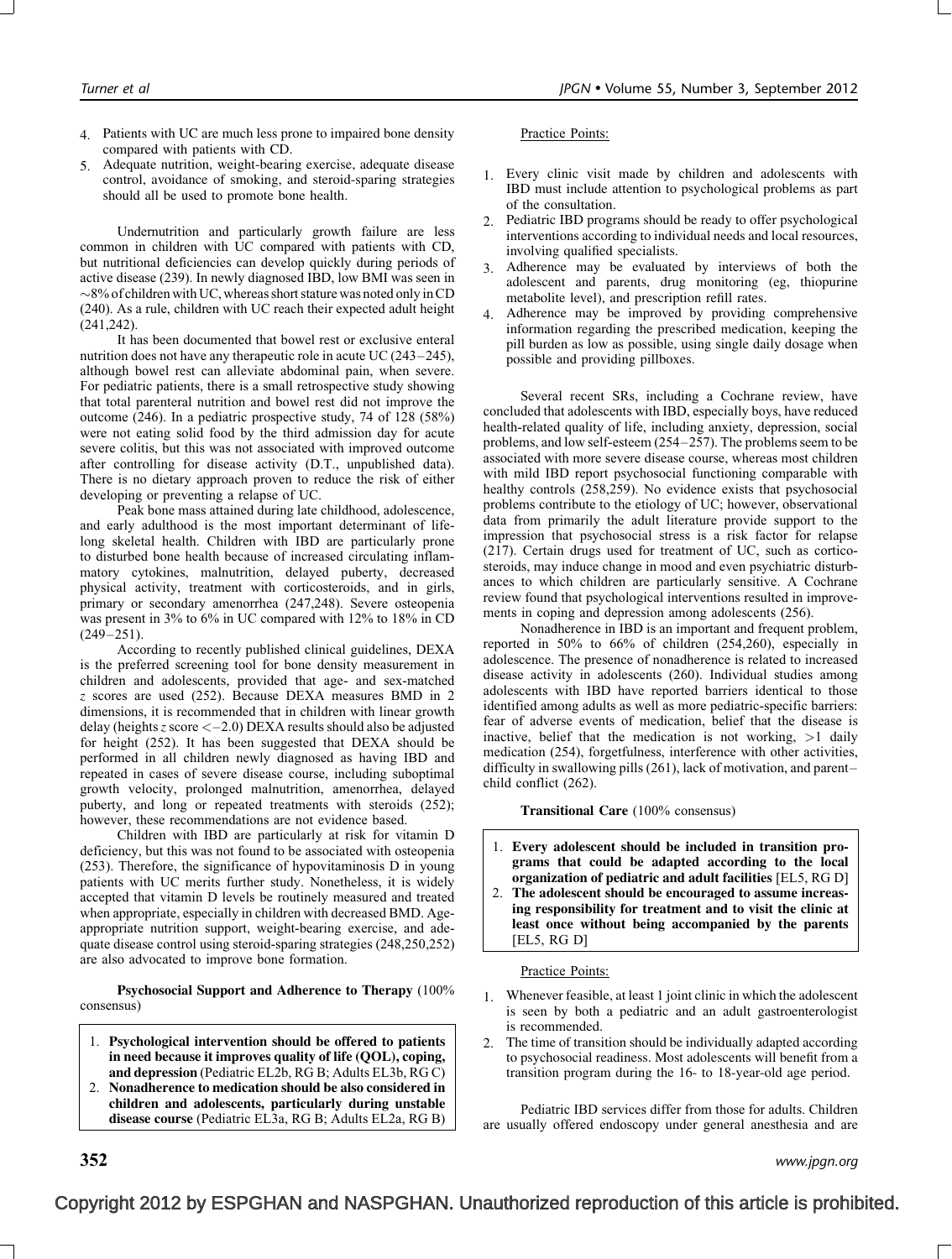<span id="page-13-0"></span>

FIGURE 1. Joint European Society for Paediatric Gastroenterology, Hepatology and Nutrition (ESPGHAN)-European Crohn's and Colitis Organization (ECCO) therapeutic paradigm for pediatric ulcerative colitis (UC). Medical therapies in UC should be divided into those that induce remission (5 aminosalicylic acid [5-ASA], corticosteroids, anti-tumor necrosis factor [TNF] therapy, calcineurin inhibitors, and likely probiotics), and those that maintain remission (5-ASA, thiopurines, anti-TNF therapy, and selected probiotics). <sup>1</sup>In any state of active disease, the following must be ruled out: infectious colitis (including cytomegalovirus [CMV] and C difficile), 5-ASA-related colitis, lactose intolerance, irritable bowel syndrome, wrong diagnosis, celiac disease, and the like. <sup>2</sup>Unlike in adults, endoscopic evaluation of the rectal mucosa is conceived to be more invasive for routine monitoring of disease activity and response to therapy in children. Therefore, these should be based on noninvasive indirect markers of disease activity. Cutoff values of the Pediatric UC Activity Index (PUCAI) for remission, mild, moderate, and severe disease activity have been previously validated in 3 independent cohorts. <sup>3</sup>5-ASA is dosed 60 to 80 mg  $\cdot$  kg<sup>-1</sup> day<sup>-1</sup> up to 4.8 g daily. In clinical practice, higher doses of up to 100 mg/kg are often used effectively but without strong supporting evidence. Recent data in adults suggest that once-daily 3 g 5-ASA is at least as effective as twice-daily dosing. <sup>4</sup> 5-ASA enemas (25 mg/kg up to 1 g) are more effective than steroid enemas. Enemas should be administered in the left decubitus position. Liquid enemas are more difficult to tolerate than foams and suppositories but work for more extensive colitis. <sup>5</sup>If there is lack of improvement (ie, PUCAI decrease of <20 points) after 7 to 10 days or an increase in PUCAI  $\geq$ 20 points at any time, consider admission for intravenous steroids or outpatient treatment with anti-TNF therapy, or less often tacrolimus. Steroid dependency should be declared in children achieving remission with corticosteroids but who experience return of symptoms when dosage is lowered or within 3 months following complete taper, or if steroids cannot be stopped within 14 to 16 weeks. Maintenance therapy should be then escalated. <sup>6</sup>Turner et al [\(11\)](#page-14-0) <sup>7</sup>Response is defined as a drop in PUCAI of at least 20 points; however, the goal of induction therapy is eventually complete clinical remission (PUCAI<10). <sup>8</sup>For example, previous intolerance or resistance to steroids, or when infliximab is indicated anyway for maintenance treatment after failing thiopurines. <sup>9</sup>Measuring thiopurine methyltransferase (genotyping or enzymatic activity) at baseline, and 6-TG and 6-MMP levels after 2 to 3 months, may aid in optimizing thiopurine dosing. <sup>10</sup>If infliximab has been used in thiopurine-naïve disease, thiopurines may be added and infliximab discontinued after 4 to 8 months if complete remission has been achieved. Stepping down to 5-ASA may be considered in selected cases, if 5-ASA did not fail previously, and after a period of sustained complete remission. <sup>11</sup>There is no evidence to support adding thiopurines to infliximab in thiopurine-failure children; however, some discontinue thiopurines after 4 to 8 months of combined therapy.

### www.jpgn.org  $353$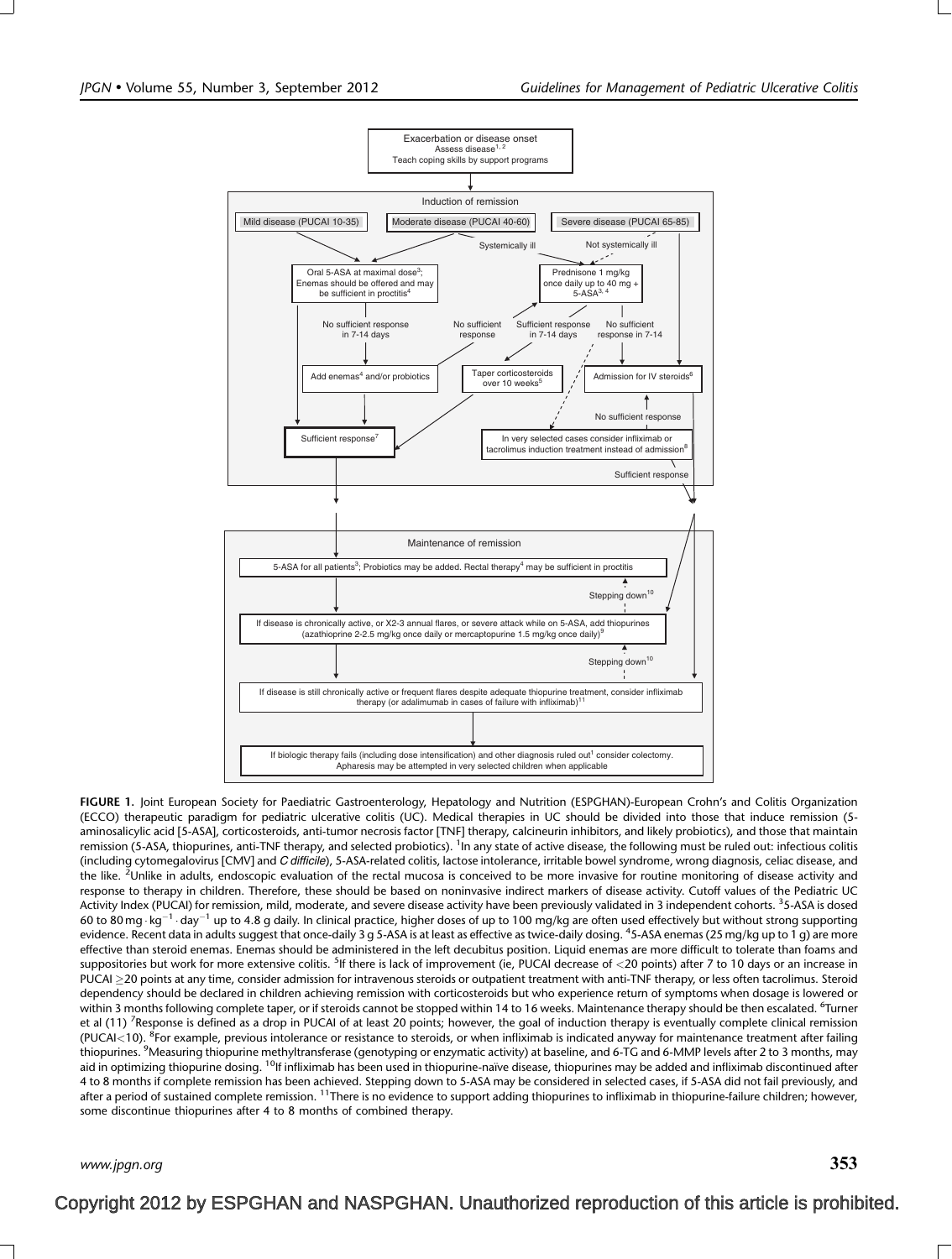<span id="page-14-0"></span>accompanied by parents or caretakers during hospital visits as well as during making decisions for therapy. Pediatric gastroenterologists are experienced in growth and pubertal development and the psychological aspects of puberty, and potentially also the problems of nonadherence to medication. In general, they also run a more child-friendly and relaxed practice. Several suggestions for transition programs have been published, but none has been formally evaluated [\(263\).](#page-20-0) Most programs involve a joint clinic by both a pediatric and an adult gastroenterologist, at least once, at ages 16 to 18 years. A dedicated IBD nurse may further improve the process of transition.

An SR evaluated 10 transition programs (none in IBD) focusing on the patient (educational program, skills training), staff (joint pediatric and adult clinics), and service delivery (telephone support and enhanced follow-up) [\(264\)](#page-20-0). Although widely recommended, the efficacy of a specific IBD transition program remains to be proven formally. Until then, each program can determine the most suitable transition setup according to the local practice of both pediatric and adult care.

### SYNTHESIS AND SUMMARY

This consensus process yielded 40 formal recommendations and 68 practice points, along with practical tables, based on SR of the literature ([Fig. 1](#page-13-0)).

Guidance for the management of pediatric UC is summarized in an algorithm [\(Fig. 1](#page-13-0)). The goal of treatment in active disease should be complete remission (as opposed to response), but usually this can be assessed clinically without the need for endoscopic verification. The choice of treatment in adults is a factor of both the disease severity and disease extent (10), but because limited distal disease is uncommon in children, pediatric treatment strategy depends mainly on disease severity. Aminosalicylates are considered first-line therapy for inducing and maintaining remission of mild to moderate UC. Steroids should be used only as induction agents. If the patient does not clearly respond to oral steroids within 1 to 2 weeks, then admission for intravenous corticosteroids should be considered. In refractory nonsevere cases, an alternative to admission may include outpatient treatment with infliximab (especially in those who failed thiopurines and 5-ASA); in selected patients, oral tacrolimus may be considered. Reasons for refractoriness include poor adherence, inadequate dosing, prescribing the wrong drug for the clinical scenario, unrecognized complications (eg, stenosis, superinfection), or inappropriate diagnosis (eg, IBS, lactose intolerance, CD, celiac disease).

Most patients who received intravenous corticosteroids should be weaned to thiopurines, and if 5-ASA naïve, subsequently to 5-ASA after a long period of complete remission. All children with UC must be treated with a maintenance therapy indefinitely. It should be noted that 2 studies in adults showed an increased risk of relapse and colectomy in patients who discontinued azathioprine [\(265,266\)](#page-20-0). Anti-TNF is indicated for nonresponse, loss of response, or intolerance of 5-ASA and thiopurine maintenance therapy. Patients needing anti-TNF induction should continue this therapy and, if thiopurine naïve, may be subsequently stepped down to thiopurines after a period of 4 to 8 months of complete remission. 5-ASA may be given as an adjuvant therapy with thiopurines and even anti-TNF, although there is little evidence to support this notion. Infliximab should be discontinued in those with primary nonresponse after 2 to 3 infusions, loss of response despite dose intensification strategies, and severe infusion reactions. Drug discontinuation may also be considered in children with sustained remission, evidenced by clinical assessment and endoscopic evaluation, although specific timing of this is unclear. The pros and cons of combination therapies have been discussed within each section.

Finally, in UC, colectomy is always a viable option that must be discussed whenever treatment escalation is considered.

These clinical management guidelines were developed to assist practitioners at all levels of health care, while recognizing that each patient is unique. The recommendations may, thus, be subject to local practice patterns, but serve as a general framework for the management of UC in children. The development of the guidelines should now be followed by dissemination of the information to clinical practice.

#### QUALIFYING STATEMENT

These guidelines may be revised as necessary to account for changes in technology, new data, or other aspects of clinical practice. These guidelines are intended to be an educational device to provide information that may assist clinicians in providing care to patients. These guidelines are not a rule and should not be construed as establishing a legal standard of care or as encouraging, advocating, requiring, or discouraging any particular treatment. Clinical decisions in any particular case involve a complex analysis of the patient's condition and available courses of action. Therefore, clinical considerations may require taking a course of action that varies from these guidelines.

#### **REFERENCES**

- 1. Benchimol EI, Fortinsky KJ, Gozdyra P, et al. Epidemiology of pediatric inflammatory bowel disease: a systematic review of international trends. Inflamm Bowel Dis 2011;17:423–39.
- 2. Henderson P, Hansen R, Cameron FL, et al. Rising incidence of pediatric inflammatory bowel disease in Scotland. Inflamm Bowel Dis 2012;18:999–1005.
- 3. Heyman MB, Kirschner BS, Gold BD, et al. Children with earlyonset inflammatory bowel disease (IBD): analysis of a pediatric IBD consortium registry. J Pediatr 2005;146:35–40.
- 4. Van Limbergen J, Russell RK, Drummond HE, et al. Definition of phenotypic characteristics of childhood-onset inflammatory bowel disease. Gastroenterology 2008;135:1114-22.
- 5. Gower-Rousseau C, Dauchet L, Vernier-Massouille G, et al. The natural history of pediatric ulcerative colitis: a population-based cohort study. Am J Gastroenterol 2009;104:2080–8.
- 6. Langholz E, Munkholm P, Krasilnikoff PA, et al. Inflammatory bowel diseases with onset in childhood. Clinical features, morbidity, and mortality in a regional cohort. Scand J Gastroenterol 1997;32:139–47.
- 7. Jakobsen C, Bartek J Jr, Wewer V, et al. Differences in phenotype and disease course in adult and paediatric inflammatory bowel disease—a population-based study. Aliment Pharmacol Ther 2011;34:1217–24.
- 8. Turner D, Walsh CM, Benchimol EI, et al. Severe paediatric ulcerative colitis: incidence, outcomes and optimal timing for second-line therapy. Gut 2008;57:331–8.
- 9. Dinesen LC, Walsh AJ, Protic MN, et al. The pattern and outcome of acute severe colitis. J Crohns Colitis 2010;4:431–7.
- 10. Travis SPL, Stange EF, Lémann M, et al. European evidence-based consensus on the management of ulcerative colitis: current management. J Crohn Colitis 2008;2:24–62.
- 11. Turner D, Travis SP, Griffiths AM, et al. Consensus for managing acute severe ulcerative colitis in children: a systematic review and joint statement from ECCO, ESPGHAN, and the Porto IBD Working Group of ESPGHAN. Am J Gastroenterol 2011;106:574–88.
- 12. Wilson DC, Thomas AG, Croft NM, et al. Systematic review of the evidence base for the medical treatment of paediatric inflammatory bowel disease. J Pediatr Gastroenterol Nutr 2010;50:S14-34.
- 13. IBD Working Group of the European Society for Paediatric Gastroenterology Hepatology and Nutrition. Inflammatory bowel disease in children and adolescents: recommendations for diagnosis—the Porto criteria. J Pediatr Gastroenterol Nutr. 2005;41:1–7.
- 14. Levine A, Griffiths A, Markowitz J, et al. Pediatric modification of the Montreal classification for inflammatory bowel disease: the Paris classification. Inflamm Bowel Dis 2011;17:1314–21.

 $354$  www.jpgn.org www.jpgn.org www.jpgn.org www.jpgn.org www.jpgn.org  $\,$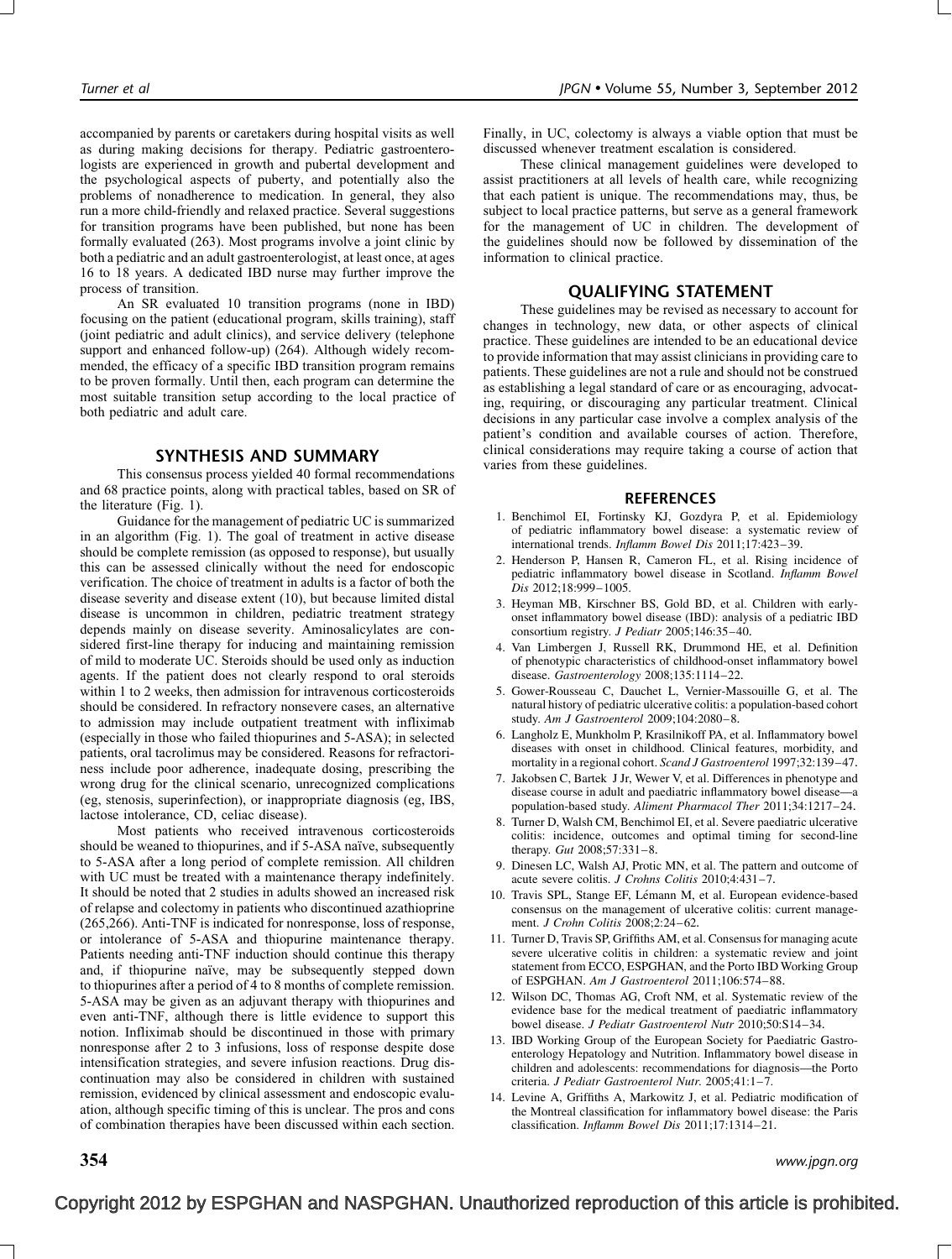- <span id="page-15-0"></span>15. Bousvaros A, Antonioli DA, Colletti RB, et al. Differentiating ulcerative colitis from Crohn disease in children and young adults: report of a working group of the North American Society for Pediatric Gastroenterology, Hepatology, and Nutrition and the Crohn's and Colitis Foundation of America. J Pediatr Gastroenterol Nutr 2007;44: 653–74.
- 16. Rajwal SR, Puntis JW, McClean P, et al. Endoscopic rectal sparing in children with untreated ulcerative colitis. J Pediatr Gastroenterol Nutr 2004;38:66–9.
- 17. Glickman JN, Bousvaros A, Farraye FA, et al. Pediatric patients with untreated ulcerative colitis may present initially with unusual morphologic findings. Am J Surg Pathol 2004;28:190-7.
- 18. Markowitz J, Kahn E, Grancher K, et al. Atypical rectosigmoid histology in children with newly diagnosed ulcerative colitis. Am J Gastroenterol 1993;88:2034–7.
- 19. Levine A, de Bie CL, Turner D, et al. Atypical disease phenotypes in paediatric ulcerative colitis: 5-year analyses of the EUROKIDS registry. Inflamm Bowel Dis. 2012 May 8. [Epub ahead of print]
- 20. Robert ME, Tang L, Hao LM, et al. Patterns of inflammation in mucosal biopsies of ulcerative colitis: perceived differences in pediatric populations are limited to children younger than 10 years. Am J Surg Pathol 2004;28:183–9.
- 21. Kim B, Barnett JL, Kleer CG, et al. Endoscopic and histological patchiness in treated ulcerative colitis. Am J Gastroenterol 1999;94: 3258–62.
- 22. Haskell H, Andrews CW Jr, Reddy SI, et al. Pathologic features and clinical significance of ''backwash'' ileitis in ulcerative colitis. Am J Surg Pathol 2005;29:1472–81.
- 23. Tobin JM, Sinha B, Ramani P, et al. Upper gastrointestinal mucosal disease in pediatric Crohn disease and ulcerative colitis: a blinded, controlled study. J Pediatr Gastroenterol Nutr 2001;32:443–8.
- 24. de Bie CI, Buderus S, Sandhu BK, et al. Diagnostic workup of paediatric patients with inflammatory bowel disease in Europe: results of a 5-year audit of the EUROKIDS registry. J Pediatr Gastroenterol Nutr 2012;54:374–80.
- 25. Koletzko S, Niggemann B, Arato A, et al. Diagnostic approach and management of cow's milk protein allergy in infants and children: a practical guideline of the GI-committee of ESPGHAN. J Pediatr Gastroenterol Nutr. 2012;55:221–229.
- 26. Glocker EO, Frede N, Perro M, et al. Infant colitis—it's in the genes. Lancet 2010;376:1272.
- 27. Glocker EO, Kotlarz D, Boztug K, et al. Inflammatory bowel disease and mutations affecting the interleukin-10 receptor. N Engl J Med 2009;361:2033–45.
- 28. Begue B, Verdier J, Rieux-Laucat F, et al. Defective IL10 signaling defining a subgroup of patients with inflammatory bowel disease. Am J Gastroenterol 2011;106:1544–55.
- 29. Stange EF, Travis SP, Vermeire S, et al. European evidence-based consensus on the diagnosis and management of ulcerative colitis: definitions and diagnosis. J Crohns Colitis 2008;2:1-23.
- 30. Travis SP, Schnell D, Krzeski P, et al. Developing an instrument to assess the endoscopic severity of ulcerative colitis: the Ulcerative Colitis Endoscopic Index of Severity (UCEIS). Gut 2012;61:535–42.
- 31. Beattie RM, Nicholls SW, Domizio P, et al. Endoscopic assessment of the colonic response to corticosteroids in children with ulcerative colitis. J Pediatr Gastroenterol Nutr 1996;22:373–9.
- 32. Colombel JF, Rutgeerts P, Reinisch W, et al. Early mucosal healing with infliximab is associated with improved long-term clinical outcomes in ulcerative colitis. Gastroenterology 2011;141:1194–201.
- 33. Gustavsson A, Järnerot G, Hertervig E, et al. Clinical trial: colectomy after rescue therapy in ulcerative colitis—3-year follow-up of the Swedish-Danish controlled infliximab study. Aliment Pharmacol Ther 2010;32:984–9.
- 34. Froslie KF, Jahnsen J, Moum BA, et al. Mucosal healing in inflammatory bowel disease: results from a Norwegian population-based cohort. Gastroenterology 2007;133:412–22.
- 35. Gustavsson A, Järnerot G, Hertervig E, et al. A 2-year follow-up of the Swedish-Danish Infliximab/placebo trial in steroid resistant acute ulcerative colitis. Gastroenterology 2007;132:A983.
- 36. Turner D, Mack D, Leleiko N, et al. Severe pediatric ulcerative colitis: a prospective multicenter study of outcomes and predictors of response. Gastroenterology 2010;138:2282–91.

www.jpgn.org  $355$ 

- 37. Turner D, Seow CH, Greenberg GR, et al. A systematic prospective comparison of noninvasive disease activity indices in ulcerative colitis. Clin Gastroenterol Hepatol 2009;7:1081–8.
- 38. Thakkar K, Lucia CJ, Ferry GD, et al. Repeat endoscopy affects patient management in pediatric inflammatory bowel disease. Am J Gastroenterol 2009;104:722–7.
- 39. Turner D, Otley AR, Mack D, et al. Development, validation, and evaluation of a Pediatric Ulcerative Colitis Activity Index: a prospective multicenter study. Gastroenterology 2007;133:423-32.
- 40. Turner D, Hyams J, Markowitz J, et al. Appraisal of the Pediatric Ulcerative Colitis Activity Index (PUCAI). Inflamm Bowel Dis 2009; 15:1218–23.
- 41. Mack DR, Langton C, Markowitz J, et al. Laboratory values for children with newly diagnosed inflammatory bowel disease. Pediatrics 2007;119:1113–9.
- 42. Weinstein TA, Levine M, Pettei MJ, et al. Age and family history at presentation of pediatric inflammatory bowel disease. J Pediatr Gastroenterol Nutr 2003;37:609–13.
- 43. Turner D, Mack DR, Hyams J, et al. C-reactive protein (CRP), erythrocyte sedimentation rate (ESR) or both? A systematic evaluation in pediatric ulcerative colitis. J Crohns Colitis 2011;5:423–9.
- 44. Schoepfer AM, Trummler M, Straumann A, et al. Ulcerative colitis: Correlation of the Rachmilewitz endoscopic activity index with fecal calprotectin, clinical activity, C-reactive protein, and blood leukocytes. Inflamm Bowel Dis 2009;15:1851–8.
- 45. D'Inca R, Dal Pont E, Di Leo V, et al. Calprotectin and lactoferrin in the assessment of intestinal inflammation and organic disease. Int J Colorectal Dis 2007;22:429–37.
- 46. Hanai H, Takeuchi K, Iida T, et al. Relationship between fecal calprotectin, intestinal inflammation, and peripheral blood neutrophils in patients with active ulcerative colitis. Dig Dis Sci 2004;49:1438–43.
- 47. Roseth AG, Aadland E, Jahnsen J, et al. Assessment of disease activity in ulcerative colitis by faecal calprotectin, a novel granulocyte marker protein. Digestion 1997;58:176–80.
- 48. Ashorn S, Honkanen T, Kolho KL, et al. Fecal calprotectin levels and serological responses to microbial antigens among children and adolescents with inflammatory bowel disease. Inflamm Bowel Dis 2009;15:199–205.
- 49. Bunn SK, Bisset WM, Main MJ, et al. Fecal calprotectin: validation as a noninvasive measure of bowel inflammation in childhood inflammatory bowel disease. J Pediatr Gastroenterol Nutr 2001;33:14–22.
- 50. Henderson P, Casey A, Lawrence SJ, et al. The diagnostic accuracy of fecal calprotectin during the investigation of suspected pediatric inflammatory bowel disease. Am J Gastroenterol 2012;107:941–49.
- 51. Turner D, Leach ST, Mack D, et al. Faecal calprotectin, lactoferrin, M2-pyruvate kinase and S100A12 in severe ulcerative colitis: a prospective multicentre comparison of predicting outcomes and monitoring response. Gut 2010;59:1207–12.
- 52. Sylvester FA, Turner D, Draghi A 2nd, et al. Fecal osteoprotegerin may guide the introduction of second-line therapy in hospitalized children with ulcerative colitis. Inflamm Bowel Dis 2011;17:1726–30.
- 53. Harris MS, Lichtenstein GR. Review article: delivery and efficacy of topical 5-aminosalicylic acid (mesalazine) therapy in the treatment of ulcerative colitis. Aliment Pharmacol Ther 2011;33:996–1009.
- 54. Lichtenstein GR, Kamm MA. Review article: 5-aminosalicylate formulations for the treatment of ulcerative colitis–methods of comparing release rates and delivery of 5-aminosalicylate to the colonic mucosa. Aliment Pharmacol Ther 2008;28:663–73.
- 55. Sutherland L, Macdonald JK. Oral 5-aminosalicylic acid for induction of remission in ulcerative colitis. Cochrane Database Syst Rev 2006: CD000543.
- 56. Sutherland L, Macdonald JK. Oral 5-aminosalicylic acid for maintenance of remission in ulcerative colitis. Cochrane Database Syst Rev 2006:CD000544.
- 57. Ford AC, Achkar JP, Khan KJ, et al. Efficacy of 5-aminosalicylates in ulcerative colitis: systematic review and meta-analysis. Am J Gastroenterol 2011;106:601–16.
- 58. Romkens TE, Kampschreur MT, Drenth JP, et al. High mucosal healing rates in 5-ASA-treated ulcerative colitis patients: results of a meta-analysis of clinical trials. Inflamm Bowel Dis 2012 Mar 14. [Epub ahead of print]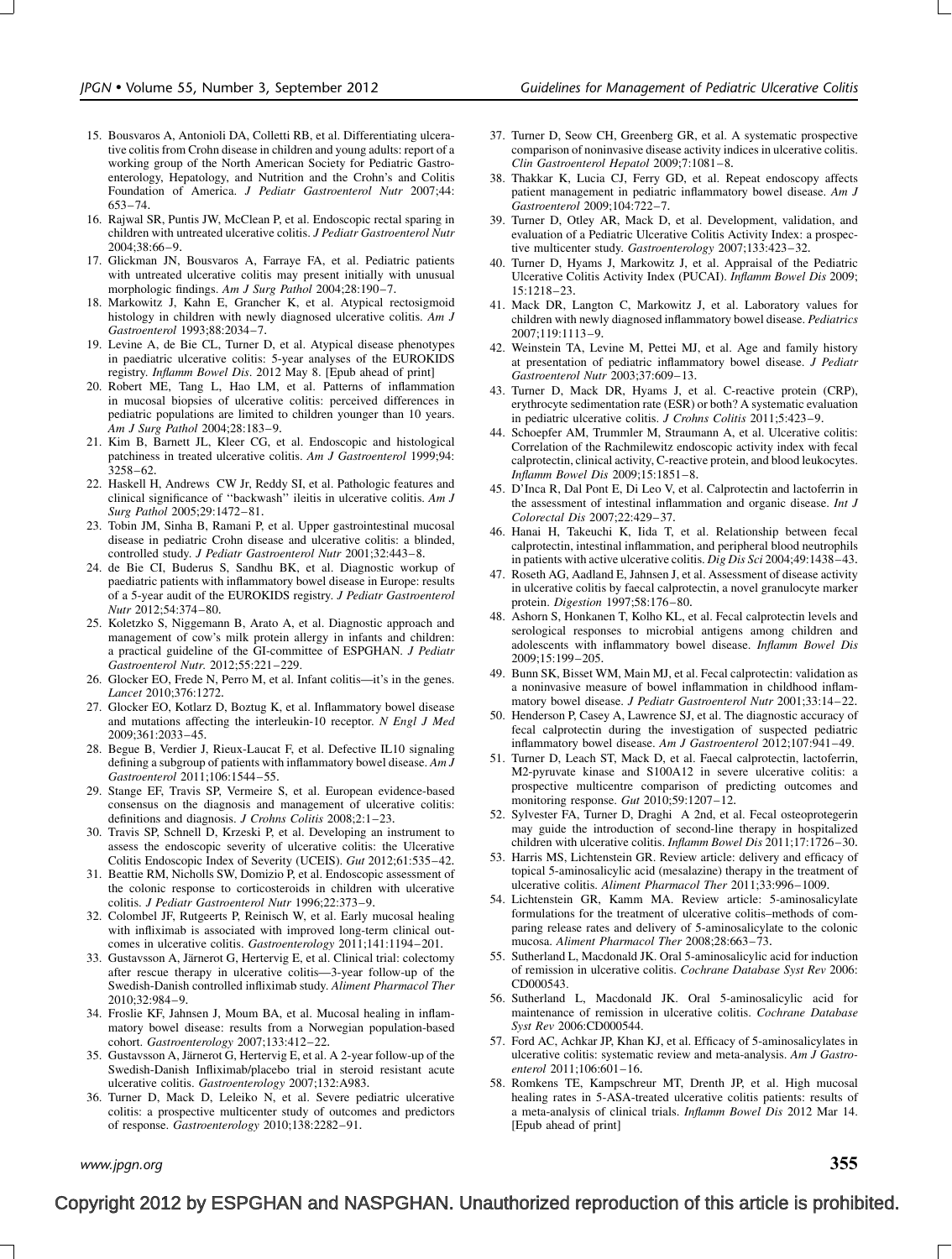- <span id="page-16-0"></span>59. Romano C, Famiani A, Comito D, et al. Oral beclomethasone dipropionate in pediatric active ulcerative colitis: a comparison trial with mesalazine. J Pediatr Gastroenterol Nutr 2010;50:385–9.
- 60. Quiros JA, Heyman MB, Pohl JF, et al. Safety, efficacy, and pharmacokinetics of balsalazide in pediatric patients with mild-to-moderate active ulcerative colitis: results of a randomized, double-blind study. J Pediatr Gastroenterol Nutr 2009;49:571–9.
- 61. Ferry GD, Kirschner BS, Grand RJ, et al. Olsalazine versus sulfasalazine in mild to moderate childhood ulcerative colitis: results of the Pediatric Gastroenterology Collaborative Research Group Clinical Trial. J Pediatr Gastroenterol Nutr 1993;17:32–8.
- 62. Heyman MB, Kierkus J, Spenard J, et al. Efficacy and safety of mesalamine suppositories for treatment of ulcerative proctitis in children and adolescents. Inflamm Bowel Dis 2010;16:1931-9.
- 63. Christensen LA, Fallingborg J, Jacobsen BA, et al. Bioavailability of 5-aminosalicyclic acid from slow release 5-aminosalicyclic acid drug and sulfasalazine in normal children. Dig Dis Sci 1993;38:1831–6.
- 64. Barden L, Lipson A, Pert P, et al. Mesalazine in childhood inflammatory bowel disease. Aliment Pharmacol Ther 1989;3:597–603.
- 65. Tolia V, Massoud N, Klotz U. Oral 5-aminosalicyclic acid in children with colonic chronic inflammatory bowel disease: clinical and pharmacokinetic experience. J Pediatr Gastroenterol Nutr 1989;8:333–8.
- 66. Nikfar S, Rahimi R, Rezaie A, et al. A meta-analysis of the efficacy of sulfasalazine in comparison with 5-aminosalicylates in the induction of improvement and maintenance of remission in patients with ulcerative colitis. Dig Dis Sci 2009;54:1157–70.
- 67. Wiersma H, Escher JC, Dilger K, et al. Pharmacokinetics of mesalazine pellets in children with inflammatory bowel disease. Inflamm Bowel Dis 2004;10:626–31.
- 68. Paoluzi OA, Iacopini F, Pica R, et al. Comparison of two different daily dosages (2.4 vs. 1.2 g) of oral mesalazine in maintenance of remission in ulcerative colitis patients: 1-year follow-up study. Aliment Pharmacol Ther 2005;21:1111–9.
- 69. Sandborn WJ, Regula J, Feagan BG, et al. Delayed-release oral mesalamine 4.8 g/day (800-mg tablet) is effective for patients with moderately active ulcerative colitis. Gastroenterology 2009; 137:1934–43.
- 70. Hanauer SB, Sandborn WJ, Kornbluth A, et al. Delayed-release oral mesalamine at 4.8 g/day (800 mg tablet) for the treatment of moderately active ulcerative colitis: the ASCEND II trial. Am J Gastroenterol 2005;100:2478–85.
- 71. Hanauer SB, Sandborn WJ, Dallaire C, et al. Delayed-release oral mesalamine 4.8 g/day (800 mg tablets) compared to 2.4 g/day (400 mg tablets) for the treatment of mildly to moderately active ulcerative colitis: the ASCEND I trial. Can J Gastroenterol 2007;21:827–34.
- 72. Kruis W, Kiudelis G, Racz I, et al. Once daily versus three times daily mesalazine granules in active ulcerative colitis: a double-blind, doubledummy, randomised, non-inferiority trial. Gut 2009;58:233–40.
- 73. Williams C, Panaccione R, Ghosh S, et al. Optimizing clinical use of mesalazine (5-aminosalicylic acid) in inflammatory bowel disease. Therap Adv Gastroenterol 2011;4:237–48.
- 74. Kamm MA, Lichtenstein GR, Sandborn WJ, et al. Randomised trial of once- or twice-daily MMX mesalazine for maintenance of remission in ulcerative colitis. Gut 2008;57:893–902.
- 75. Ford AC, Khan KJ, Sandborn WJ, et al. Once-daily dosing vs. conventional dosing schedule of mesalamine and relapse of quiescent ulcerative colitis: systematic review and meta-analysis. Am J Gastroenterol 2011;106:2070–7.
- 76. Loftus EV Jr, Kane SV, Bjorkman D. Systematic review: short-term adverse effects of 5-aminosalicylic acid agents in the treatment of ulcerative colitis. Aliment Pharmacol Ther 2004;19:179–89.
- 77. Arend LJ, Springate JE. Interstitial nephritis from mesalazine: case report and literature review. Pediatr Nephrol 2004;19:550–3.
- 78. Kohli R, Melin-Aldana H, Sentongo TA. Mesalamine-induced pneumonitis during therapy for chronic inflammatory bowel disease: a pediatric case report. J Pediatr Gastroenterol Nutr 2005;41:479–82.
- 79. Sentongo TA, Piccoli DA. Recurrent pericarditis due to mesalamine hypersensitivity: a pediatric case report and review of the literature. J Pediatr Gastroenterol Nutr 1998;27:344–7.
- 80. Selhub J, Dhar GJ, Rosenberg IH. Inhibition of folate enzymes by sulfasalazine. J Clin Invest 1978;61:221-4.
- 81. Marshall JK, Irvine EJ. Rectal aminosalicylate therapy for distal ulcerative colitis: a meta-analysis. Aliment Pharmacol Ther 1995;9: 293–300.
- 82. Cortot A, Maetz D, Degoutte E, et al. Mesalamine foam enema versus mesalamine liquid enema in active left-sided ulcerative colitis. Am  $J$ Gastroenterol 2008;103:3106–14.
- 83. Malchow H, Gertz B. A new mesalazine foam enema (Claversal foam) compared with a standard liquid enema in patients with active distal ulcerative colitis. Aliment Pharmacol Ther 2002;16:415-23.
- 84. Gionchetti P, Ardizzone S, Benvenuti ME, et al. A new mesalazine gel enema in the treatment of left-sided ulcerative colitis: a randomized controlled multicentre trial. Aliment Pharmacol Ther 1999;13:381–8.
- 85. d'Albasio G, Paoluzi P, Campieri M, et al. Maintenance treatment of ulcerative proctitis with mesalazine suppositories: a double-blind placebo-controlled trial. The Italian IBD Study Group. Am J Gastroenterol 1998;93:799–803.
- 86. Hanauer S, Good LI, Goodman MW, et al. Long-term use of mesalamine (Rowasa) suppositories in remission maintenance of ulcerative proctitis. Am J Gastroenterol 2000;95:1749-54.
- 87. Marteau P, Crand J, Foucault M, et al. Use of mesalazine slow release suppositories 1 g three times per week to maintain remission of ulcerative proctitis: a randomised double blind placebo controlled multicentre study. Gut 1998;42:195–9.
- 88. Odera G, Giuliani B, Santini B, et al. Topical treatment with 5-ASA and hydrocortisone. Riv Ital Pediatr 1986;12:674–8.
- 89. Marshall JK, Thabane M, Steinhart AH, et al. Rectal 5-aminosalicylic acid for induction of remission in ulcerative colitis. Cochrane Database Syst Rev 2010;CD004115.
- 90. Cohen RD, Woseth DM, Thisted RA, et al. A meta-analysis and overview of the literature on treatment options for left-sided ulcerative colitis and ulcerative proctitis. Am J Gastroenterol 2000;95:1263–76.
- 91. Regueiro M, Loftus EV Jr, Steinhart AH, et al. Medical management of left-sided ulcerative colitis and ulcerative proctitis: critical evaluation of therapeutic trials. Inflamm Bowel Dis 2006;12:979–94.
- 92. Lamet M, Ptak T, Dallaire C, et al. Efficacy and safety of mesalamine 1 g HS versus 500 mg BID suppositories in mild to moderate ulcerative proctitis: a multicenter randomized study. Inflamm Bowel Dis 2005;11: 625–30.
- 93. Lamet M. A multicenter, randomized study to evaluate the efficacy and safety of mesalamine suppositories 1 g at bedtime and 500 mg twice daily in patients with active mild-to-moderate ulcerative proctitis. Digest Dis Sci 2011;56:513–22.
- 94. Ford AC, Khan KJ, Sandborn WJ, et al. Efficacy of topical 5 aminosalicylates in preventing relapse of quiescent ulcerative colitis: a meta-analysis. Clin Gastroenterol Hepatol 2012;10:513–9.
- 95. Marteau P, Probert CS, Lindgren S, et al. Combined oral and enema treatment with Pentasa (mesalazine) is superior to oral therapy alone in patients with extensive mild/moderate active ulcerative colitis: a randomised, double blind, placebo controlled study. Gut 2005;54:  $960 - 5$ .
- 96. Yokoyama H, Takagi S, Kuriyama S, et al. Effect of weekend 5-aminosalicylic acid (mesalazine) enema as maintenance therapy for ulcerative colitis: results from a randomized controlled study. Inflamm Bowel Dis 2007;13:1115–20.
- 97. Hyams J, Markowitz J, Lerer T, et al. The natural history of corticosteroid therapy for ulcerative colitis in children. Clin Gastroenterol Hepatol 2006;4:1118–23.
- 98. Baron JH, Connell AM, Kanaghinis TG, et al. Out-patient treatment of ulcerative colitis. Comparison between three doses of oral prednisone. Br Med J 1962;2:441–3.
- 99. Kolho KL, Raivio T, Lindahl H, et al. Fecal calprotectin remains high during glucocorticoid therapy in children with inflammatory bowel disease. Scand J Gastroenterol 2006;41:720–5.
- 100. Powell-Tuck J, Bown RL, Lennard-Jones JE. A comparison of oral prednisolone given as single or multiple daily doses for active proctocolitis. Scand J Gastroenterol 1978;13:833–7.
- 101. Uchida K, Araki T, Toiyama Y, et al. Preoperative steroid-related complications in Japanese pediatric patients with ulcerative colitis. Dis Colon Rectum 2006;49:74–9.
- 102. Rizzello F, Gionchetti P, D'Arienzo A, et al. Oral beclometasone dipropionate in the treatment of active ulcerative colitis: a double-blind placebo-controlled study. Aliment Pharmacol Ther 2002;16:1109–16.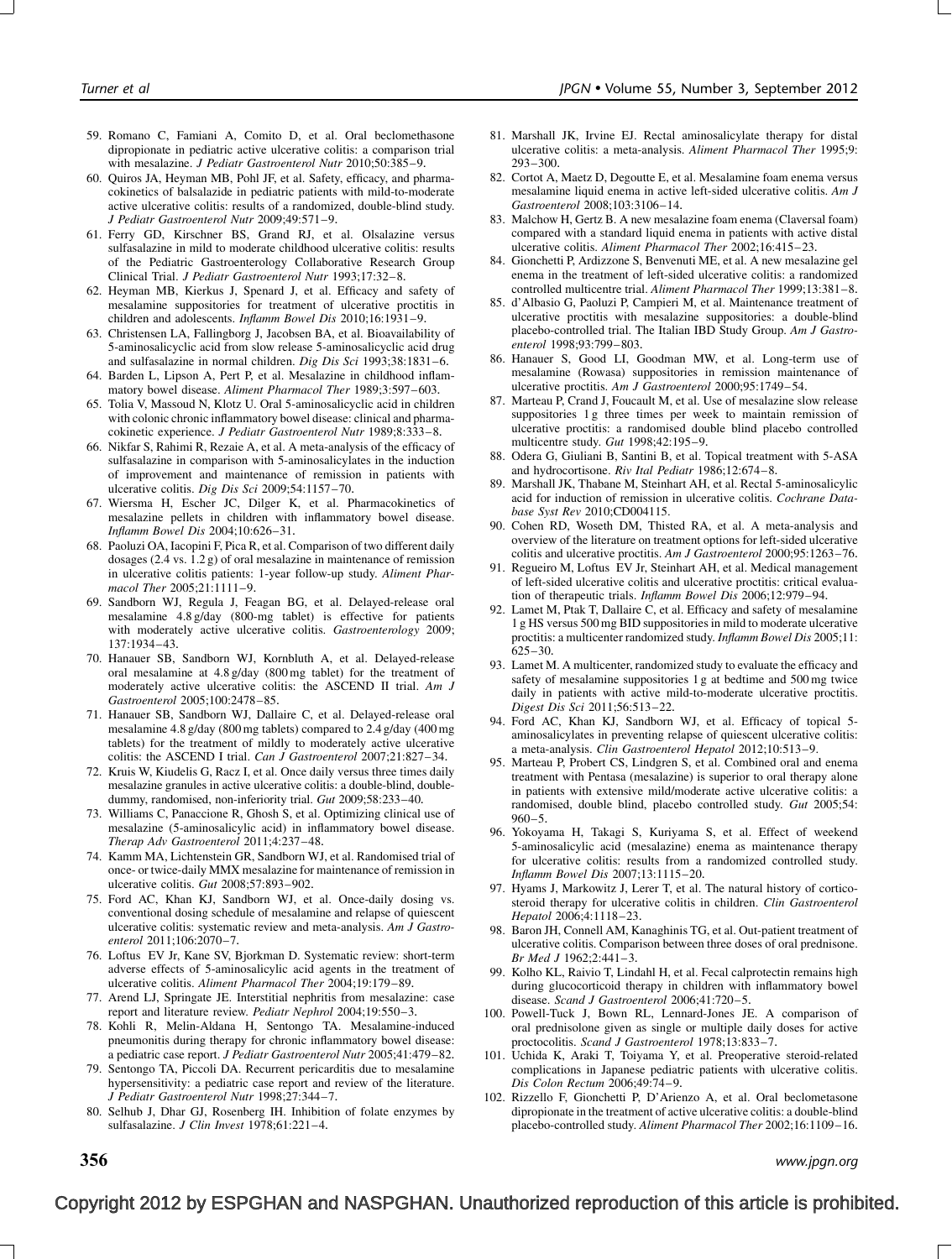- <span id="page-17-0"></span>103. Manguso F, Balzano A. Meta-analysis: the efficacy of rectal beclomethasone dipropionate vs. 5-aminosalicylic acid in mild to moderate distal ulcerative colitis. Aliment Pharmacol Ther 2007;26:21–9.
- 104. Campieri M, Adamo S, Valpiani D, et al. Oral beclometasone dipropionate in the treatment of extensive and left-sided active ulcerative colitis: a multicentre randomised study. Aliment Pharmacol Ther 2003;17:1471–80.
- 105. D'Haens GR, Kovacs A, Vergauwe P, et al. Preliminary efficacy and safety study of a new budesonide-MMX(R) 9 mg extended-release tablets in patients with active left-sided ulcerative colitis. J Crohns Colitis 2010;4:153–60.
- 106. Miele E, Pascarella F, Giannetti E, et al. Effect of a probiotic preparation (VSL#3) on induction and maintenance of remission in children with ulcerative colitis. Am J Gastroenterol 2009;104:437–43.
- 107. Burke DA, Axon AT, Clayden SA, et al. The efficacy of tobramycin in the treatment of ulcerative colitis. Aliment Pharmacol Ther 1990; 4:123–9.
- 108. Lobo AJ, Burke DA, Sobala GM, et al. Oral tobramycin in ulcerative colitis: effect on maintenance of remission. Aliment Pharmacol Ther 1993;7:155–8.
- 109. Gionchetti P, Rizzello F, Ferrieri A, et al. Rifaximin in patients with moderate or severe ulcerative colitis refractory to steroid-treatment: a double-blind, placebo-controlled trial. Dig Dis Sci 1999;44:1220-1.
- 110. Ohkusa T, Kato K, Terao S, et al. Newly developed antibiotic combination therapy for ulcerative colitis: a double-blind placebo-controlled multicenter trial. Am J Gastroenterol 2010;105:1820–9.
- 111. Mantzaris GJ, Archavlis E, Christoforidis P, et al. A prospective randomized controlled trial of oral ciprofloxacin in acute ulcerative colitis. Am J Gastroenterol 1997;92:454–6.
- 112. Turunen UM, Farkkila MA, Hakala K, et al. Long-term treatment of ulcerative colitis with ciprofloxacin: a prospective, double-blind, placebo-controlled study. Gastroenterology 1998;115:1072–8.
- 113. Muniyappa P, Gulati R, Mohr F, et al. Use and safety of rifaximin in children with inflammatory bowel disease. J Pediatr Gastroenterol Nutr 2009;49:400–4.
- 114. Khan KJ, Ullman TA, Ford AC, et al. Antibiotic therapy in inflammatory bowel disease: a systematic review and meta-analysis. Am J Gastroenterol 2011;106:661–73.
- 115. Henker J, Muller S, Laass MW, et al. Probiotic Escherichia coli Nissle 1917 (EcN) for successful remission maintenance of ulcerative colitis in children and adolescents: an open-label pilot study. Z Gastroenterol 2008;46:874–5.
- 116. Naidoo K, Gordon M, Fagbemi AO, et al. Probiotics for maintenance of remission in ulcerative colitis. Cochrane Database Syst Rev 2011; CD007443
- 117. Huynh HQ, deBruyn J, Guan L, et al. Probiotic preparation VSL#3 induces remission in children with mild to moderate acute ulcerative colitis: a pilot study. Inflamm Bowel Dis 2009;15:760–8.
- 118. Bibiloni R, Fedorak RN, Tannock GW, et al. VSL#3 probiotic-mixture induces remission in patients with active ulcerative colitis. Am J Gastroenterol 2005;100:1539–46.
- 119. Tursi A, Brandimarte G, Papa A, et al. Treatment of relapsing mild-tomoderate ulcerative colitis with the probiotic VSL#3 as adjunctive to a standard pharmaceutical treatment: a double-blind, randomized, placebo-controlled study. Am J Gastroenterol 2010;105:2218–27.
- 120. Sood A, Midha V, Makharia GK, et al. The probiotic preparation, VSL#3 induces remission in patients with mild-to-moderately active ulcerative colitis. Clin Gastroenterol Hepatol 2009;7:1202–9.
- 121. Guslandi M, Giollo P, Testoni PA. A pilot trial of Saccharomyces boulardii in ulcerative colitis. Eur J Gastroenterol Hepatol 2003;15: 697–8.
- 122. Furrie E, Macfarlane S, Kennedy A, et al. Synbiotic therapy (Bifidobacterium longum/Synergy 1) initiates resolution of inflammation in patients with active ulcerative colitis: a randomised controlled pilot trial. Gut 2005;54:242–9.
- 123. Kato K, Mizuno S, Umesaki Y, et al. Randomized placebo-controlled trial assessing the effect of bifidobacteria-fermented milk on active ulcerative colitis. Aliment Pharmacol Ther 2004;20:1133–41.
- 124. Zocco MA, dal Verme LZ, Cremonini F, et al. Efficacy of Lactobacillus GG in maintaining remission of ulcerative colitis. Aliment Pharmacol Ther 2006;23:1567–74.

125. Wildt S, Nordgaard I, Hansen U, et al. A randomised double-blind placebo-controlled trial with Lactobacillus acidophilus La-5 and Bifidobacterium animalis subsp. lactis BB-12 for maintenance of remission in ulcerative colitis. J Crohns Colitis 2011;5:115–21.

- 126. Oliva S, Di Nardo G, Ferrari F, et al. Randomised clinical trial: the effectiveness of Lactobacillus reuteri ATCC 55730 rectal enema in children with active distal ulcerative colitis. Aliment Pharmacol Ther 2012;35:327–34.
- 127. Timmer A, McDonald JW, Macdonald JK. Azathioprine and 6-mercaptopurine for maintenance of remission in ulcerative colitis. Cochrane Database Syst Rev 2007:CD000478
- 128. Gisbert JP, Linares PM, McNicholl AG, et al. Meta-analysis: the efficacy of azathioprine and mercaptopurine in ulcerative colitis. Aliment Pharmacol Ther 2009;30:126–37.
- 129. Khan KJ, Dubinsky MC, Ford AC, et al. Efficacy of immunosuppressive therapy for inflammatory bowel disease: a systematic review and meta-analysis. Am J Gastroenterol 2011;106:630–42.
- 130. Hyams JS, Lerer T, Mack D, et al. Outcome following thiopurine use in children with ulcerative colitis: a prospective multicenter registry study. Am J Gastroenterol 2011;106:981–7.
- 131. Barabino A, Torrente F, Ventura A, et al. Azathioprine in paediatric inflammatory bowel disease: an Italian multicentre survey. Aliment Pharmacol Ther 2002;16:1125–30.
- 132. Kader HA, Mascarenhas MR, Piccoli DA, et al. Experiences with 6-mercaptopurine and azathioprine therapy in pediatric patients with severe ulcerative colitis. *J Pediatr Gastroenterol Nutr* 1999:28:54-8.
- 133. Verhave M, Winter HS, Grand RJ. Azathioprine in the treatment of children with inflammatory bowel disease. J Pediatr 1990;117: 809–14.
- 134. Pozler O, Chladek J, Maly J, et al. Steady-state of azathioprine during initiation treatment of pediatric inflammatory bowel disease. J Crohns Colitis 2010;4:623–8.
- 135. Ardizzone S, Maconi G, Russo A, et al. Randomised controlled trial of azathioprine and 5-aminosalicylic acid for treatment of steroid dependent ulcerative colitis. Gut 2006;55:47–53.
- 136. Mate-Jimenez J, Hermida C, Cantero-Perona J, et al. 6-mercaptopurine or methotrexate added to prednisone induces and maintains remission in steroid-dependent inflammatory bowel disease. Eur Gastroenterol Hepatol 2000;12:1227–33.
- 137. Mantzaris GJ, Sfakianakis M, Archavlis E, et al. A prospective randomized observer-blind 2-year trial of azathioprine monotherapy versus azathioprine and olsalazine for the maintenance of remission of steroid-dependent ulcerative colitis. Am J Gastroenterol 2004; 99:1122–8.
- 138. Szumlanski CL, Weinshilboum RM. Sulphasalazine inhibition of thiopurine methyltransferase: possible mechanism for interaction with 6-mercaptopurine and azathioprine. Br J Clin Pharmacol 1995;39:456–9.
- 139. Andrews JM, Travis SPL, Gibson PR, et al. Systematic review: does concurrent therapy with 5-ASA and immunomodulators in inflammatory bowel disease improve outcomes? Aliment Pharmacol Ther 2009;29:459–69.
- 140. Fuentes D, Torrente F, Keady S, et al. High-dose azathioprine in children with inflammatory bowel disease. Aliment Pharmacol Ther 2003;17:913–21.
- 141. Kirschner BS. Safety of azathioprine and 6-mercaptopurine in pediatric patients with inflammatory bowel disease. Gastroenterology 1998; 115:813–21.
- 142. Sandborn WJ. A review of immune modifier therapy for inflammatory bowel disease: azathioprine, 6-mercaptopurine, cyclosporine, and methotrexate. Am J Gastroenterol 1996;91:423–33.
- 143. Lichtenstein GR, Feagan BG, Cohen RD, et al. Serious infections and mortality in association with therapies for Crohn's disease: TREAT registry. Clin Gastroenterol Hepatol 2006;4:621–30.
- 144. Rahier JF, Ben-Horin S, Chowers Y, et al. European evidence-based consensus on the prevention, diagnosis and management of opportunistic infections in inflammatory bowel disease. J Crohns Colitis 2009;3:47–91.
- 145. De Greef E, Vandenplas Y, Veereman-Wauters G. Opportunistic infections in paediatric inflammatory bowel disease patients. Arch Dis Child 2011;91:5–7.

www.jpgn.org  $357$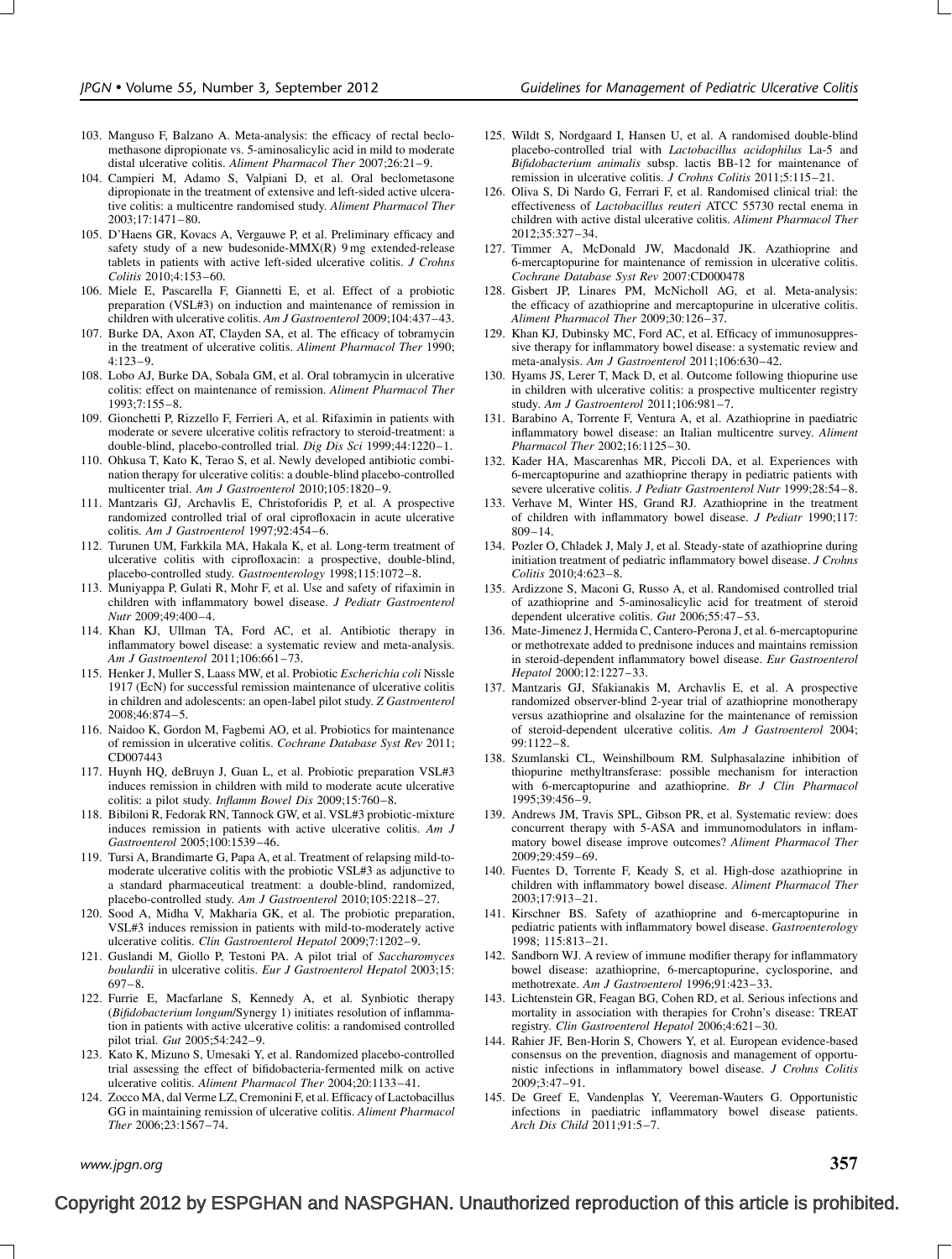- <span id="page-18-0"></span>146. Russell RK, Wilson ML, Loganathan S, et al. A British Society of Paediatric Gastroenterology, Hepatology and Nutrition survey of the effectiveness and safety of adalimumab in children with inflammatory bowel disease. Aliment Pharmacol Ther 2011;33:946–53.
- 147. Veereman-Wauters G, de Ridder L, Veres G, et al. Risk of infection and prevention in pediatric patients with IBD: ESPGHAN IBD Porto Group commentary. J Pediatr Gastroenterol Nutr 2012 Feb 10. [Epub ahead of print]
- 148. Kandiel A, Fraser AG, Korelitz BI, et al. Increased risk of lymphoma among inflammatory bowel disease patients treated with azathioprine and 6-mercaptopurine. Gut 2005;54:1121–5.
- 149. Beaugerie L, Brousse N, Bouvier AM, et al. Lymphoproliferative disorders in patients receiving thiopurines for inflammatory bowel disease: a prospective observational cohort study. Lancet 2009; 374:1617–25.
- 150. Kotlyar DS, Osterman MT, Diamond RH, et al. A systematic review of factors that contribute to hepatosplenic T-cell lymphoma in patients with inflammatory bowel disease. Clin Gastroenterol Hepatol 2011; 9:36–41.
- 151. Osterman MT, Kundu R, Lichtenstein GR, et al. Association of 6-thioguanine nucleotide levels and inflammatory bowel disease activity: a meta-analysis. Gastroenterology 2006;130:1047–53.
- 152. Gazouli M, Pachoula I, Panayotou I, et al. Thiopurine S-methyltransferase genotype and the use of thiopurines in paediatric inflammatory bowel disease Greek patients. J Clin Pharm Ther 2010;35:93–7.
- 153. Ooi CY, Bohane TD, Lee D, et al. Thiopurine metabolite monitoring in paediatric inflammatory bowel disease. Aliment Pharmacol Ther 2007;  $25.941 - 7$ .
- 154. Gerich ME, Quiros JA, Marcin JP, et al. A prospective evaluation of the impact of allopurinol in pediatric and adult IBD patients with preferential metabolism of 6-mercaptopurine to 6-methylmercaptopurine. J Crohns Colitis 2010;4:546-52.
- 155. Rahhal RM, Bishop WP. Initial clinical experience with allopurinolthiopurine combination therapy in pediatric inflammatory bowel disease. Inflamm Bowel Dis 2008;14:1678–82.
- 156. Oren R, Arber N, Odes S, et al. Methotrexate in chronic active ulcerative colitis: a double-blind, randomized, Israeli multicenter trial. Gastroenterology 1996;110:1416–21.
- 157. Onuk MD, Kaymakoglu S, Demir K, et al. Low-dose weekly methotrexate therapy in remission maintenance in ulcerative colitis. Gut 1996;39:A75.
- 158. Aloi M, Di Nardo G, Conte F, et al. Methotrexate in paediatric ulcerative colitis: a retrospective survey at a single tertiary referral centre. Aliment Pharmacol Ther 2010;32:1017–22.
- 159. Turner D, Griffiths AM. Acute severe ulcerative colitis in children: a systematic review. Inflamm Bowel Dis 2011;17:440–9.
- 160. Ziring DA, Wu SS, Mow WS, et al. Oral tacrolimus for steroiddependent and steroid-resistant ulcerative colitis in children. J Pediatr Gastroenterol Nutr 2007;45:306–11.
- 161. Yamamoto S, Nakase H, Matsuura M, et al. Tacrolimus therapy as an alternative to thiopurines for maintaining remission in patients with refractory ulcerative colitis. J Clin Gastroenterol 2011;45:526–30.
- 162. Lawson MM, Thomas AG, Akobeng AK. Tumour necrosis factor alpha blocking agents for induction of remission in ulcerative colitis. Cochrane Database Syst Rev. 2006;CD005112
- 163. Rutgeerts P, Sandborn WJ, Feagan BG, et al. Infliximab for induction and maintenance therapy for ulcerative colitis. N Engl J Med 2005; 353:2462–76.
- 164. Hyams J, Damaraju L, Blank M, et al. Induction and maintenance therapy with infliximab for children with moderate to severe ulcerative colitis. Clin Gastroenterol Hepatol 2012;10:391–9.
- 165. Hyams JS, Lerer T, Griffiths A, et al. Outcome following infliximab therapy in children with ulcerative colitis. Am J Gastroenterol 2010; 105:1430–6.
- 166. Reinisch W, Sandborn WJ, Hommes DW, et al. Adalimumab for induction of clinical remission in moderately to severely active ulcerative colitis: results of a randomised controlled trial. Gut 2011; 60:780–7.
- 167. Sandborn WJ, van Assche G, Reinisch W, et al. Adalimumab induces and maintains clinical remission in patients with moderate-to-severe ulcerative colitis. Gastroenterology 2012;142:257–65.
- 168. Colombel JF, Sandborn WJ, Reinisch W, et al. Infliximab, azathioprine, or combination therapy for Crohn's disease. N Engl J Med 2010; 362:1383–95.
- 169. Panaccione R, Ghosh S, Middleton S, et al. Infliximab, azathioprine or  $infiximab + azathioprine$  for treatment of moderate to severe ulcerative colitis. The UC SUCCESS trial. *J Crohns Colitis* 2011;5:13.
- 170. Lichtenstein GR, Diamond RH, Wagner CL, et al. Clinical trial: benefits and risks of immunomodulators and maintenance infliximab for IBD-subgroup analyses across four randomized trials. Aliment Pharmacol Ther 2009;30:210–26.
- 171. Van Assche G, Magdelaine-Beuzelin C, D'Haens G, et al. Withdrawal of immunosuppression in Crohn's disease treated with scheduled infliximab maintenance: a randomized trial. Gastroenterology 2008; 134:1861–8.
- 172. Fanjiang G, Russell GH, Katz AJ. Short- and long-term response to and weaning from infliximab therapy in pediatric ulcerative colitis. J Pediatr Gastroenterol Nutr 2007;44:312–7.
- 173. Chaparro M, Guerra I, Munoz-Linares P, et al. Systematic review: antibodies and anti-TNF-alpha levels in inflammatory bowel disease. Aliment Pharmacol Ther 2012;35:971–86.
- 174. Afif W, Loftus EV Jr, Faubion WA, et al. Clinical utility of measuring infliximab and human anti-chimeric antibody concentrations in patients with inflammatory bowel disease. Am J Gastroenterol 2010;105:1133–9.
- 175. Lees CW, Ali AI, Thompson AI, et al. The safety profile of anti-tumour necrosis factor therapy in inflammatory bowel disease in clinical practice: analysis of 620 patient-years follow-up. Aliment Pharmacol Ther 2009;29:286–97.
- 176. Thanaraj S, Hamlin PJ, Ford AC. Granulocyte/monocyte adsorptive apheresis for ulcerative colitis. Aliment Pharmacol Ther 2010;  $32:1297-306$ .
- 177. Sands BE, Sandborn WJ, Feagan B, et al. A randomized, double-blind, sham-controlled study of granulocyte/monocyte apheresis for active ulcerative colitis. Gastroenterology 2008;135:400–9.
- 178. Tomomasa T, Kobayashi A, Kaneko H, et al. Granulocyte adsorptive apheresis for pediatric patients with ulcerative colitis. Dig Dis Sci 2003;48:750–4.
- 179. Kumagai M, Yamato Y, Maeda K, et al. Extracorporeal leukocyte removal therapy for patients with ulcerative colitis. Pediatr Int 2007; 49:431–6.
- 180. Ikeda H, Ishimaru Y, Takayasu H, et al. Efficacy of granulocyte apheresis in pediatric patients with ulcerative colitis: a pilot study. J Pediatr Gastroenterol Nutr 2006;43:592–6.
- 181. Ruuska T, Wewer V, Lindgren F, et al. Granulocyte-monocyte adsorptive apheresis in pediatric inflammatory bowel disease: results, practical issues, safety, and future perspectives. Inflamm Bowel Dis 2009;15:1049–54.
- 182. Martin de Carpi J, Vilar P, Prieto G, et al. Safety and efficacy of granulocyte and monocyte adsorption apheresis in paediatric inflammatory bowel disease: a prospective pilot study. J Pediatr Gastroenterol Nutr 2008;46:386–91.
- 183. Tomomasa T, Tajiri H, Kagimoto S, et al. Leukocytapheresis in pediatric patients with ulcerative colitis. J Pediatr Gastroenterol Nutr 2011;53:34–9.
- 184. Emmrich J, Petermann S, Nowak D, et al. Leukocytapheresis (LCAP) in the management of chronic active ulcerative colitis–results of a randomized pilot trial. Dig Dis Sci 2007;52:2044–53.
- 185. Sakata Y, Iwakiri R, Amemori S, et al. Comparison of the efficacy of granulocyte and monocyte/macrophage adsorptive apheresis and leukocytapheresis in active ulcerative colitis patients: a prospective randomized study. Eur J Gastroenterol Hepatol 2008;20:629–33.
- 186. Levine DS, Fischer SH, Christie DL, et al. Intravenous immunoglobulin therapy for active, extensive, and medically refractory idiopathic ulcerative or Crohn's colitis. Am J Gastroenterol 1992;87:91–100.
- 187. Buning J, Homann N, von Smolinski D, et al. Helminths as governors of inflammatory bowel disease. Gut 2008;57:1182–3.
- 188. Summers RW, Elliott DE, Qadir K, et al. Trichuris suis seems to be safe and possibly effective in the treatment of inflammatory bowel disease. Am J Gastroenterol 2003;98:2034–41.
- 189. Summers RW, Elliott DE, Urban JF Jr et al. Trichuris suis therapy for active ulcerative colitis: a randomized controlled trial. Gastroenterology 2005;128:825–32.

 $358$  www.jpgn.org www.jpgn.org www.jpgn.org www.jpgn.org www.jpgn.org www.jpgn.org www.jpgn.org  $\sim$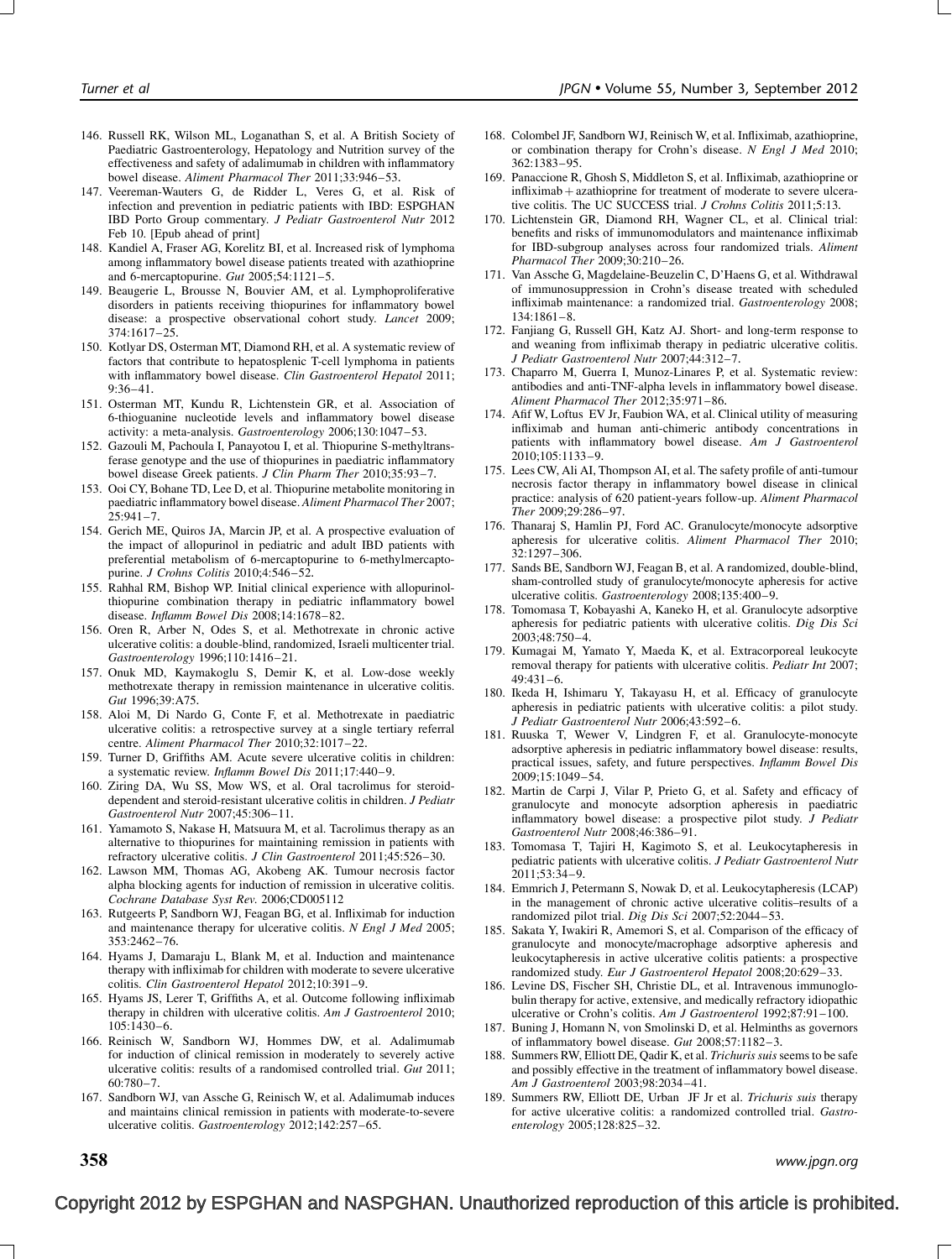- <span id="page-19-0"></span>190. Turner D, Steinhart AH, Griffiths AM. Omega 3 fatty acids (fish oil) for maintenance of remission in ulcerative colitis. Cochrane Database Syst Rev. 2007:CD006443
- 191. Bernstein CN, Fried M, Krabshuis JH, et al. World Gastroenterology Organization Practice Guidelines for the diagnosis and management of IBD in 2010. Inflamm Bowel Dis 2010;16:112–24.
- 192. Tilney HS, Constantinides V, Ioannides AS, et al. Pouch-anal anastomosis vs straight ileoanal anastomosis in pediatric patients: a meta-analysis. J Pediatr Surg 2006;41:1799–808.
- 193. Seetharamaiah R, West BT, Ignash SJ, et al. Outcomes in pediatric patients undergoing straight vs J pouch ileoanal anastomosis: a multicenter analysis. J Pediatr Surg 2009;44:1410-7.
- 194. Pakarinen MP, Natunen J, Ashorn M, et al. Long-term outcomes of restorative proctocolectomy in children with ulcerative colitis. Pediatrics 2009;123:1377–82.
- 195. Weston-Petrides GK, Lovegrove RE, Tilney HS, et al. Comparison of outcomes after restorative proctocolectomy with or without defunctioning ileostomy. Arch Surg 2008;143:406–12.
- 196. Tjandra JJ, Fazio VW, Milsom JW, et al. Omission of temporary diversion in restorative proctocolectomy—is it safe? Dis Colon Rectum 1993;36:1007–14.
- 197. Ahmed Ali U, Keus F, Heikens JT, et al. Open versus laparoscopic (assisted) ileo pouch anal anastomosis for ulcerative colitis and familial adenomatous polyposis. Cochrane Database Syst Rev. 2009;CD006267
- 198. Wu XJ, He XS, Zhou XY, et al. The role of laparoscopic surgery for ulcerative colitis: systematic review with meta-analysis. Int J Colorectal Dis 2010;25:949–57.
- 199. Fraser JD, Garey CL, Laituri CA, et al. Outcomes of laparoscopic and open total colectomy in the pediatric population. J Laparoendosc Adv Surg Tech A 2010;20:659–60.
- 200. Mattioli G, Pini-Prato A, Barabino A, et al. Laparoscopic approach for children with inflammatory bowel diseases. Pediatr Surg Int 2011; 27:839–46.
- 201. da Luz Moreira A, Kiran RP, Lavery I. Clinical outcomes of ileorectal anastomosis for ulcerative colitis. Br J Surg 2010;97:65–9.
- 202. Cornish JA, Tan E, Teare J, et al. The effect of restorative proctocolectomy on sexual function, urinary function, fertility, pregnancy and delivery: a systematic review. Dis Colon Rectum 2007;50:1128–38.
- 203. Waljee A, Waljee J, Morris AM, et al. Threefold increased risk of infertility: a meta-analysis of infertility after ileal pouch anal anastomosis in ulcerative colitis. Gut 2006;55:1575–80.
- 204. Mortier PE, Gambiez L, Karoui M, et al. Colectomy with ileorectal anastomosis preserves female fertility in ulcerative colitis. Gastroenterol Clin Biol 2006;30:594–7.
- 205. Markel TA, Lou DC, Pfefferkorn M, et al. Steroids and poor nutrition are associated with infectious wound complications in children undergoing first stage procedures for ulcerative colitis. Surgery 2008; 144:540–5.
- 206. Randall J, Singh B, Warren BF, et al. Delayed surgery for acute severe colitis is associated with increased risk of postoperative complications. Br J Surg. 2010;97:404–9.
- 207. Yang Z, Wu Q, Wu K, et al. Meta-analysis: pre-operative infliximab treatment and short-term post-operative complications in patients with ulcerative colitis. Aliment Pharmacol Ther 2010;31:486–92.
- 208. Kappelman M, Horvath-Puho E, Sandler RS, et al. The association between IBD and venous thromboembolism in Danish children and adults: A population-based case-control study. Gastroenterology 2010;138:S-105– 6
- 209. Rintala RJ, Lindahl HG. Proctocolectomy and J-pouch ileo-anal anastomosis in children. J Pediatr Surg 2002;37:66–70.
- 210. Alexander F, Sarigol S, DiFiore J, et al. Fate of the pouch in 151 pediatric patients after ileal pouch anal anastomosis. J Pediatr Surg 2003;38:78–82.
- 211. Stavlo PL, Libsch KD, Rodeberg DA, et al. Pediatric ileal pouch-anal anastomosis: functional outcomes and quality of life. J Pediatr Surg 2003;38:935–9.
- 212. Robb BW, Gang GI, Hershko DD, et al. Restorative proctocolectomy with ileal pouch-anal anastomosis in very young patients with refractory ulcerative colitis. J Pediatr Surg 2003;38:863–7.
- 213. Perrault J. Pouchitis in children: therapeutic options. Curr Treat Options Gastroenterol 2002;5:389–97.
- 214. Shen B, Lashner BA, Bennett AE, et al. Treatment of rectal cuff inflammation (cuffitis) in patients with ulcerative colitis following restorative proctocolectomy and ileal pouch-anal anastomosis. Am J Gastroenterol 2004;99:1527–31.
- 215. Slatter C, Girgis S, Huynh H, et al. Pre-pouch ileitis after colectomy in paediatric ulcerative colitis. Acta Paediatr 2008;97:381–3.
- 216. Shen B, Achkar JP, Lashner BA, et al. Irritable pouch syndrome: a new category of diagnosis for symptomatic patients with ileal pouch-anal anastomosis. Am J Gastroenterol 2002;97:972–7.
- 217. Biancone L, Michetti P, Travis SP, et al. European evidence based consensus on the management of ulcerative colitis: special situations. J Crohns Colitis 2008;2:63–92.
- 218. Kaditis AG, Perrault J, Sandborn WJ, et al. Antineutrophil cytoplasmic antibody subtypes in children and adolescents after ileal pouch-anal anastomosis for ulcerative colitis. J Pediatr Gastroenterol Nutr 1998;26:386–92.
- 219. Holubar SD, Cima RR, Sandborn WJ, et al. Treatment and prevention of pouchitis after ileal-pouch anal anastomosis for ulcerative colitis. Cochrane Database Syst Rev. 2010;CD001176.
- 220. Ferrante M, D' Haens G, Dewit O, et al. Efficacy of infliximab in refractory pouchitis and Crohn's disease-related complications of the pouch: a Belgian case series. *Inflamm Bowel Dis* 2010;16:243-9.
- 221. Mimura T, Rizzello F, Helwig U, et al. Once daily high dose probiotic therapy (VSL#3) for maintaining remission in recurrent or refractory pouchitis. Gut 2004;53:108–14.
- 222. Gionchetti P, Rizzello F, Venturi A, et al. Oral bacteriotherapy as maintenance treatment in patients with chronic pouchitis: a doubleblind, placebo-controlled trial. Gastroenterology 2000;119:305-9.
- 223. Aloi M, Cucchiara S. Extradigestive manifestations of IBD in pediatrics. Eur Rev Med Pharmacol Sci 2009;13(suppl 1):23–32.
- 224. Jose FA, Garnett EA, Vittinghoff E, et al. Development of extraintestinal manifestations in pediatric patients with inflammatory bowel disease. Inflamm Bowel Dis 2009;15:63–8.
- 225. Dotson JL, Hyams JS, Markowitz J, et al. Extraintestinal manifestations of pediatric inflammatory bowel disease and their relation to disease type and severity. J Pediatr Gastroenterol Nutr 2010;  $51:140-5$
- 226. Hyams JS. Extraintestinal manifestations of inflammatory bowel disease in children. J Pediatr Gastroenterol Nutr 1994;19:7–21.
- 227. Hyams JS. Crohn's disease in children. Pediatr Clin North Am 1996;43:255–77.
- 228. Winesett M. Inflammatory bowel disease in children and adolescents. Pediatr Ann 1997;26:227–34.
- 229. Mamula P, Markowitz JE, Baldassano RN. Inflammatory bowel disease in early childhood and adolescence: special considerations. Gastroenterol Clin North Am 2003;32:967–95.
- 230. Bonner GF, Fakhri A, Vennamaneni SR. A long-term cohort study of nonsteroidal anti-inflammatory drug use and disease activity in outpatients with inflammatory bowel disease. Inflamm Bowel Dis 2004;10:751–7.
- 231. Orchard TR, Jewell DP. Conditions of the eyes and joints associated with inflammatory bowel disease. In: Targan SR, Shanahan F, Karp LC, eds. Inflammatory Bowel Disease: Translating Basic Science Into Clinical Practice. Chichester, UK: John Wiley & Sons Ltd; 2010553-61.
- 232. Charatcharoenwitthaya P, Lindor KD. Primary sclerosing cholangitis: diagnosis and management. Curr Gastroenterol Rep 2006;8:75–82.
- 233. Broome U, Lofberg R, Veress B, et al. Primary sclerosing cholangitis and ulcerative colitis: evidence for increased neoplastic potential. Hepatology 1995;22:1404–8.
- 234. Fevery J, Henckaerts L, Van Oirbeek R, et al. Malignancies and mortality in 200 patients with primary sclerosering cholangitis: a long-term single-centre study. Liver Int 2012;32:214–22.
- 235. Cullen SN, Chapman RW. The medical management of primary sclerosing cholangitis. Semin Liver Dis 2006;26:52-61.
- 236. Pardi DS, Loftus EV Jr, Kremers WK, et al. Ursodeoxycholic acid as a chemopreventive agent in patients with ulcerative colitis and primary sclerosing cholangitis. Gastroenterology 2003;124:889-93.
- 237. Lindor KD, Kowdley KV, Luketic VA, et al. High-dose ursodeoxycholic acid for the treatment of primary sclerosing cholangitis. Hepatology 2009;50:808–14.

www.jpgn.org  $359$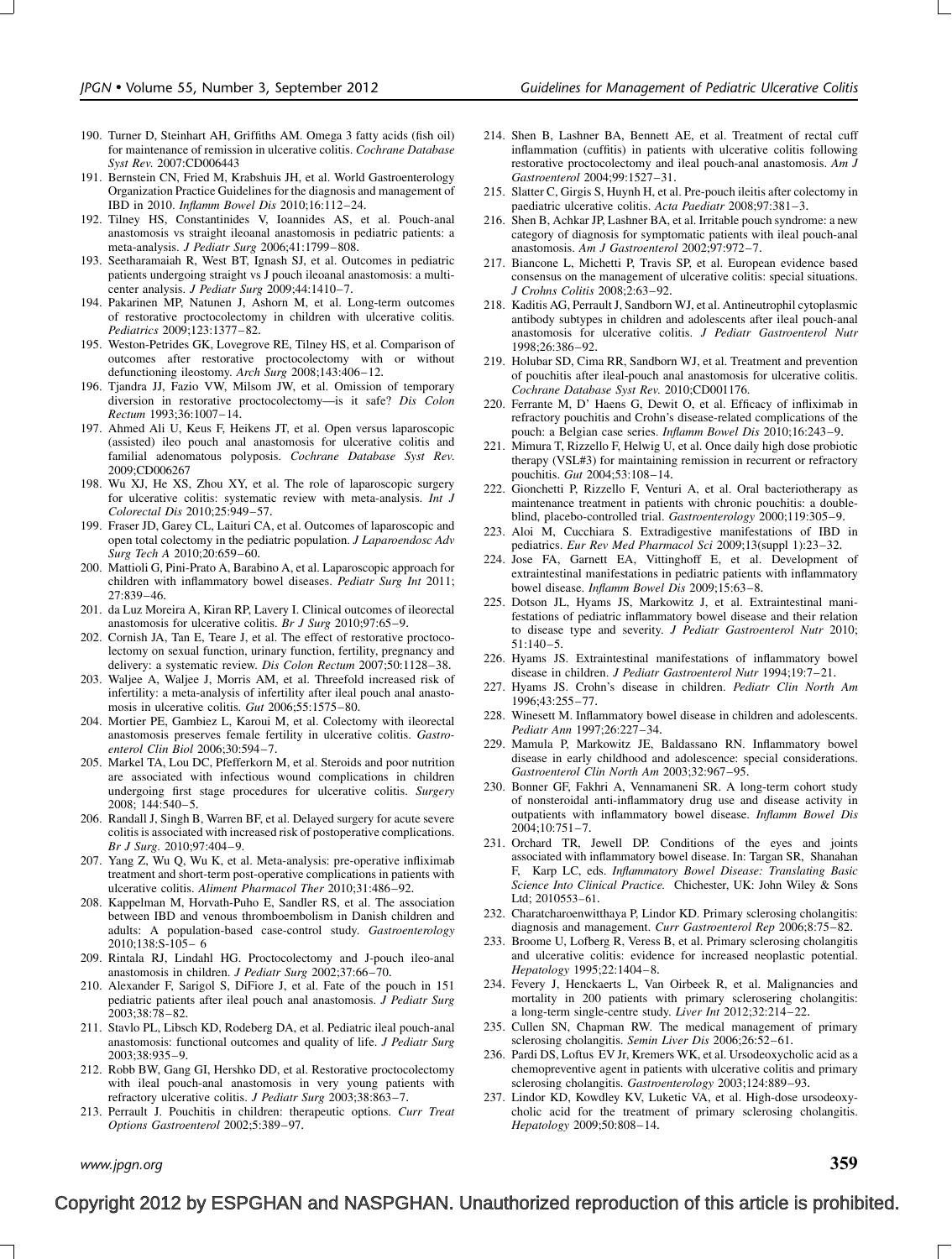- <span id="page-20-0"></span>238. Eaton JE, Silveira MG, Pardi DS, et al. High-dose ursodeoxycholic acid is associated with the development of colorectal neoplasia in patients with ulcerative colitis and primary sclerosing cholangitis. Am J Gastroenterol 2011;106:1638–45.
- 239. Rocha R, Santana GO, Almeida N, et al. Analysis of fat and muscle mass in patients with inflammatory bowel disease during remission and active phase. Br J Nutr 2009;101:676–9.
- 240. Sawczenko A, Sandhu BK. Presenting features of inflammatory bowel disease in Great Britain and Ireland. Arch Dis Child 2003;88:995– 1000.
- 241. Markowitz J, Grancher K, Rosa J, et al. Growth failure in pediatric inflammatory bowel disease. J Pediatr Gastroenterol Nutr 1993; 16:373–80.
- 242. Turunen P, Ashorn M, Auvinen A, et al. Long-term health outcomes in pediatric inflammatory bowel disease: a population-based study. Inflamm Bowel Dis 2009;15:56–62.
- 243. Gonzalez-Huix F, Fernandez-Banares F, Esteve-Comas M, et al. Enteral versus parenteral nutrition as adjunct therapy in acute ulcerative colitis. Am J Gastroenterol 1993;88:227–32.
- 244. McIntyre PB, Powell-Tuck J, Wood SR, et al. Controlled trial of bowel rest in the treatment of severe acute colitis. Gut 1986;27:481–5.
- 245. Dickinson RJ, Ashton MG, Axon AT, et al. Controlled trial of intravenous hyperalimentation and total bowel rest as an adjunct to the routine therapy of acute colitis. Gastroenterology 1980;79:1199– 204.
- 246. Barabino A, Tegaldo L, Castellano E, et al. Severe attack of ulcerative colitis in children: retrospective clinical survey. Dig Liver Dis 2002; 34:44–9.
- 247. Bechtold S, Alberer M, Arenz T, et al. Reduced muscle mass and bone size in pediatric patients with inflammatory bowel disease. Inflamm Bowel Dis 2010;16:216–25.
- 248. Werkstetter KJ, Pozza SB, Filipiak-Pittroff B, et al. Long-term development of bone geometry and muscle in pediatric inflammatory bowel disease. Am J Gastroenterol 2011;106:988–98.
- 249. Gokhale R, Favus MJ, Karrison T, et al. Bone mineral density assessment in children with inflammatory bowel disease. Gastroenterology 1998;114:902–11.
- 250. Sylvester FA, Wyzga N, Hyams JS, et al. Natural history of bone metabolism and bone mineral density in children with inflammatory bowel disease. Inflamm Bowel Dis 2007;13:42–50.
- 251. Walther F, Fusch C, Radke M, et al. Osteoporosis in pediatric patients suffering from chronic inflammatory bowel disease with and without steroid treatment. J Pediatr Gastroenterol Nutr 2006;43:42–51.
- 252. Pappa H, Thayu M, Sylvester F, et al. Skeletal health of children and adolescents with inflammatory bowel disease. J Pediatr Gastroenterol Nutr 2011;53:11–25.
- 253. Pappa HM, Gordon CM, Saslowsky TM, et al. Vitamin D status in children and young adults with inflammatory bowel disease. Pediatrics 2006;118:1950–61.
- 254. Greenley RN, Stephens M, Doughty A, et al. Barriers to adherence among adolescents with inflammatory bowel disease. Inflamm Bowel Dis 2010;16:36–41.
- 255. Greenley RN, Hommel KA, Nebel J, et al. A meta-analytic review of the psychosocial adjustment of youth with inflammatory bowel disease. J Pediatr Psychol 2011;35:857–69.
- 256. Timmer A, Preiss JC, Motschall E, et al. Psychological interventions for treatment of inflammatory bowel disease. Cochrane Database Syst Rev. 2011:CD006913-CD006913.
- 257. Ross SC, Strachan J, Russell RK, et al. Psychosocial functioning and health-related quality of life in paediatric inflammatory bowel disease. J Pediatr Gastroenterol Nutr 2011;53:480–8.
- 258. Mackner LM, Crandall WV. Long-term psychosocial outcomes reported by children and adolescents with inflammatory bowel disease. Am J Gastroenterol 2005;100:1386–92.
- 259. Vaisto T, Aronen ET, Simola P, et al. Psychosocial symptoms and competence among adolescents with inflammatory bowel disease and their peers. Inflamm Bowel Dis 2010;16:27–35.
- 260. Hommel KA, Denson LA, Baldassano RN. Oral medication adherence and disease severity in pediatric inflammatory bowel disease. Eur J Gastroenterol Hepatol 2011;23:250–4.
- 261. Hommel KA, Baldassano RN. Barriers to treatment adherence in pediatric inflammatory bowel disease. J Pediatr Psychol 2010; 35:1005–10.
- 262. Reed-Knight B, Lewis JD, Blount RL. Association of disease, adolescent, and family factors with medication adherence in pediatric inflammatory bowel disease. J Pediatr Psychol 2011;36:308–17.
- 263. Goodhand J, Hedin CR, Croft NM, et al. Adolescents with IBD: the importance of structured transition care. J Crohns Colitis 2011;5: 509–19.
- 264. Crowley R, Wolfe I, Lock K, et al. Improving the transition between paediatric and adult healthcare: a systematic review. Arch Dis Child 2011;96:548–53.
- 265. Cassinotti A, Actis GC, Duca P, et al. Maintenance treatment with azathioprine in ulcerative colitis: outcome and predictive factors after drug withdrawal. Am J Gastroenterol 2009;104:2760-7.
- 266. Actis GC, Fadda M, Pellicano R, et al. The 17-year single-center experience with the use of azathioprine to maintain remission in ulcerative colitis. Biomed Pharmacother 2009;63:362–5.
- 267. Turner D, Otley AR, Mack D, et al. Development and evaluation of a Pediatric Ulcerative Colitis Activity Index (PUCAI): a prospective multicenter study. Gastroenterology 2007;133:423–32.